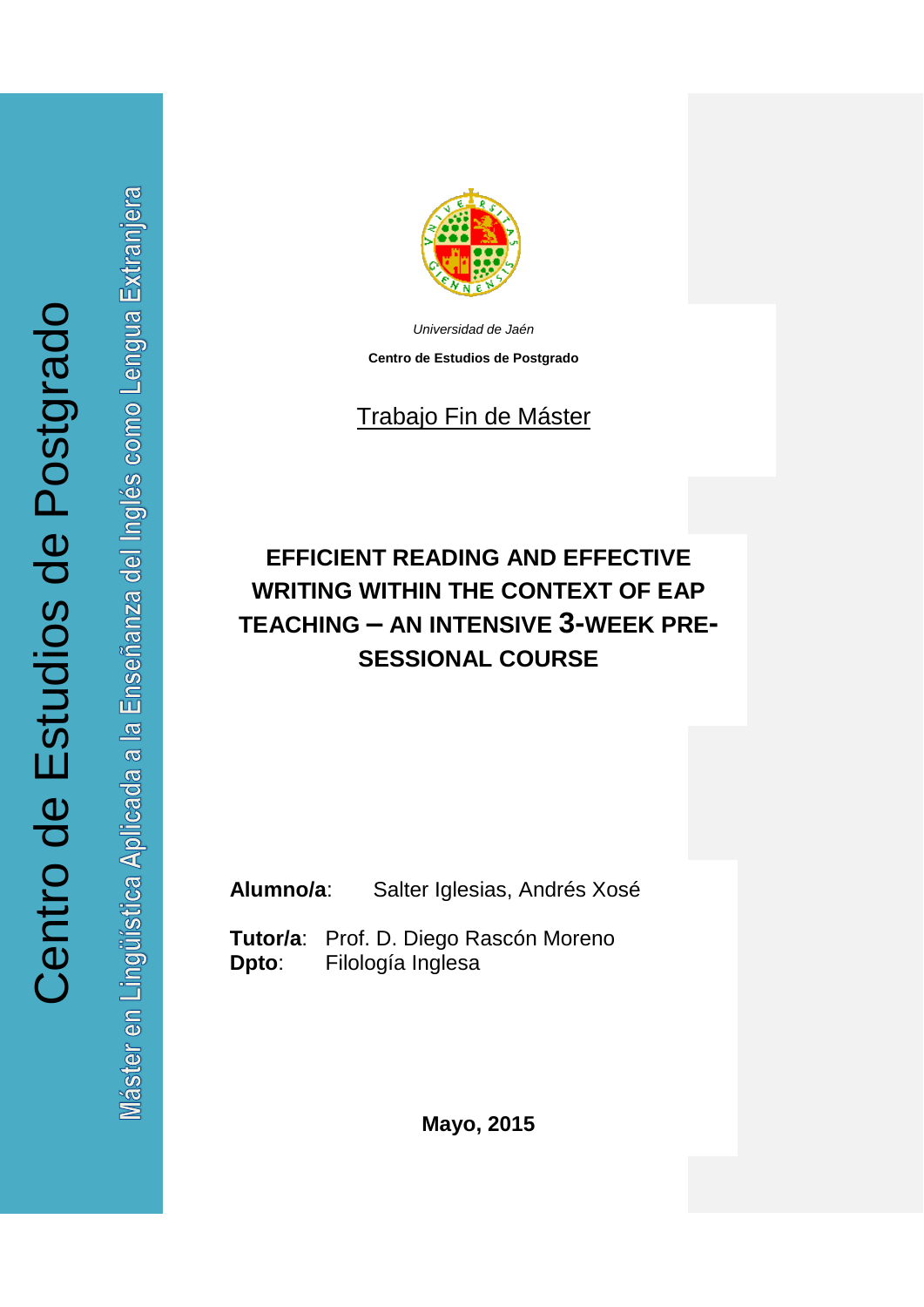| INTRODUCTION<br>. 3                                                       |  |
|---------------------------------------------------------------------------|--|
| JUSTIFYING THE PERSONAL AND ACADEMIC INTEREST OF THE TOPIC. 4             |  |
|                                                                           |  |
|                                                                           |  |
|                                                                           |  |
|                                                                           |  |
|                                                                           |  |
|                                                                           |  |
|                                                                           |  |
|                                                                           |  |
|                                                                           |  |
|                                                                           |  |
|                                                                           |  |
|                                                                           |  |
|                                                                           |  |
|                                                                           |  |
|                                                                           |  |
| Retrospective interview results (collection of most frequent answers)  28 |  |
|                                                                           |  |
|                                                                           |  |
|                                                                           |  |
|                                                                           |  |
|                                                                           |  |
|                                                                           |  |
|                                                                           |  |
|                                                                           |  |
|                                                                           |  |
|                                                                           |  |
|                                                                           |  |
|                                                                           |  |
|                                                                           |  |
|                                                                           |  |
|                                                                           |  |
|                                                                           |  |
|                                                                           |  |
|                                                                           |  |
|                                                                           |  |
|                                                                           |  |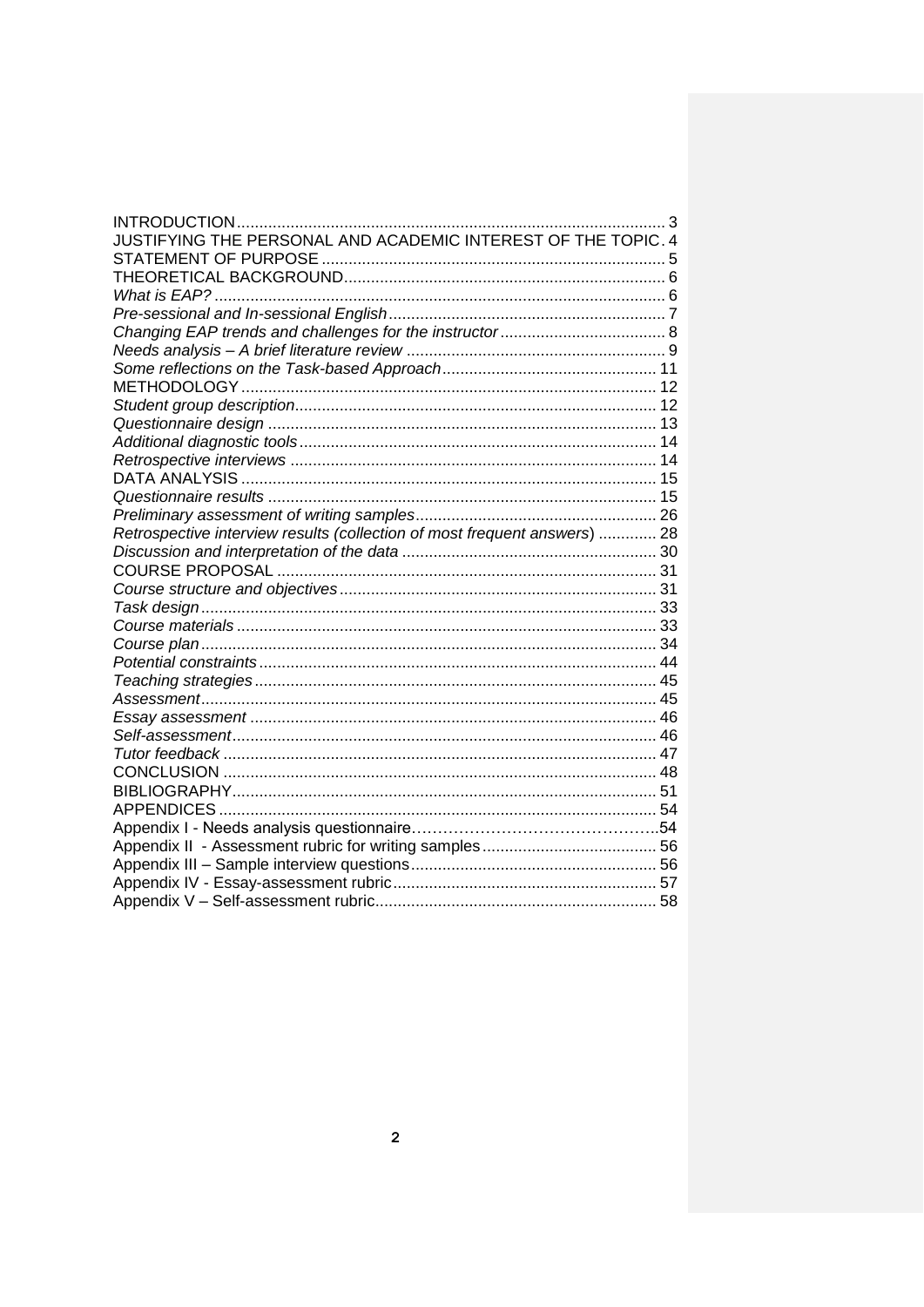#### **INTRODUCTION**

The increasing internationalisation of the academic world and the steadily growing inflow of overseas students into higher education institutions around the world accounts for an expanding sustained interest in new subdisciplines within the Teaching English as Foreign Language (TEFL) realm, specifically English for Academic Purposes (EAP). With the undeniable status of English as Lingua Franca for scientific and academic communication, anybody pursuing a research career or intending to complete a university degree must be acquainted with the basic structuring principles of academic English and achieve a minimally acceptable proficiency primarily in reading and writing skills. This should naturally extend to speaking and listening if academic instruction occurs in the context of an English-speaking institution or if there is a wish to participate in international conferences in which English is rapidly becoming the exclusive language currency much to the chagrin of conference interpreters.

Bearing this changing scenario in mind, our intention herein is to explore the feasibility, robustness and reproducibility of an EAP course plan with specific focus on reading and writing skills and specifically tailored to cater to the needs of overseas students in the context of British higher education. Despite the strict geographic and cultural circumscription of our project, we still aim to determine to what extent our findings and proposals are exportable to other academic contexts where English is the primary language of instruction regardless of the origin of students.

We will begin by justifying the academic relevance of our proposal, which has been tangentially addressed in this section, and the personal motivations that have led us to focus on this discipline. The second section will outline the main aim of this research project together with a detailed list of substantiated secondary objectives, which may help to build the conceptual scaffolding required to achieve our main research target or be tangentially related thereto but equally important in the process of organising our investigatory strategy. As for the following section, one of the main pillars of our proposal, it will present an analysis of the theoretical background stemming from our reading and in-depth study of relevant proposals and research in the literature. Some of the key areas we will cover include TEFL/ESP (English for Specific Purposes) methodological trends and their implications in EAP teaching; diachronic and synchronic analysis of EAP; evolution in ESP (Applied Linguistics, Register Analysis Paradigm, Discourse Analysis, Contrastive Linguistics); needs analysis methodology for the definition of target and learning needs; diagnostic tools; syllabus types,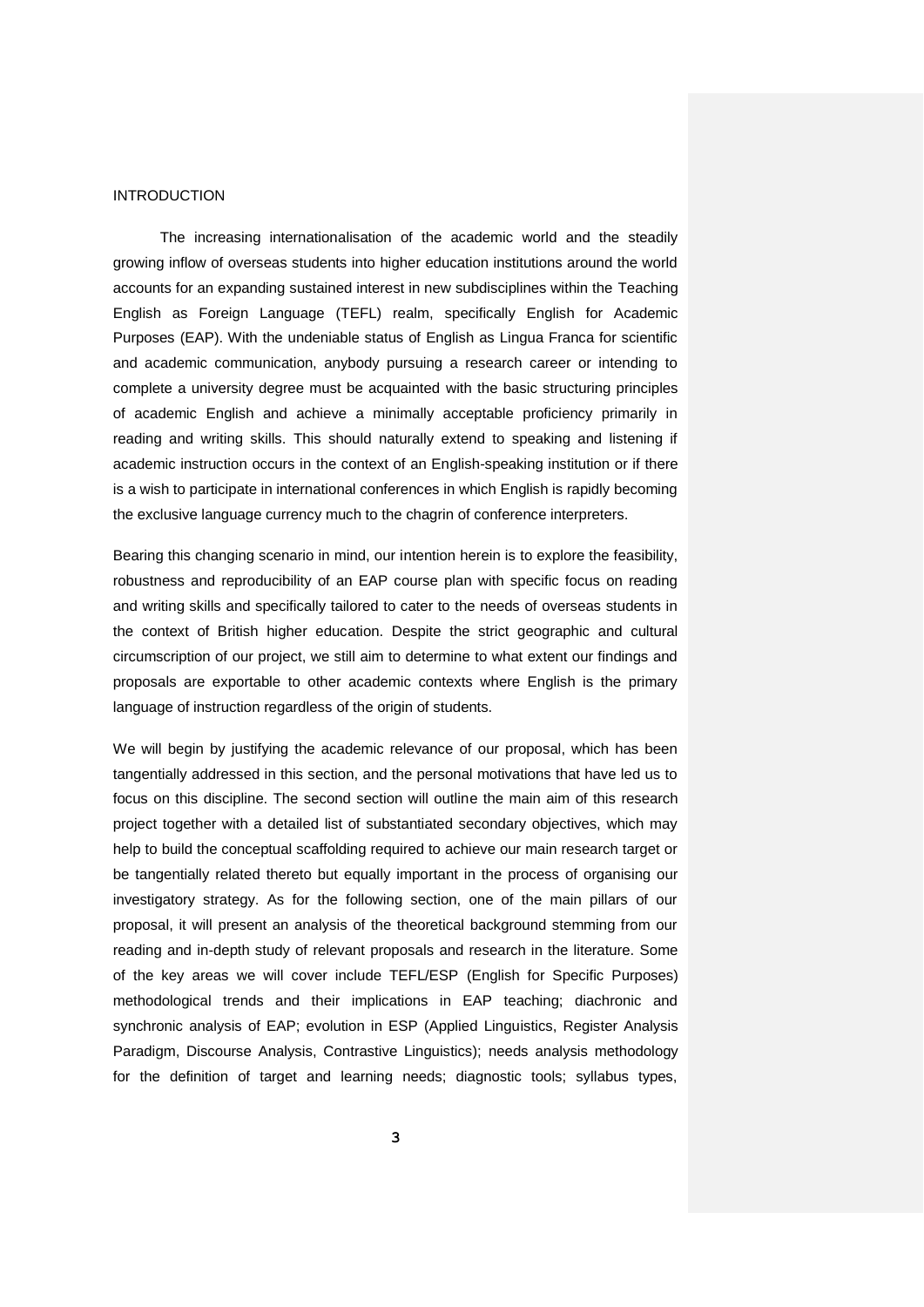specifically those based on the task-based approach and content-based instruction, and assessment principles.

After laying the theoretical foundations of our study, we will proceed to address the methodology by focusing on the way we have created our needs analysis questionnaires and retrospective interviews with a view to clearly defining the primary and secondary objectives of our course plan. This will be followed by a description of the process of practical implementation of the previously defined research tools and determination of any potential contextual constraints for our methodological approach.

We will then proceed to present the collated results of our study and shape them into our ultimate project aim, which is to create a course plan and the assessment tools required to ascertain its methodological accuracy and robustness. We will also delve into syllabus design principles and determine sample collection and analysis procedures before describing the creative process of drafting a course plan proper. The final section will include our conclusions and a review of any research gaps identified to suggest potentially new research lines, together with a reflection on the aims that were successfully attained and those that fell below our initial expectations because of unforeseeable constraints or methodological impracticalities.

## JUSTIFYING THE PERSONAL AND ACADEMIC INTEREST OF THE TOPIC

It is undoubted that the fastest growing student population in the context of British higher education is the overseas community and this has unveiled a series of challenges for educational institutions. Beyond cultural integration and other pastoral issues, the widespread use of English as a communication vehicle in the academic and business realms has underlined the need for more specific language teaching strategies. As early as the 1960's, some British universities started creating ad-hoc courses and even teaching positions with a view to catering for the demands of language support coming from overseas students (Jordan, 2002). Ever since the inception of these specific training programmes, publications and research projects in the English for Academic Purposes subarea have garnered significant interest mainly because of their pedagogical implications for university students and professorsresearchers wishing to disseminate the results of their research in the international arena, predominantly through talks in conferences or scientific papers written in English.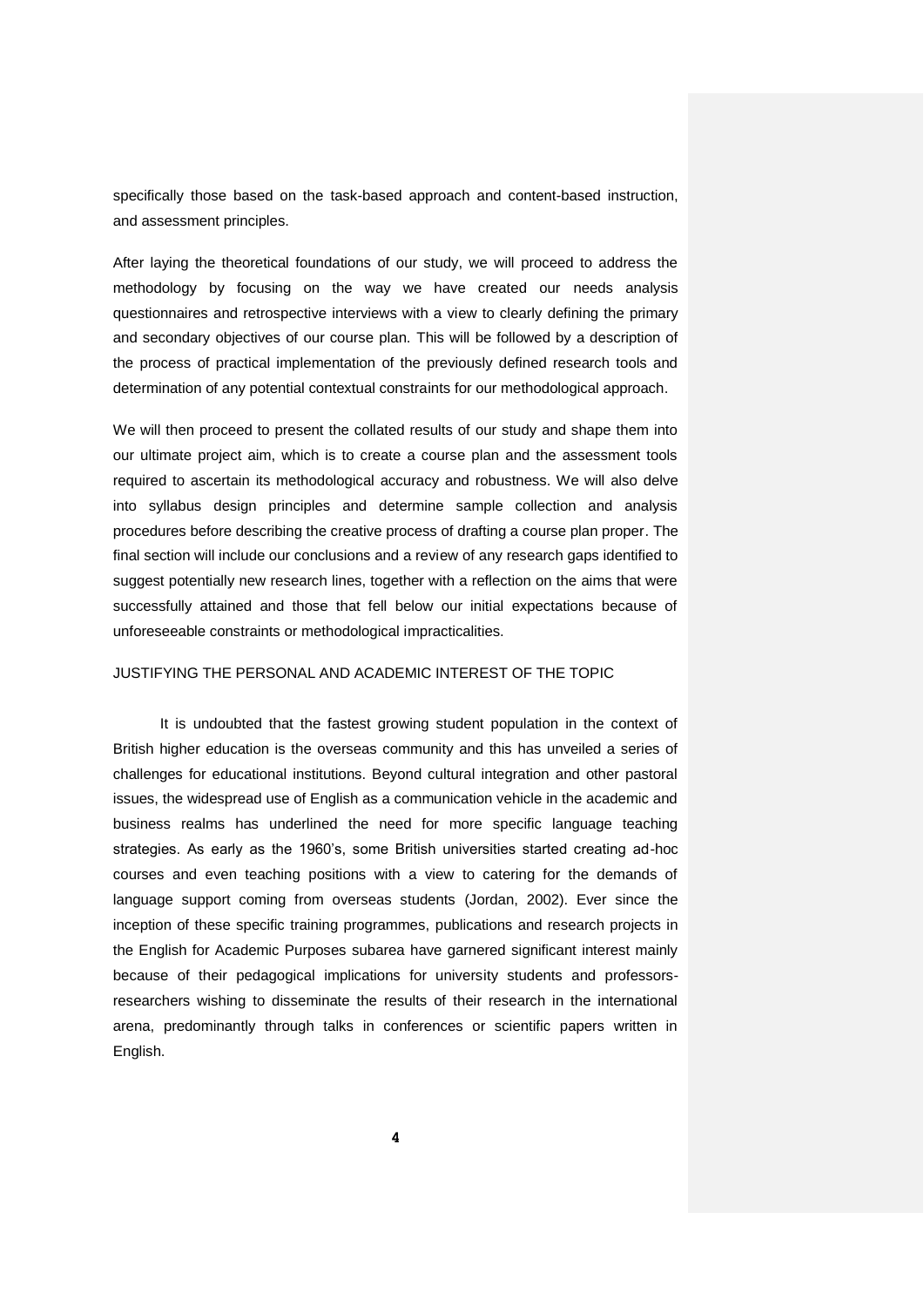Pre-sessional and in-sessional language support programmes are now available in almost all English-speaking universities and higher education institutions with a clear focus on internationalisation and with an ever-growing number of foreign students. Quality certification and accreditation institutions have been created to guarantee the appropriate provision of high-quality instruction, while professors and researchers continue to share their views in countless EAP/ESP conferences held around the world. At the same time, voices rise demanding the creation of suitable training programmes for EAP tutors, while researchers still do not agree as to whether EAP tutors should be adequately qualified EFL instructors with subject specialism or actual academic experts who have been subsequently trained in applied linguistics and TESOL.

As an experienced EFL and EAP tutor, it is appropriate to review the conceptual background, history and current methodological challenges in the field of EAP to adequately devise a consistent course plan and seek deeper understanding of professional practice.

## STATEMENT OF PURPOSE

Our primary aim is to design an effective EAP course plan, specifically focused on strengthening reading and writing skills, bearing in mind the methodological trends and research background on the topic alongside student needs and expectations as determined by the use of relevant diagnostic tools.

This initial objective cannot be attained without a sound scaffolding of preliminary and/or specific targets that must be defined in advance and include the following:

- To study the chronological evolution of English for Academic Purpose studies and programmes, specifically in the context of UK higher education and analyse leading didactic trends synchronically.
- To review the literature related to EAP teaching, ESP, relevant methodology, syllabus design and assessment principles.
- To select a cohort of suitable candidate students and proceed to determine their learning needs and diagnose their language deficiencies to detect areas where specific instruction and intervention may be needed.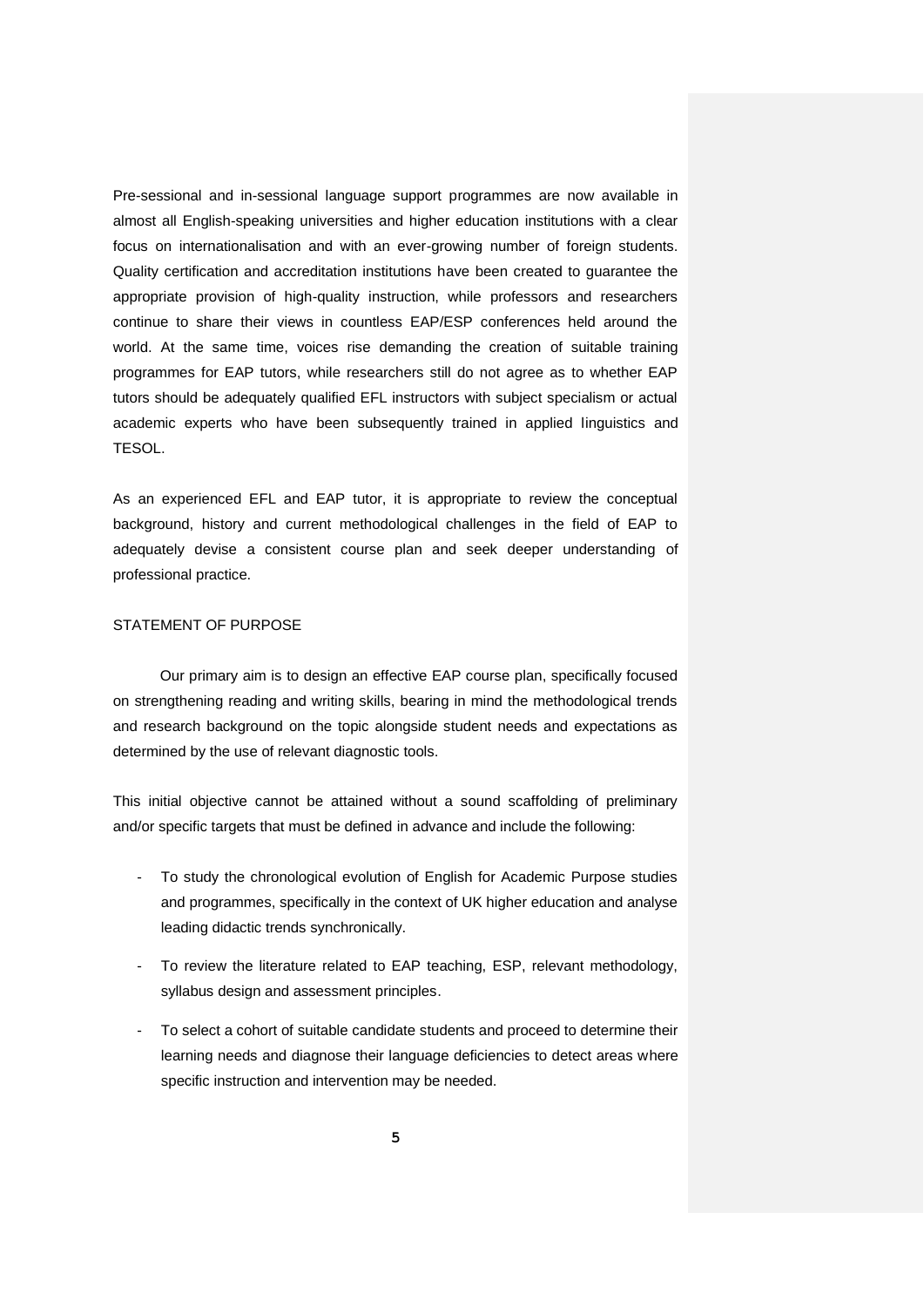- To explore potential cultural clash and integration issues of overseas students in the context of British higher education by reading into the relevant literature and conducting interviews and surveys.
- To design a course plan specifically tailored in accordance with the results of the diagnostic tests and current methodological trends in EAP teaching.
- To determine assessment procedures, including summative and formative assessment tools, peer assessment and self-assessment rubrics.
- To draw from professional experience to predict difficulties and constraints of different nature, including institutional and educational.
- To seek reproducibility and robustness in the course design principles applied in the drafting of our own syllabus.

#### THEORETICAL BACKGROUND

#### *What is EAP?*

Although it is not clear when the term EAP was first used in connection with a new EFL approach to facilitate the successful use and understanding of academic English for non-native speakers, some authors date its inception back to the mid 1970's (Johns, 1981). Nevertheless, it is definitely not until the 1990's and early 2000's when EAP-related research and tailored courses become widespread, as evidenced by the birth and consolidation of BALEAP (The British Association of Lecturers in EAP), the formalisation of a Code of Practice and the introduction of an Accreditation Scheme (O'Brien, 1996). As a significant number of UK universities have been accredited by BALEAP, it is only natural to bear their Code of Practice in mind when laying the foundations of our course plan.

Flowerdew and Peacock (2001) refer to EAP as English teaching with the specific aim of helping students in their university studies. On the other hand, Hyland and Hamp-Lyons (2002) claim that it is not enough to prepare students to take their highereducation studies in English, but they should also be provided with the communicative skills required to successfully participate in specific academic and cultural contexts. In other words, we move beyond the linguistic demands of the academia, to incorporate cognitive and social aspects that were too often ignored in early ESP teaching. My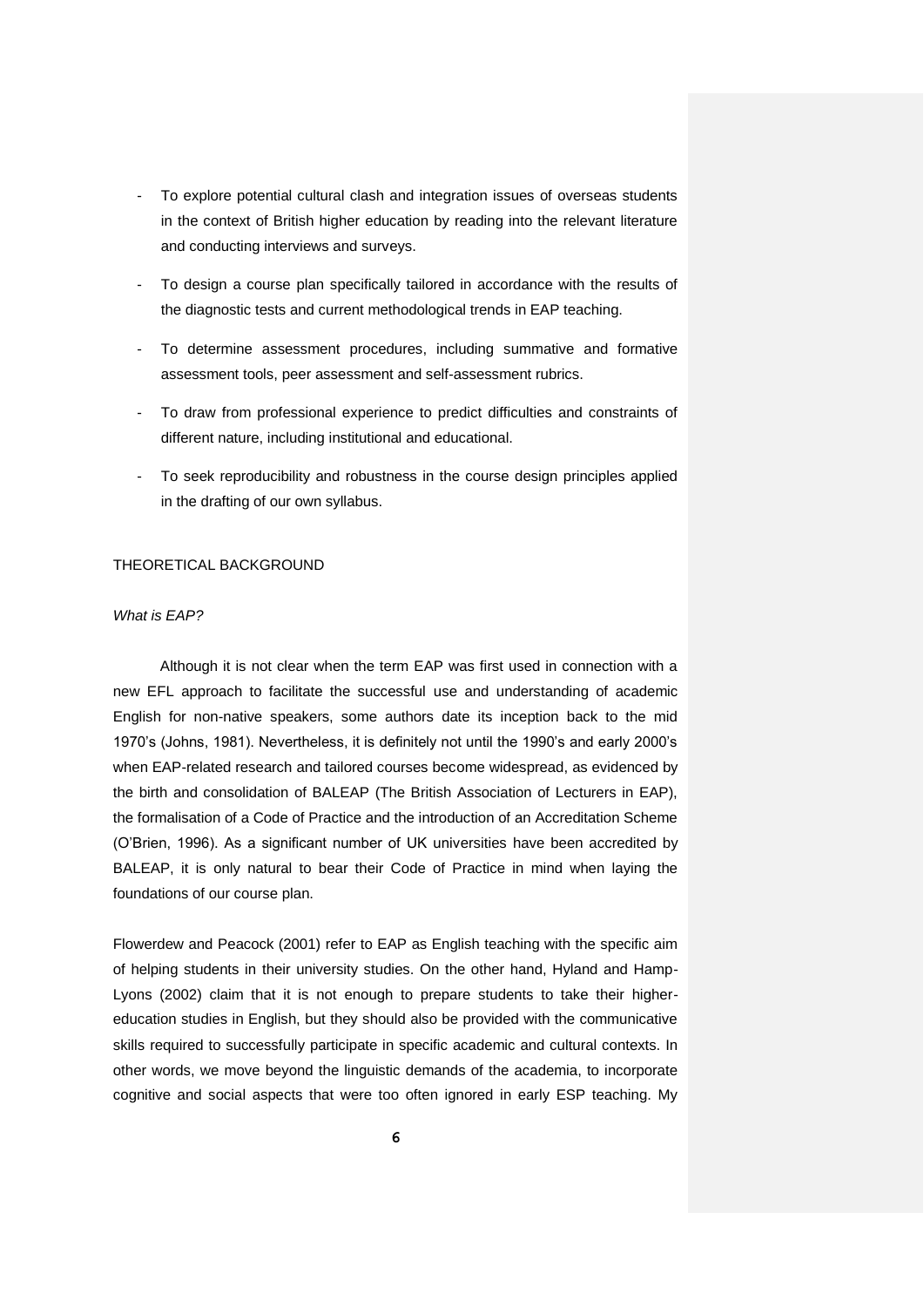experience as an EAP tutor has allowed me to verify that student expectations are sometimes also inappropriate in terms of what an EAP course should cater for – they expect a traditional IELTS course with some lexical emphasis on their subject area and seem surprised to find out that the course aims at providing them with the tools to successfully enter a new academic context.

#### *Pre-sessional and In-sessional English*

With regard to the specific study skills that students should be taught in the context of EAP courses, Dudley-Evans and St. John (1998) present a very relevant classification that gives us four different situations related to EAP teaching within the university context:

- 1. The case of a country where English is used as the official education language where no specific preparation for further education studies is normally provided throughout the education system.
- 2. The case of some higher-education institutions where certain subjects are officially taught in English, whereas the national language continues to be the language of instruction in lower education levels.
- 3. The case of some countries where teaching is always in the national language, but English is still used as second language, especially with the purpose of international scientific communication.
- 4. And the case this essay will focus on: an English-speaking country, like the United Kingdom or the USA, where everything around overseas students is strictly in English. In fact, as we mentioned before, this type of situation originally led to the first work in EAP and to the creation of two types of courses normally offered by higher-education institutions: *pre-sessional* and *insessional*.

Despite the ongoing changes in methodology, materials, contents and assessment, several studies support the suitability of pre-sessional and in-sessional courses for overseas students. Hess and Ghawi (1997) and Kasper (1997) proved that the academic performance of overseas students in the USA who had taken an EAP course focused on reading and writing skills was significantly greater than that of students who chose not to or were not required to take the course. Feedback from my former EAP students confirms this hypothesis as they consistently claim to feel much more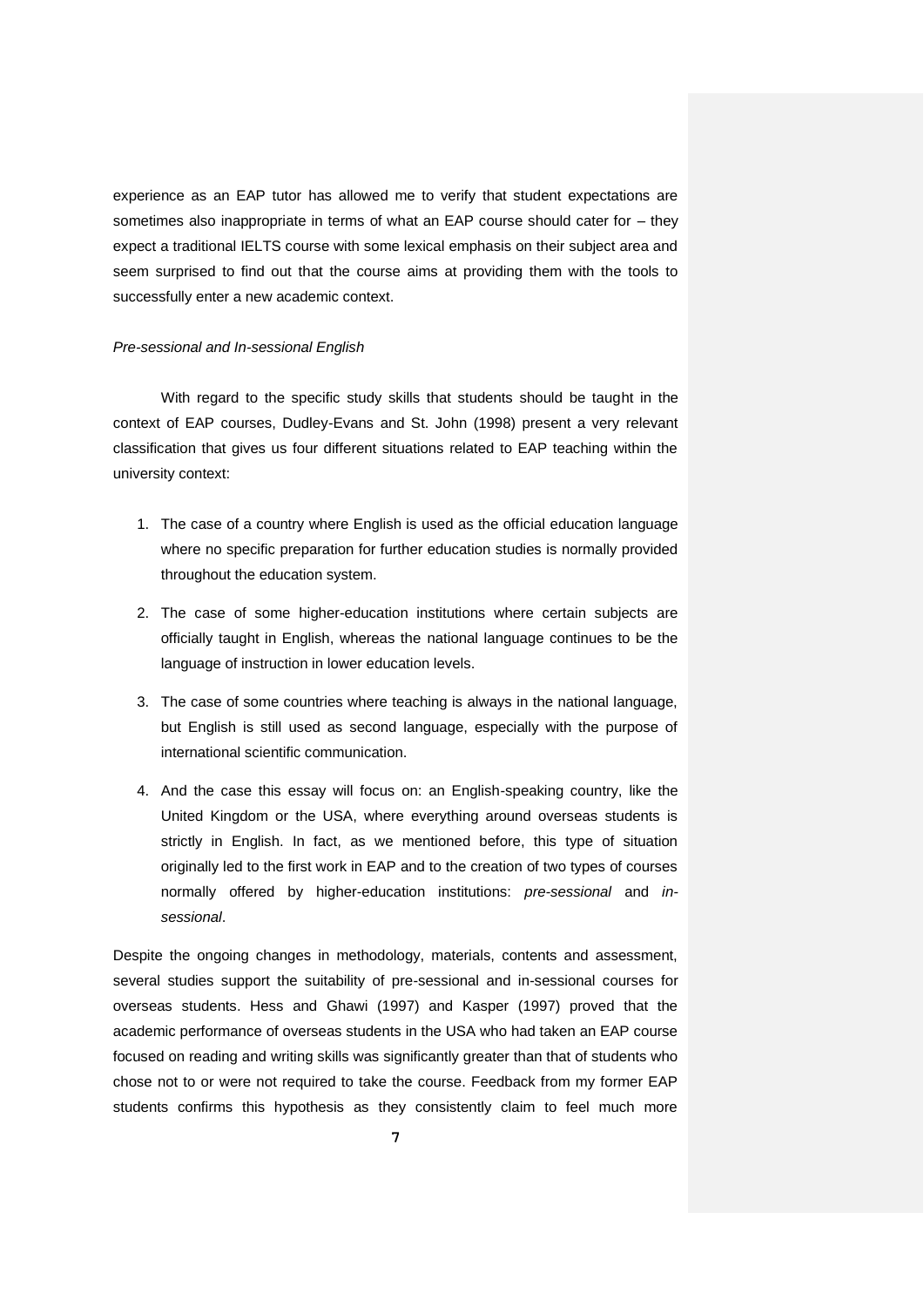confident in their understanding of academic culture and language after completing a pre-sessional course.

#### *Changing EAP trends and challenges for the instructor*

The different methodological approaches prevailing in EAP teaching and research in the last four decades have been closely intertwined with the trends in Applied Linguistics. Flowerdew and Peacock (2001) explain how EAP was tailored on the grounds of the Register Analysis Paradigm in the 1970's, thus focusing on the description of lexical and syntactic features typical of technical and scientific English. As this preliminary approach consistently focused on the mere description of a restricted range of grammar elements and lexis and did not offer explanations on the functions of grammar structures, several authors have expressed their vivid criticism (see Bhatia, 1993, Dudley-Evans & St John, 1998). My teaching experience again underlines the unsuitability of a grammar-based approach in EAP teaching.

As a result of the underlying feeling of dissatisfaction, Register Analysis was quickly jettisoned in favour of Rhetoric or Discourse Analysis, with an approach based on language use and communicative aspects. Teaching was based on the study of sentences and paragraphs with extended rhetoric constructions and functions including description, narration, comparison and contrast (Paltridge, 2001). Educational materials gradually started to focus on the process experienced by students when writing texts (planning, drafting and reviewing) rather than on texts as finalised products, controlled compositions based on traditional rhetoric. Working on the process rather than the final product yields much more interesting results when providing feedback to students or guiding them through the essay-writing process. Our methodology should be based on text/genre specificity, teaching students to analyse and use discursive features found in the genres that are typically requested in the university context (essays, research papers and projects, doctoral theses, dissertations…).

The big remaining question in EAP research and methodology is whether non-native speakers can actually be taught to adhere to the English academic discourse rules. Although the prospects are not always necessarily optimistic as evidenced by the fact that many international journals continue to reject papers on the grounds of the inappropriate use of academic English (see Clyne, 1991; Ventola & Mauranen, 1996), several contrastive studies have helped to understand significant differences between English academic discourse and that of other languages (Ozturk, 2007) while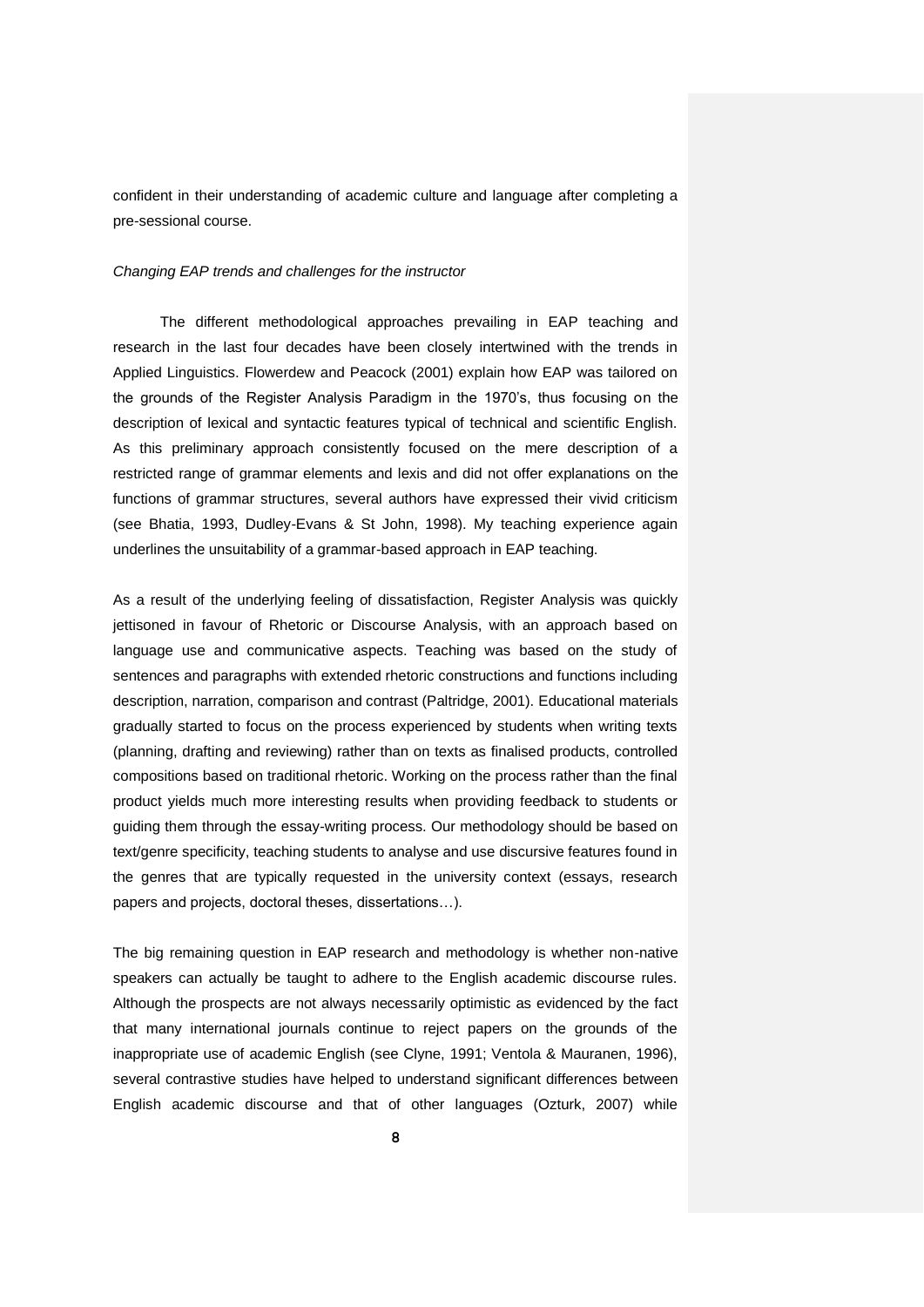underlining interesting similarities in mental processes and decision-making strategies when it comes to writing. This can definitely shape the syllabus design process.

#### *Needs analysis – A brief literature review*

The process of designing a language course and then implementing the syllabus depends to a great extent on needs analysis, also known as needs assessment. Many authors have acknowledged the pivotal role of this process, regardless of whether we are talking about a general language or ESP course, but Fulcher (1999) and McDonough (1984), among others, have stressed that EAP courses, and for that matter EAP assessment rubrics, can only be tailored on the grounds of a comprehensive needs analysis, which could be defined as consisting of collecting as much information as possible to ensure that the course design will meet the needs of a particular group of students (Iwai et al., 1999).

While it is true that teachers have long conducted informal analyses of their students' needs, formal determinations are relatively new to the field of language teaching and they were only firmly established in the mid 1970's (West, 1998). It is important to stress, though, that initially needs analysis was basically a form of linguistic and register analysis and thus needs were identified with discrete grammatical or lexical items. However, the needs and purposes of learners started to gain grip thanks to Munby's contribution to communicative language instruction (1978) and Chambers' subsequent interpretation of his contributions by coining the term *Target Situation Analysis* (TSA) (1980), later explored by Hutchinson and Waters (1987). Indeed the latter came up with a series of questions whereby the target situation can be explored in detail and needs consequently established. Their main concerns have to do with the purposes of language learning (i.e., work, study, training….), the way in which language will be used (medium, channel or genre), the main subject areas to be addressed, the context of language use (physical, social or linguistic context) and the precise time when language will be used.

While target situation analysis attempts to ascertain what learners are expected to be like at the end of a language course, some other authors consider it is paramount to complement it with a present situation analysis, which would determine what students are like at the inception of the instruction process (Jordan, 1997), or, as Dudley-Evans and St. John put it (1998:125) "a PSA estimates strengths and weaknesses in language skills, learning experiences." In fact, needs analysis could be seen as a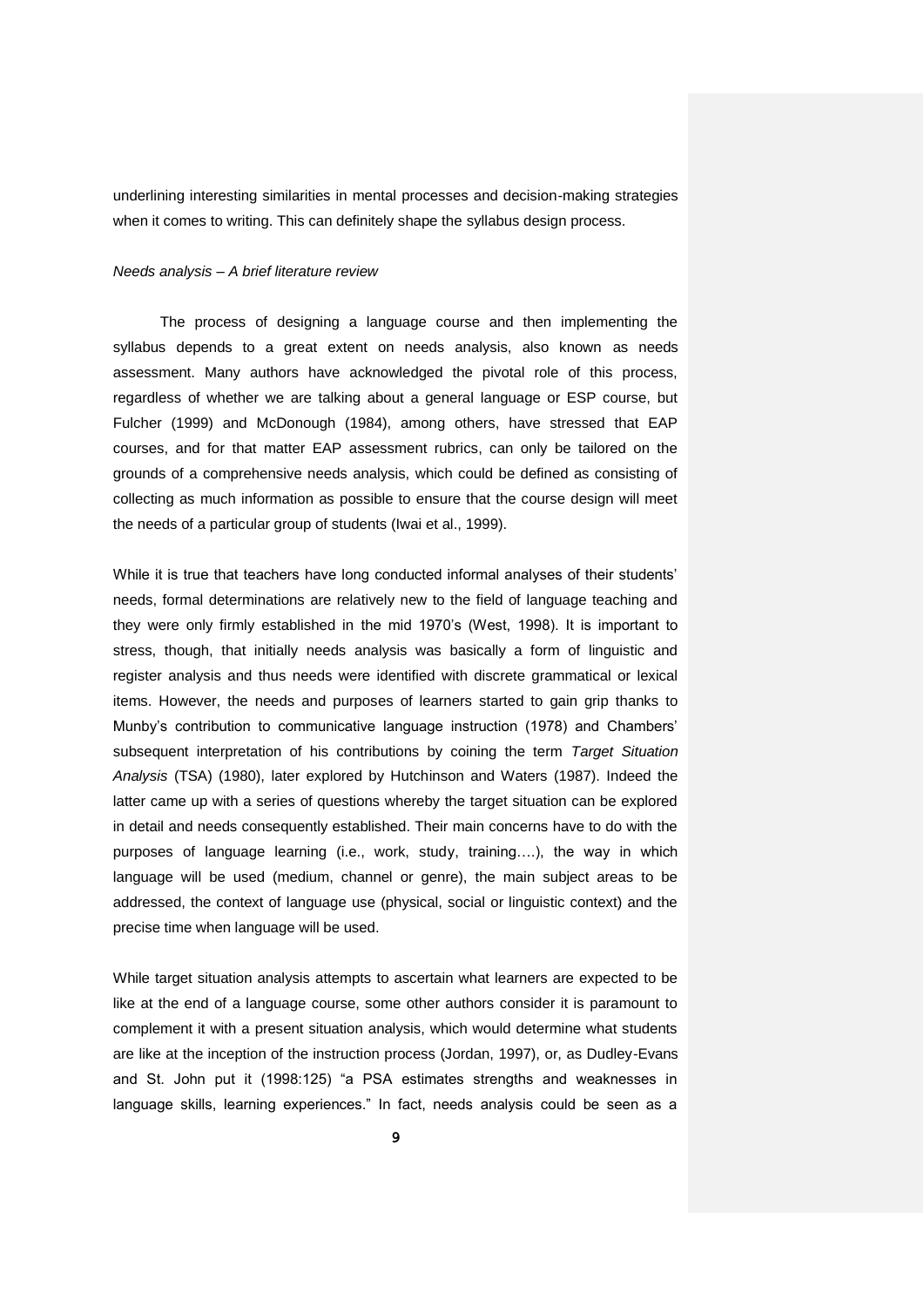combination of Target Situation Analysis and Present Situation Analysis (PSA), but, in the context of EAP, these may not be completely reliable indicators of what is required to enhance the learning experience and attain the main objectives of the course and this is when the pedagogic needs analysis comes into play.

This umbrella term, proposed by West (1998), attempts to compensate for those areas where the target needs analysis fails to deliver essential information by collecting data about the learner and the learning environment. A pedagogic needs analysis includes deficiency analysis, strategy or learning needs analysis and means analysis. Deficiency analysis investigates student lacks and tries to determine the best pedagogical route to move from the present situation to the target situation as previously and respectively determined by PSA and TSA by determining the language skills that need strengthening and the learning strategies that would benefit from instructional intervention. As opposed to this, the learning needs analysis focuses on what students want, on their own perceptions of their needs and their views of learning, rather than on what they lack. By doing so, in a process-oriented approach, this analysis will help use determine what learners require in order to engage in successful learning and thus provide them with the skills to reach their target without forgetting about the importance of learners' motivation and preferred learning styles.

The aforementioned notwithstanding, in the process of interpreting and decoding the results of these analyses in order to create suitable language courses, it will soon be discovered that what will work well in one particular situation, may fail to yield the same results in another, as there is a range of constraining factors, from pedagogy to logistics, that we could define as the course environment. A means analysis will help us delve into the restrictive factors surrounding a course, such as the underlying academic culture, staffing needs, required support services and even sources of instability or change, with a view to eventually designing an environmentally sensitive course (Jordan, 1997).

From the previous discussion, one can easily deduce that no single need analysis will provide us with foolproof indicators of what is required to help students achieve an enhanced learning experience. It is thus advisable to conceive an approach encompassing all the previously described processes in the line of Dudley-Evans and St. John's proposal (1998: 25), which includes the following elements: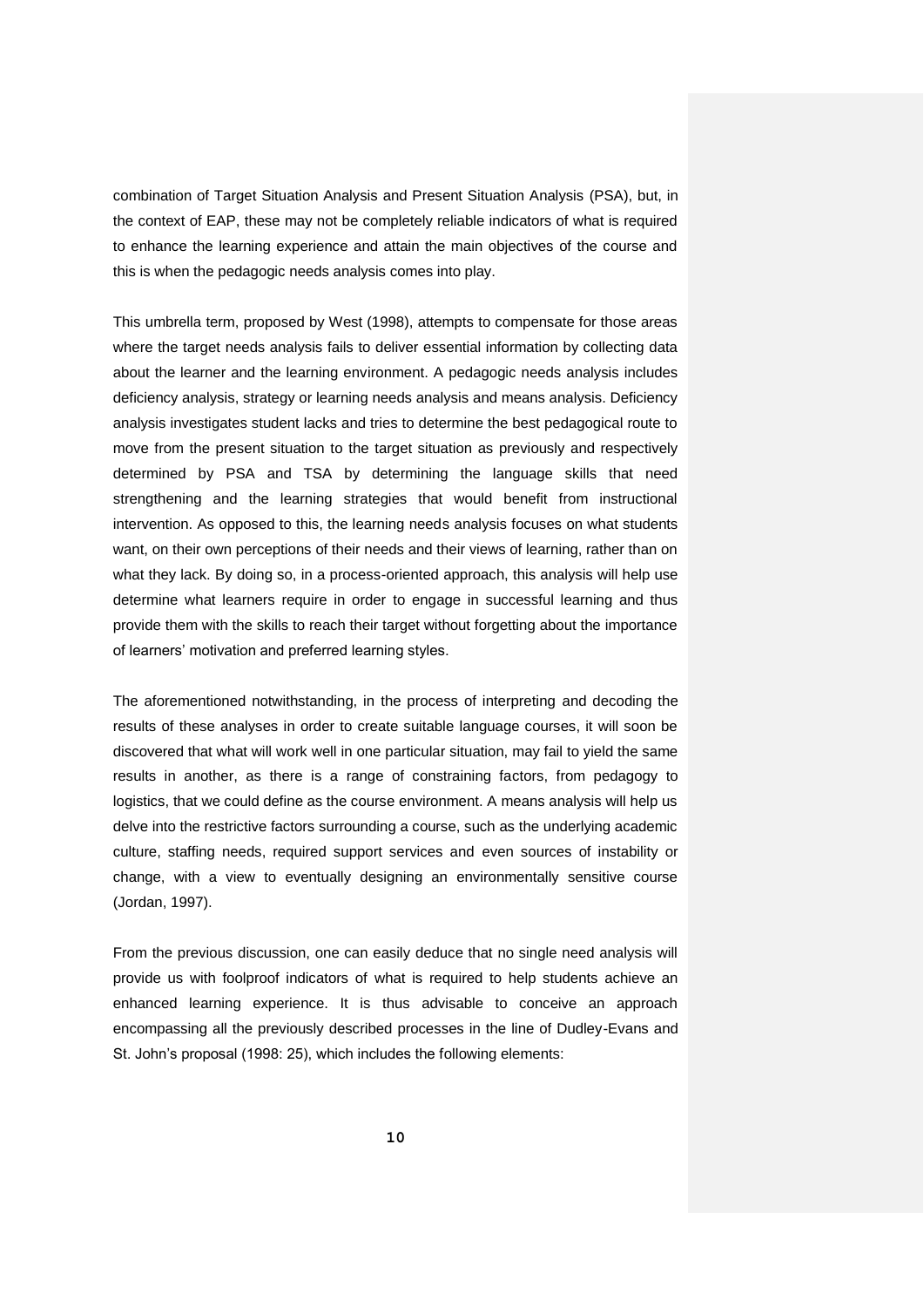- A description of the environmental situation, which basically equates to a means analysis.
- Personal information about learners that may potentially affect their learning strategies and choices.
- Language information about learners in terms of their current skills and language use difficulties (PSA).
- A definition of lacks and needs in terms of what students expect from the course.
- A description of language learning needs on the grounds of previously detected lacks and learning styles.
- Professional information about learners, or the contexts where students will use English and the type of communication activities they will engage in (TSA).
- Strategies to successfully communicate in the target situation, which will include understanding the concepts of register, discourse and genre and how these operate in the educational context.

#### *Some reflections on the Task-based Approach*

In the process of elaborating our course plan following a task-based approach whereby we could create an educational environment that mimics as close as possible the reality of British academia, we thought it was essential to clearly define what a task is so as to guarantee the robustness and reproducibility of our methodological choices. For Williams and Burden (1997: 168) a task would be defined as "any activity that learners engage in to further the process of learning a language", but if we review Breen's (1987) referential article on the same topic, we will find that his concept of task covers a wide array of learning activities, which range from rather simple exercises to much more intellectuality demanding activities where decision-making or problemsolving situations are simulated in groups or on an individual basis. Other authors prefer to create a tentative taxonomy for tasks and define communication tasks, in which conveying meaning has clear prevalence over form, and enabling tasks, which would conversely focus on language accuracy proper (Estaire & Zanon, 1994).

Despite the fact that the task-based approach was initially conceived as a separate entity from the communicative approach, many authors continue to incorporate this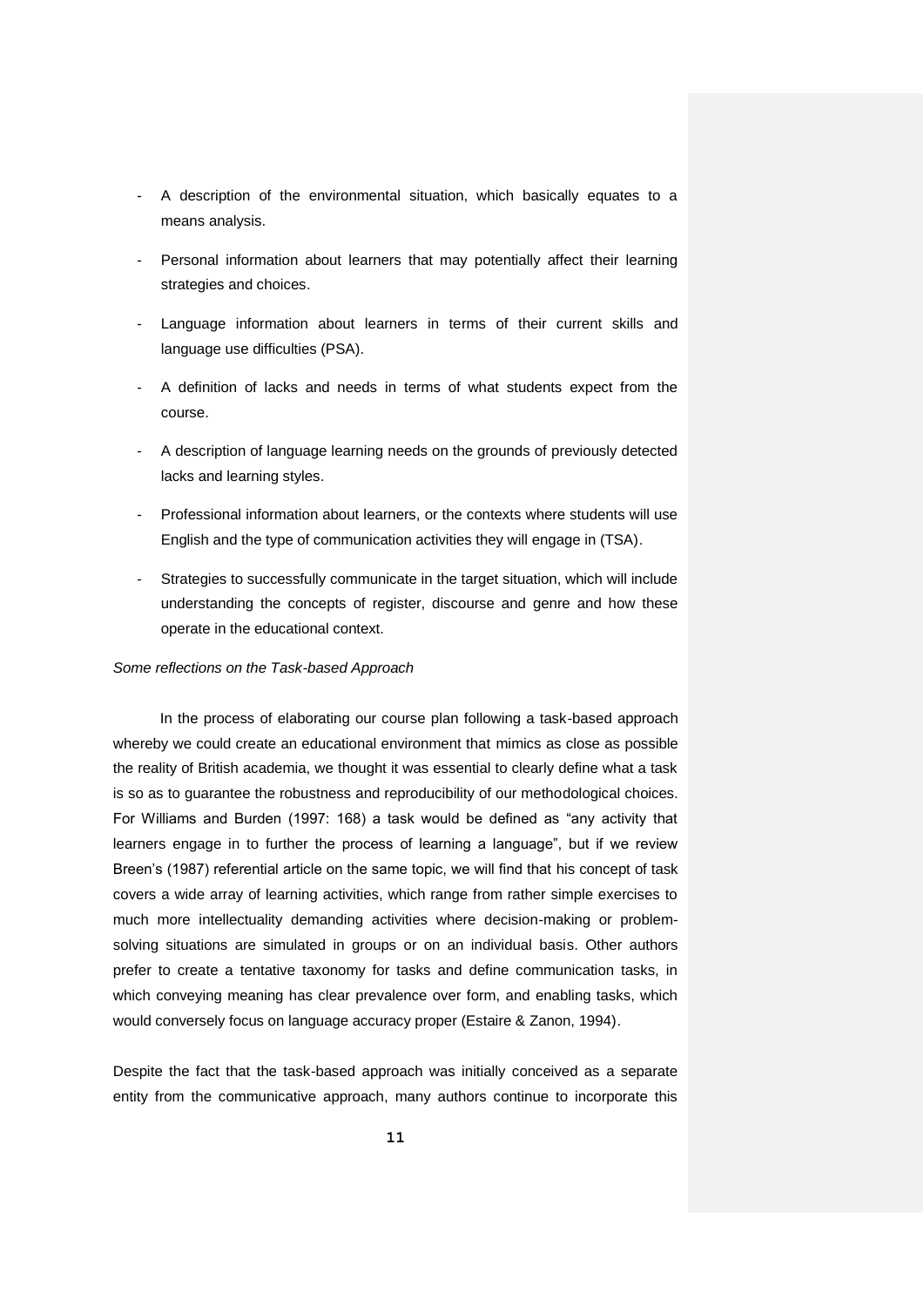element in their definition of task to different extents. Stern (1992) equates a task with an example of realistic language use in communication exercises, which revolve around a situation but not a specific grammar issue. Other authors, like Willis (1996) go beyond this proposal and claim that tasks should exclusively involve the purpose of communication to achieve a certain outcome. This view is also supported by Ellis (2000) who, in addition, adopts the term *exercise* as the equivalent of the aforementioned *enabling task*, that is, any activity which does not pursue a communicative aim.

If we assume that tasks will include a combination of communicative and languagefocused elements and will involve students to different degrees, this clearly establishes two dimensions that should be clearly understood to create effective, learning-inducing tasks. The first dimension has to do with tasks focusing primarily on language forms and those where the communication of meaning plays a leading role. This should not be understood as a dichotomy, but rather as a flexible continuum, which gives the instructor the possibility to guide the learning process and veer in different directions according to the nature of the task and to students' response. One of the extremes of this continuum would consist primarily of *exercises* or *enabling tasks*, that is, noncommunicative and mainly uncontextualised grammar exercises or drills, while the other would pursue authentic communication, conveying clear, defined messages in real-life situations proposed in tasks.

The second dimension is connected to the personal involvement of learners in a task, regardless of its nature or potential outcome. The mental engagement of students in any educational context appears to be essential as otherwise learning would be rendered impossible or highly unlikely, so this does not pose any problem in terms of defining a task, but rather in connection with motivation. Maintaining consistently high levels of motivation while getting through a task can be an important challenge in certain educational scenarios and, most typically, in heterogeneous classrooms.

#### METHODOLOGY

#### *Student group description*

The preliminary step before we can outline our study methodology is to provide a brief but accurate definition of our research cohort. Our group consists of 12 Chinese students (7 female and 5 male) whose ages range between 21 and 27 and who all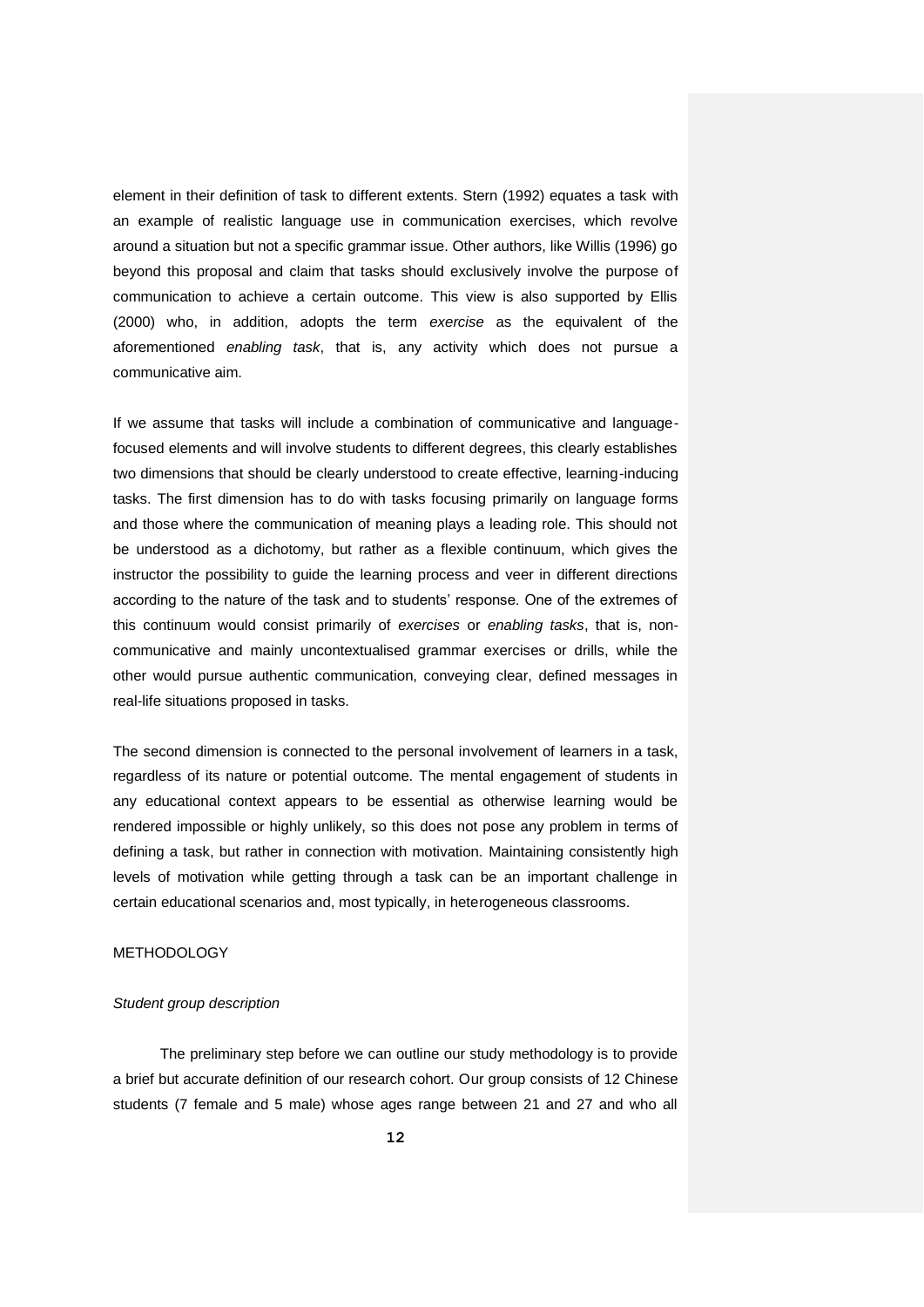want to follow a postgraduate programme in Financing, Business Management, Marketing and Human Resources at a British University, but lack the adequate English skills to do so. Some of our students have experience in the fields of commerce or industry in China, which could be a very valuable reference during lessons, while others have little or no work experience. It is important to mention that a significant portion of our students come with backgrounds in non-business fields, such as engineering or even the humanities (this is the case of one specific student with a degree in English literature).

Our 20-hour pre-sessional course is designed to strengthen reading and writing skills and take students from an average 6.0 IELTS score to a 6.5 just in time to start their University courses. There will be four weekly 2-hour sessions for the first two weeks and two 2-hour sessions for the last week. There is an afternoon module focusing on speaking and listening skills, which students can combine with the morning sessions in order to achieve a holistic training, which mirrors their future academic experience.

#### *Questionnaire design*

As all of our students come with unconditional offers (i.e. there was no need for them to pass the pre-sessional course to be accepted by their respective schools), relatively high IELTS scores in all skills, and a common subject area, the use of a placement test was not considered appropriate as a pre-course diagnostic tool. In turn, students were asked to complete a questionnaire including open-ended questions and items based on a five-point *Likert* scale. The distinction between *target* and *learning needs* proposed by Hutchinson and Waters (1987) made it clear that we should divide the questionnaire into three sections, which would help us to decide what the learner needs, lacks and wants (i.e. *target needs*), but also psychological, social and motivational attitudes towards the learning process and life in the UK (i.e. *learning needs*).

Section one of the questionnaire (see Appendix I for full questionnaire as presented to students) includes items on the students' perception of the course, their expectations, their idea of a suitable tutor and their concerns about life in the UK and integration in the new academic context. With this section we wish to explore the Sino-British cultural clash and how the Confucian heritage of our students permeates the social sphere and the academic context (Hui, 2005). This section will allow us to detect potential areas of intervention related to pre-existing cultural obstacles and predict integration difficulties.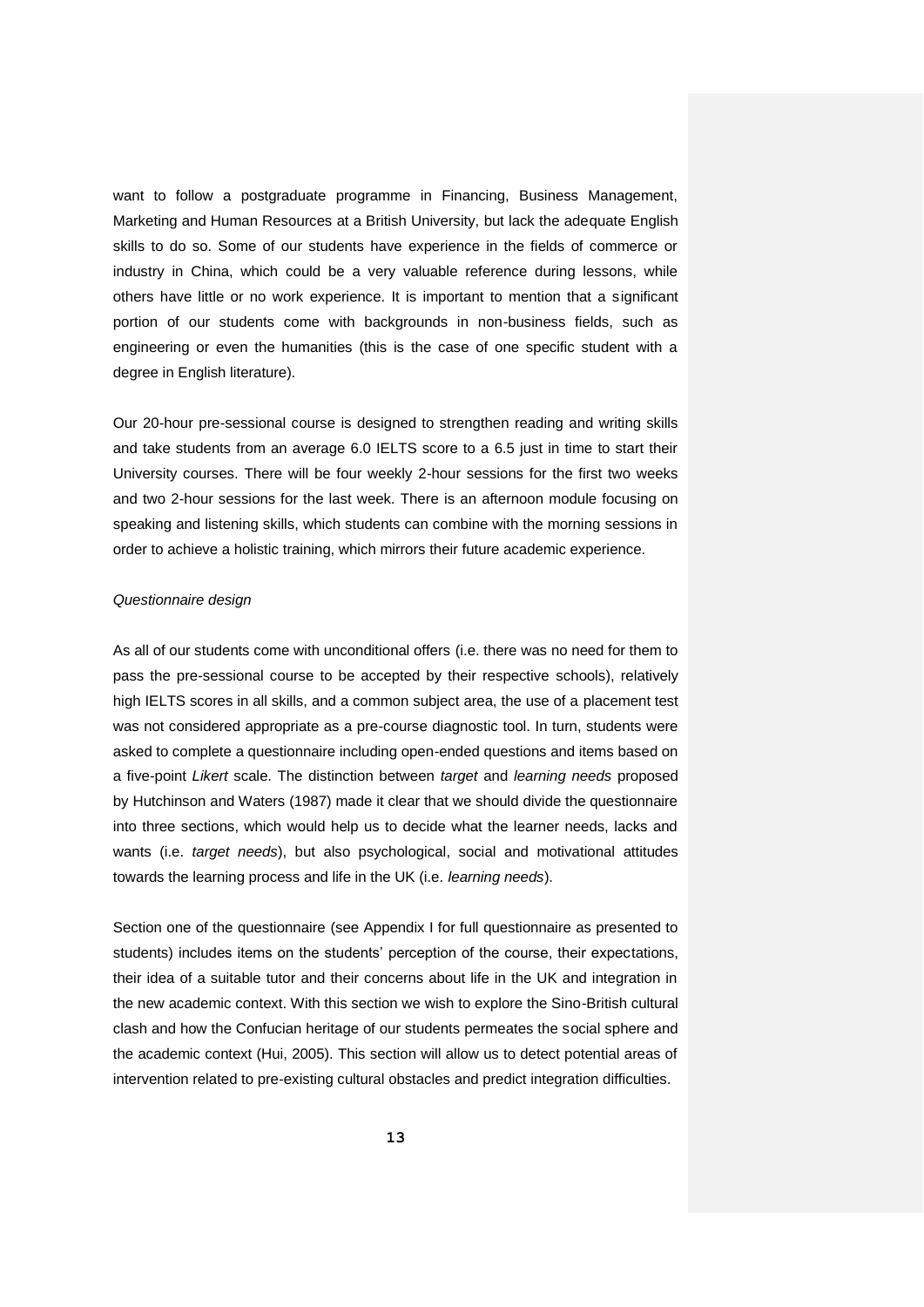Section two comprises items related to their reading strategies and understanding of referencing and literature research. Chinese students usually prefer to rely on their tutor's advice, expect them to provide guidance in terms of what to read and how to interpret this and definitely tend towards acritical memorisation (Littlewood, 2001) so it is important to determine if they will adjust to British lecturers who will normally encourage critical reading, analysis and student independence.

Section three includes questions about their writing skills and understanding of text structure, register and genre in order to determine to what extent our students are ready to produce successful samples of academic writing and to interiorise complex genre-related conventions.

With the aforementioned reflections in mind, we devised the questionnaire, which students are supposed to complete before the beginning of their pre-sessional course. As can be observed, some items have been formulated in similar ways to strengthen the validity of results and avoid biased conclusions. Phrasing is generally positive and clearly intelligible to avoid ambiguity or misinterpretations. Items are broadly connected to students' self-perception of academic and intellectual skills, personal values and unspecific course expectations.

#### *Additional diagnostic tools*

An appropriate needs analysis methodology should also include samples of materials produced by students (Hutchinson & Waters, 1987) and consistent language syllabus design would definitely require the systematic collection of information on language needs (Bachman & Palmer, 1996). Consequently, samples of draft essays submitted for guidance and correction were analysed to determine conceptual depth, creativity, structure and argumentation skills and to ascertain the degree of understanding of academic genres. A simple assessment rubric was defined to quickly classify student written production and identify areas of weakness in which instructional intervention could achieve significant improvement (see Appendix II).

#### *Retrospective interviews*

As our needs analysis questionnaire will yield partly subjective results, we considered appropriate to ponder these findings with the actual experience of former EAP students. Skype interviews were held with 12 students who took an intensive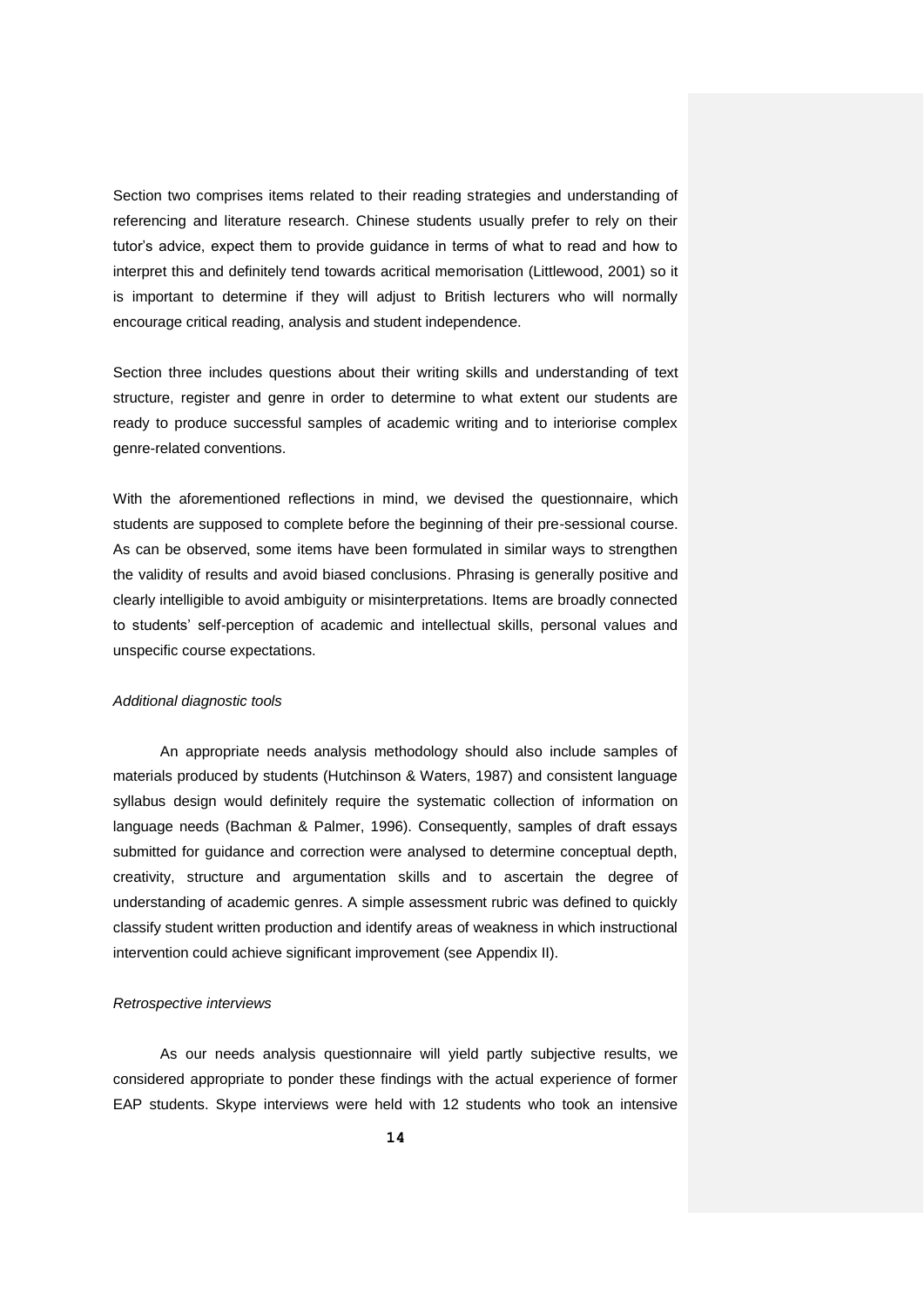summer course in 2013 to discuss how they thought the pre-sessional had helped them to hone their academic skills and perform better at a British University and what course aspects exceeded, met or were below their expectations. Interviews were designed to give students freedom to express their ideas and beliefs and not to force them to voice the expected answers or dishonest flattering remarks about course design or tutors. However, we did prepare an interview template to guide the conversation into the areas of interest for our research purpose (see Appendix III for sample interview questions)

## DATA ANALYSIS

We will now proceed to present the results of the previously described diagnostic tools so that we can analyse them in depth and apply our findings to the elaboration of our course plan.

#### *Questionnaire results*

*Speaking* – 5.0

*Sample size* – 24 students (12 from main group and 12 from second group) *Average age* – 23 *Average time spent studying English* – 8 years Average IELTS Scores *Writing* – 5.5 *Reading* – 6.0 *Listening* – 6.0

SECTION I – LIFE IN BRITAIN AND PRE-SESSIONAL EXPECTATIONS 1 – Total Agreement/ 5 – Complete Disagreement

- 1 0% 2 0% 3 50%
- 1. I know the British academic world well



2. I am familiar with British culture

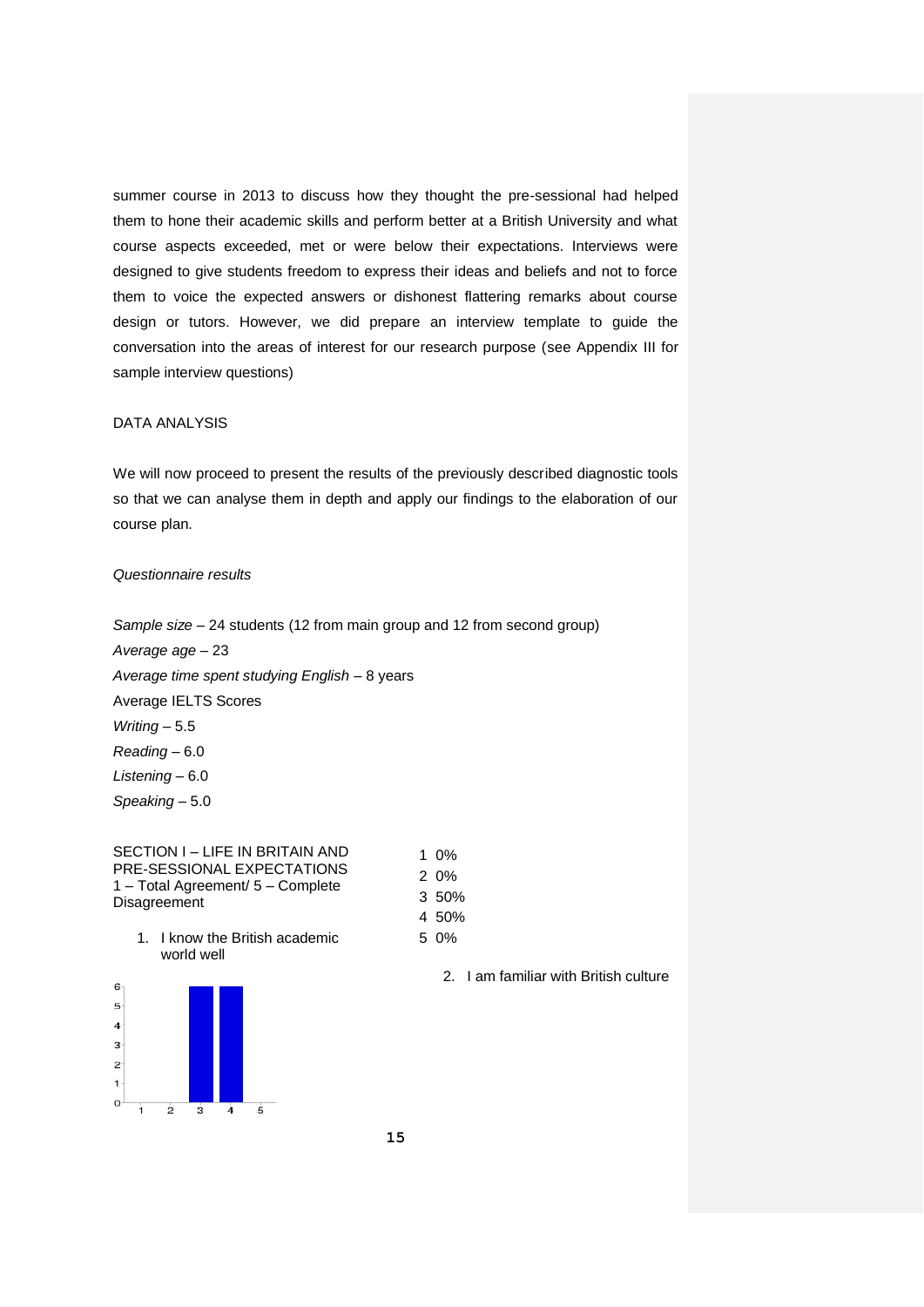

3. I am not anxious about attending a university lesson in English



4. I am looking forward to making new friends



- 0%
- 33%
- 50%
- 17%
- 0%

## 5. I hope I can be in the same class with friends from my country



6. Socialising is not very important to get through a university course



7. It would be great to share accommodation with friends from my country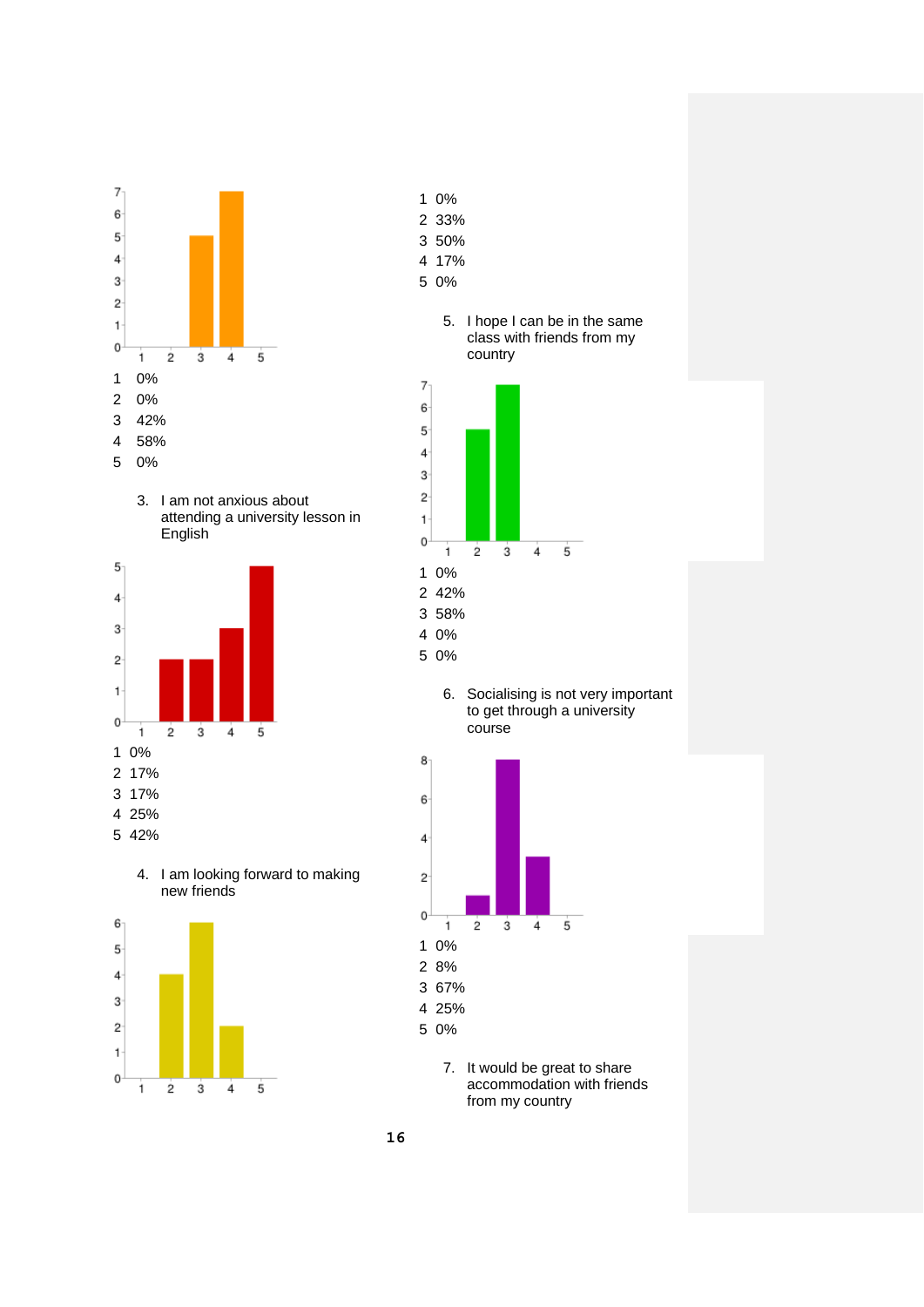

8. I am very concerned about housekeeping issues in the UK (bank accounts, VISA…)



9. I expect this pre-sessional to help me succeed in my university studies



- 50%
- 42%
- 8%
- 0%
- 0%
	- 10. I expect this pre-sessional to help me strengthen my IELTS skills (reading, writing, speaking, listening)



11. I hope this pre-sessional includes a lot of grammar



12. The pre-sessional course should include subject-specific content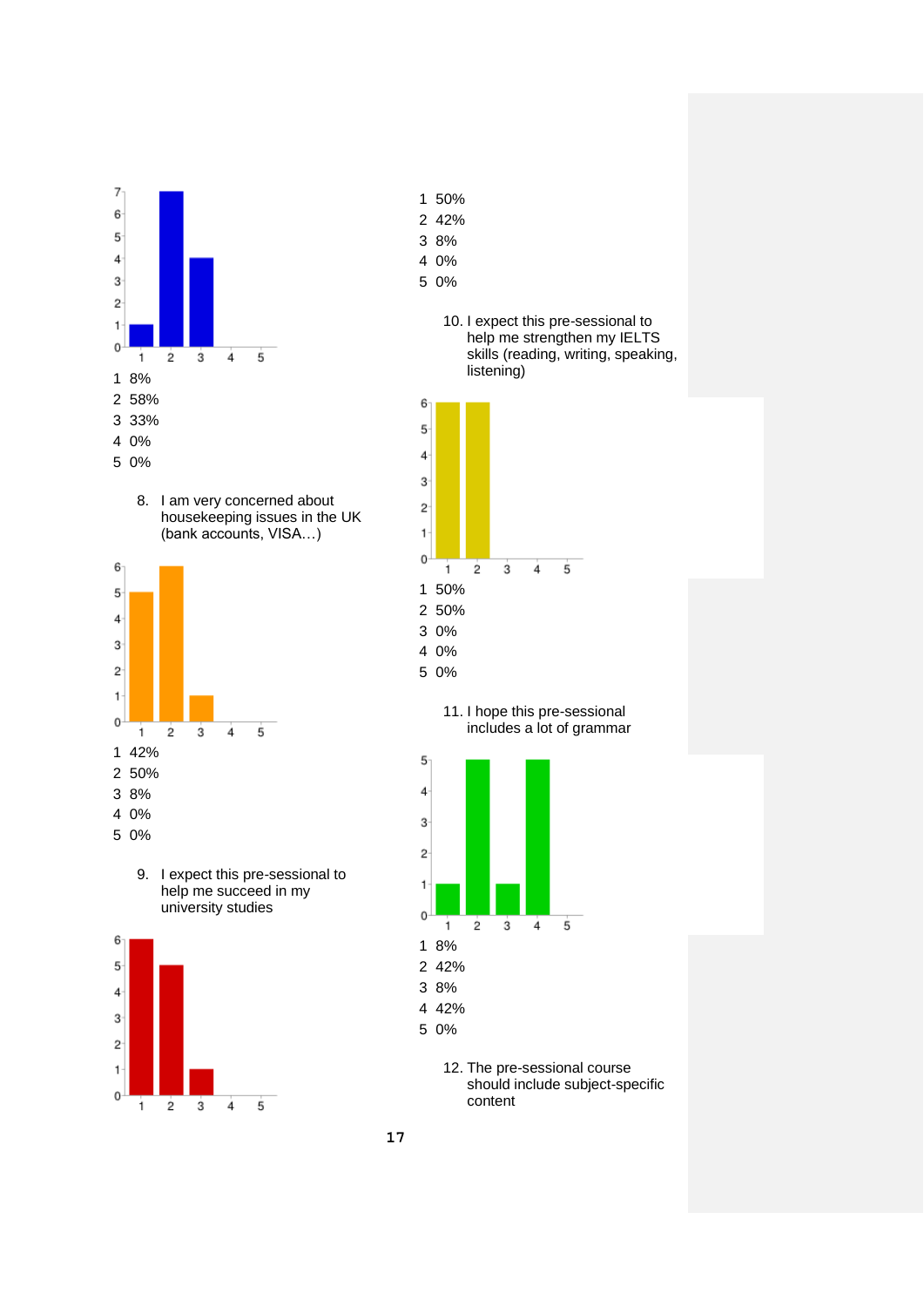

13. I hope I can learn a lot of vocabulary related to my subject area



14. I would like to be able to contact my tutor outside tutorials or lesson times



- 25%
- 67%
- 8%
- 0%
- 0%





16. I would like my tutor to be one of my university lecturers



17. My tutor should know a lot about my subject area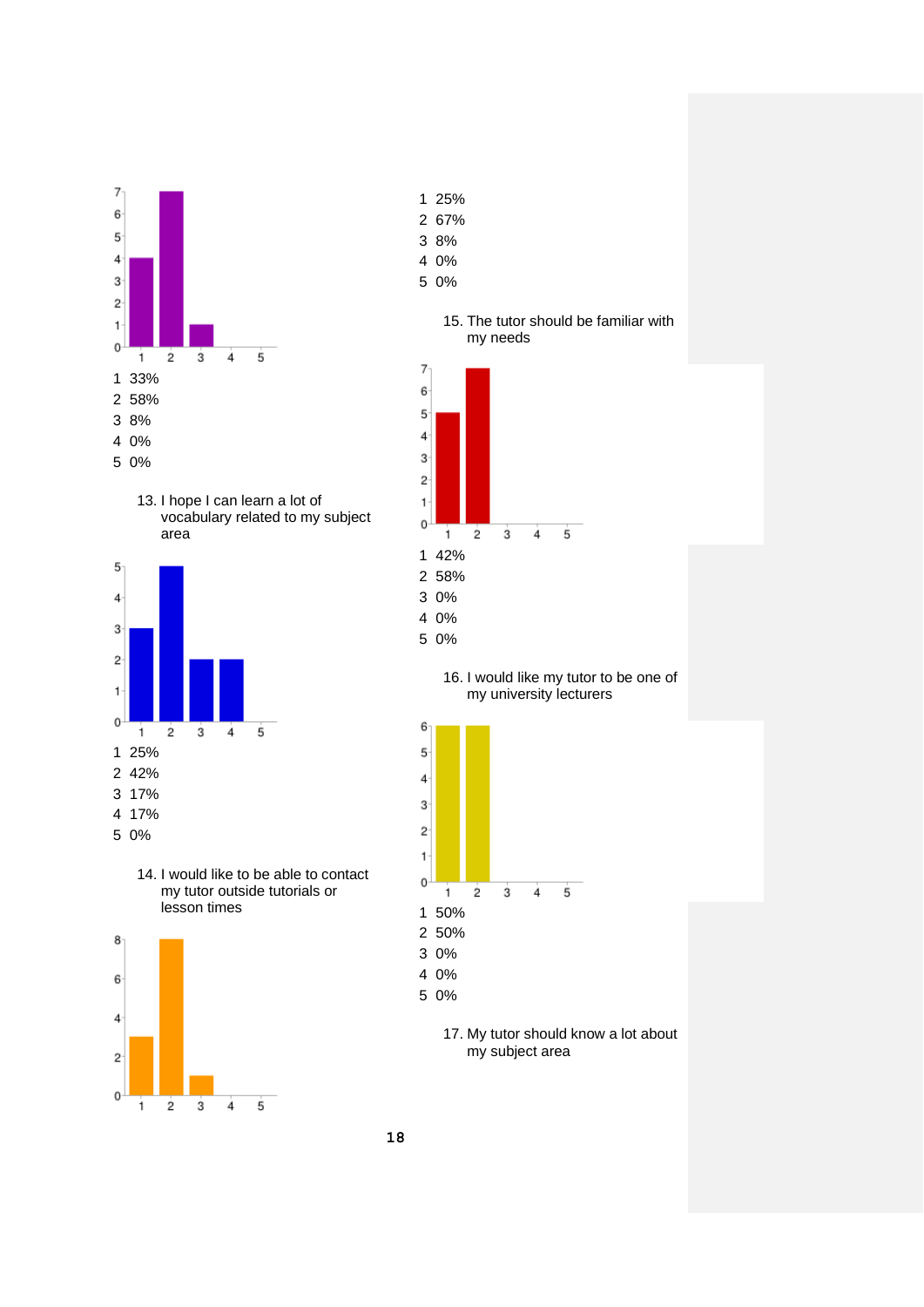

18. I would like groups to be small as I need a lot of one-on-one attention







- 17%
- 42%
- 25%
- 17%
- 0%

#### 20. I don't expect this course to be different from other English courses



42%

17%

## SECTION II – READING AND RESEARCH

1. I am used to doing academic research



- 33%
- 

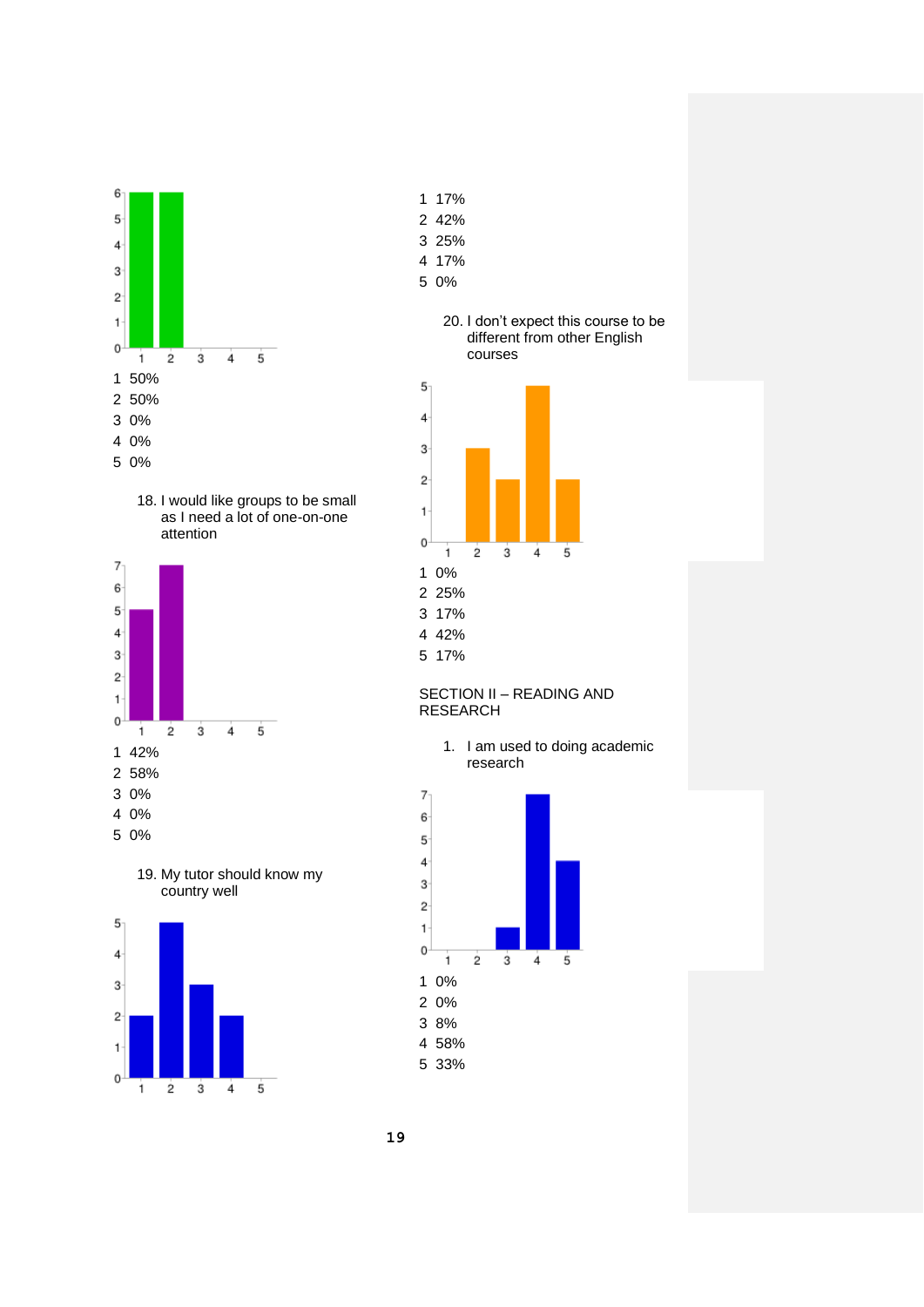







4. It is easy to find relevant information online



5. I expect my tutor to tell me what to read and help me find information



0%

0%

6. I can tell what the main and secondary ideas in a piece of text are



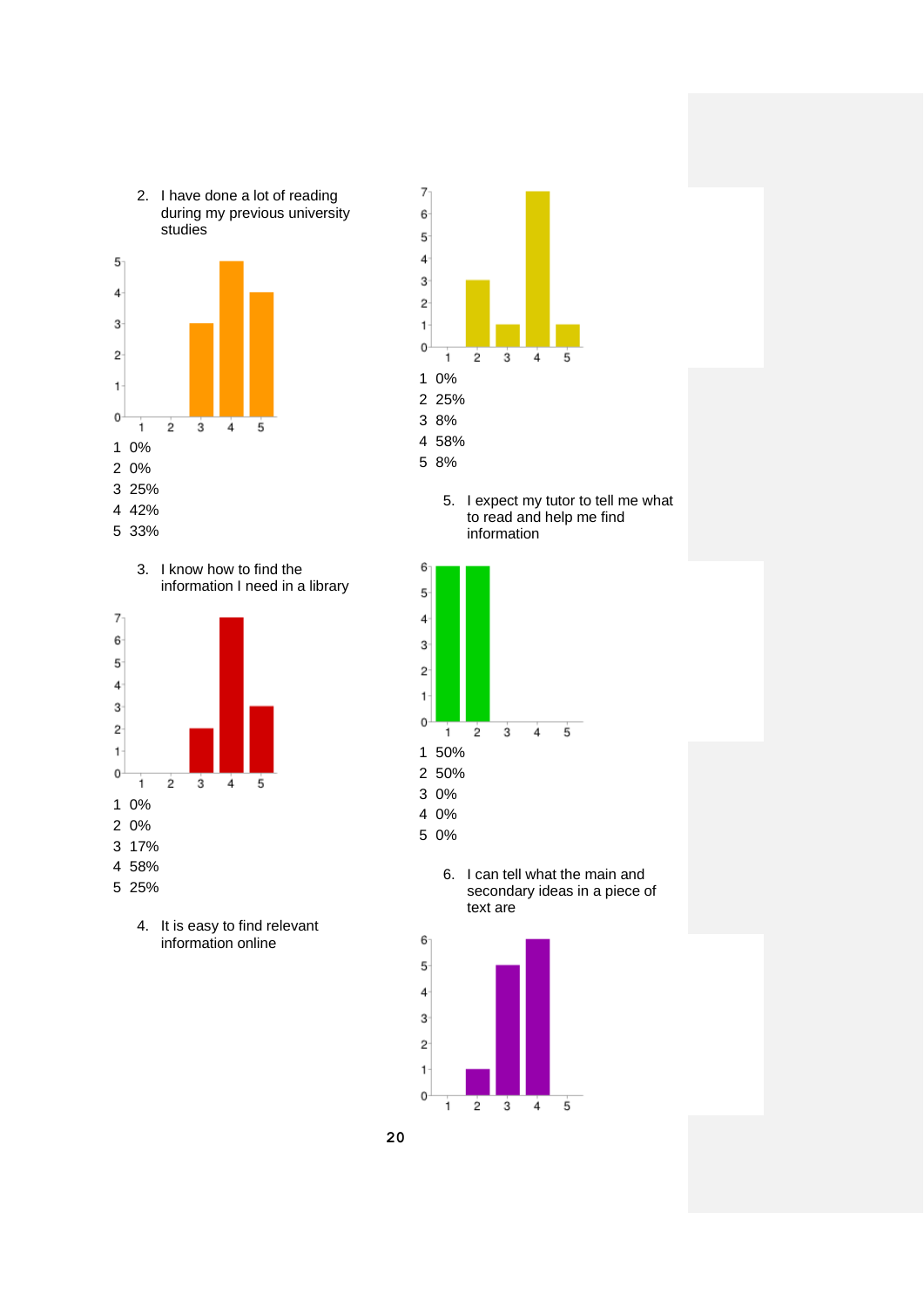- 0%
- 8%
- 42%
- 50%
- 0%
	- 7. I can tell if what I read is opinion or fact or an idea coming from someone else



8. I should never disagree with the ideas of an important author



9. My academic work should be based on what other authors think



10. I find it hard to read academic texts in English



11. I use the dictionary a lot when reading in English

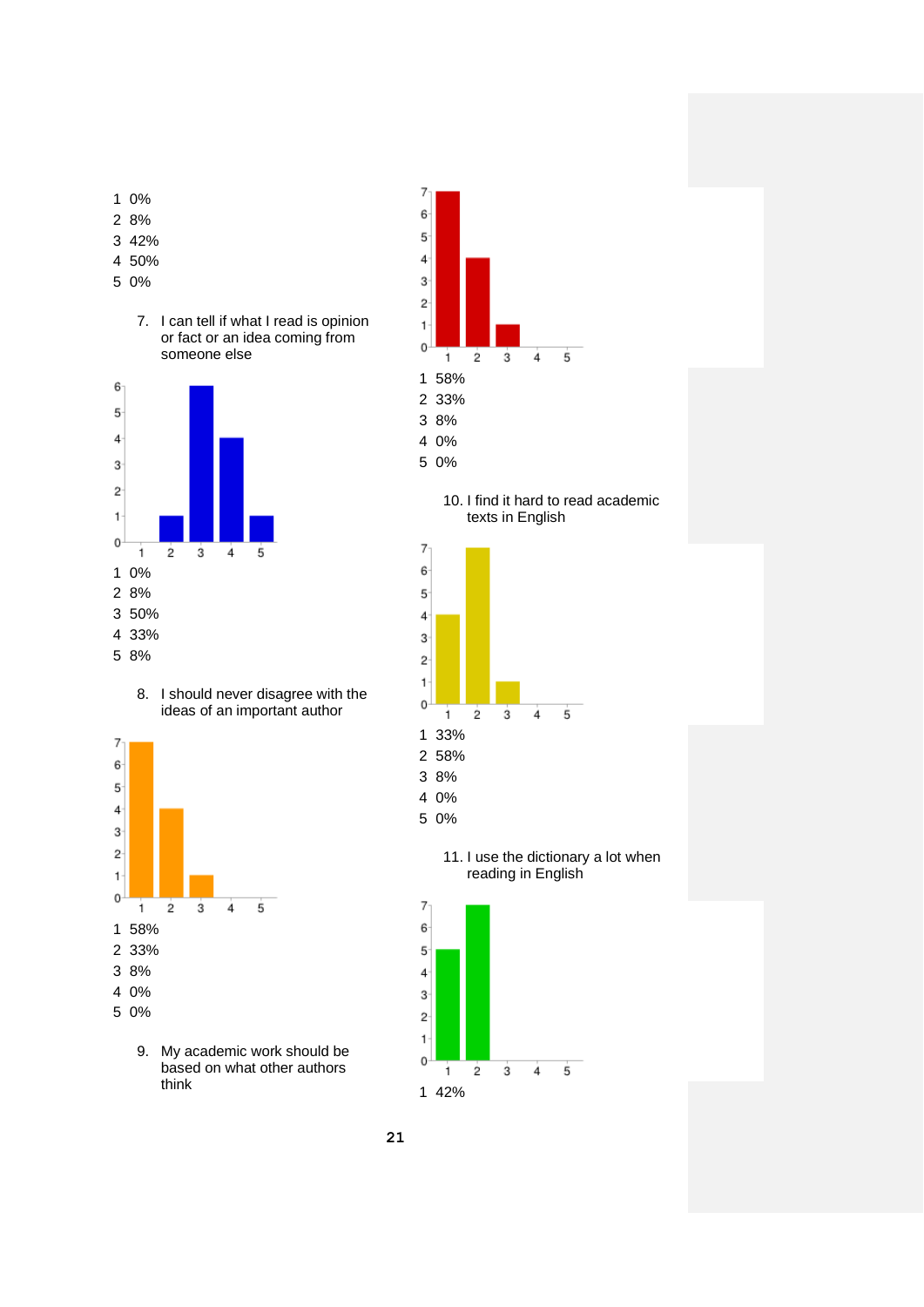





14. I am familiar with scanning and skimming techniques



## SECTION III – WRITING

1. I have written academic texts in English before



2. My experience is limited to typical English class assignments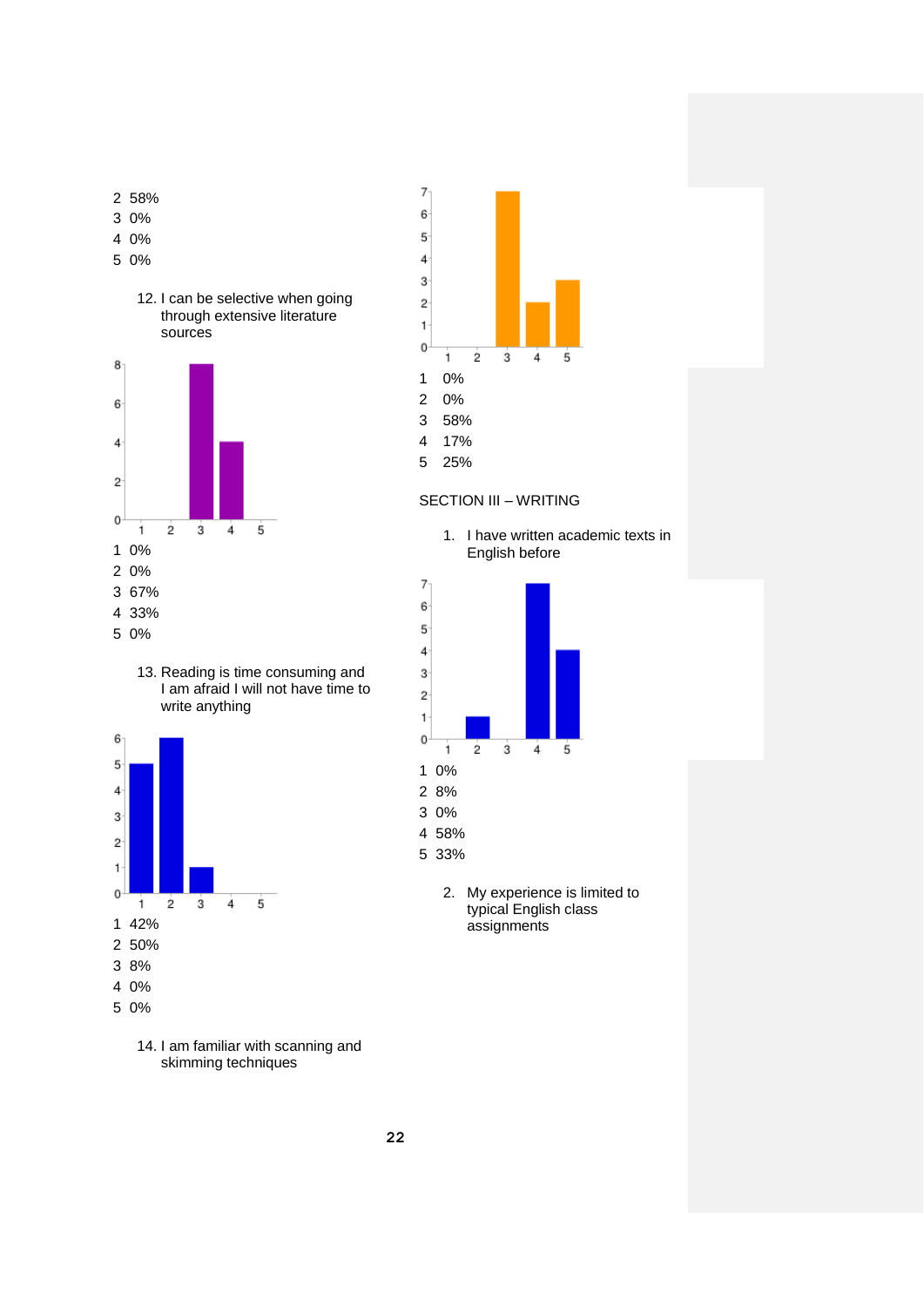

3. I am familiar with the types of texts that can be found in the academic context



4. I am familiar with academic writing conventions



- 0%
- 8%
- 0%
- 25%
- 67%

## 5. I feel my writing is not very fluent and well organised in English



6. I have a lot of ideas but I do not know how to put them in writing



7. I always plan my work well before I start writing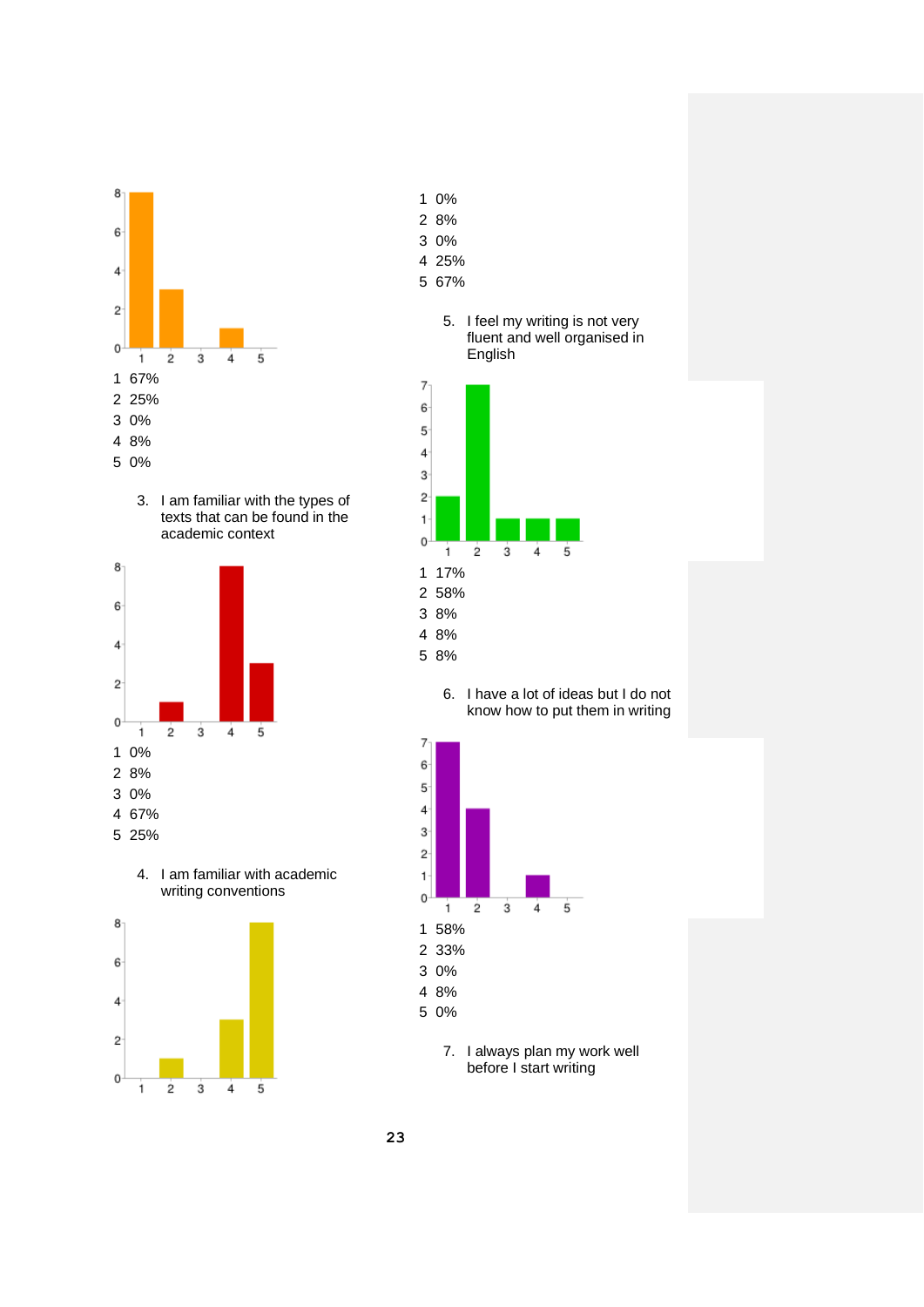









- 8%
- 0%
- 25%
- 67%





11. If I mix my ideas with somebody else's thoughts or rewrite them, I do not need to quote the authors



12. My subject-specific vocabulary is varied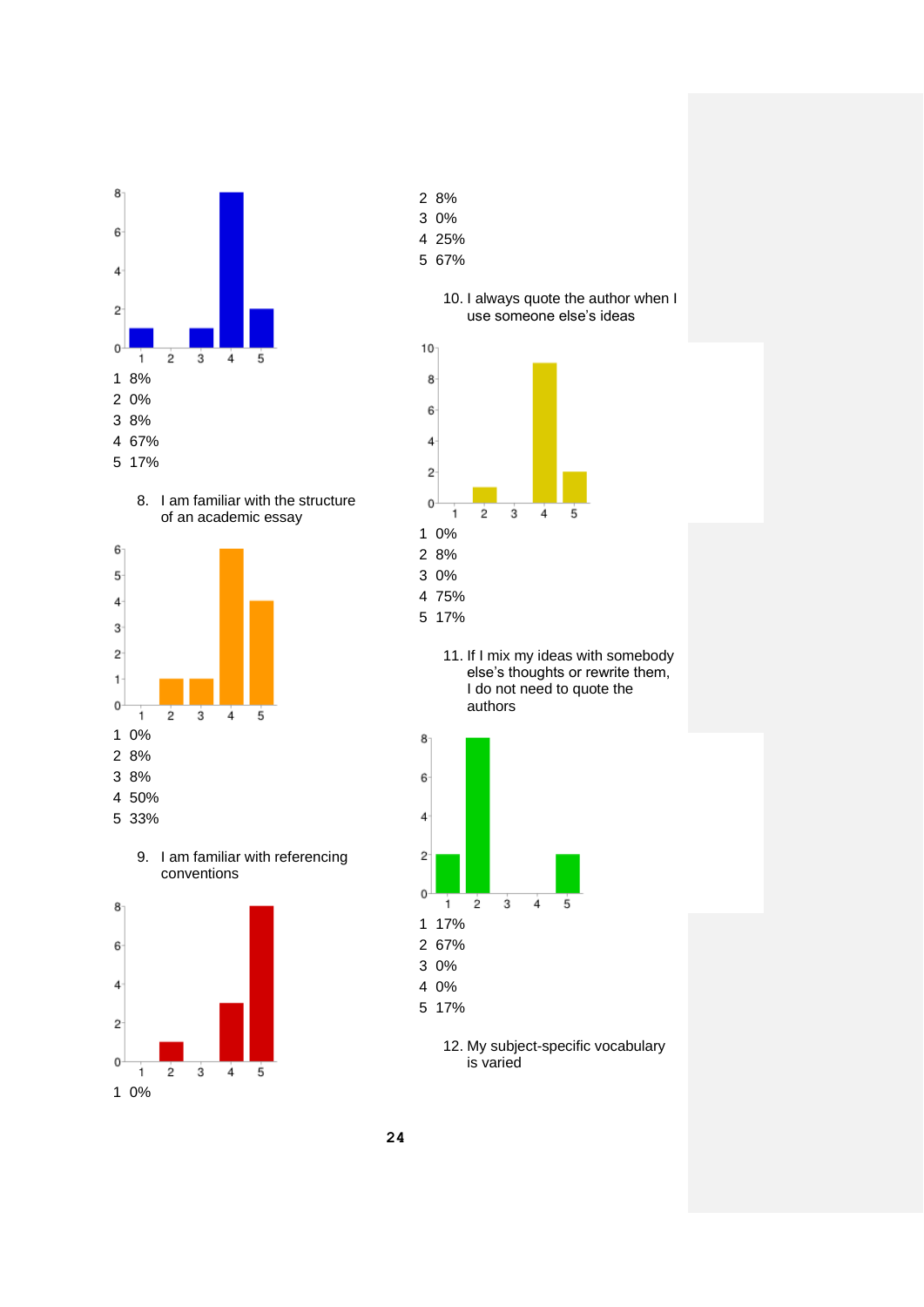





14. My English writing is consistent and well connected



- 8%
- 67%
- 17%





16. I am able to express my knowledge clearly through writing



17. I seek help from others when writing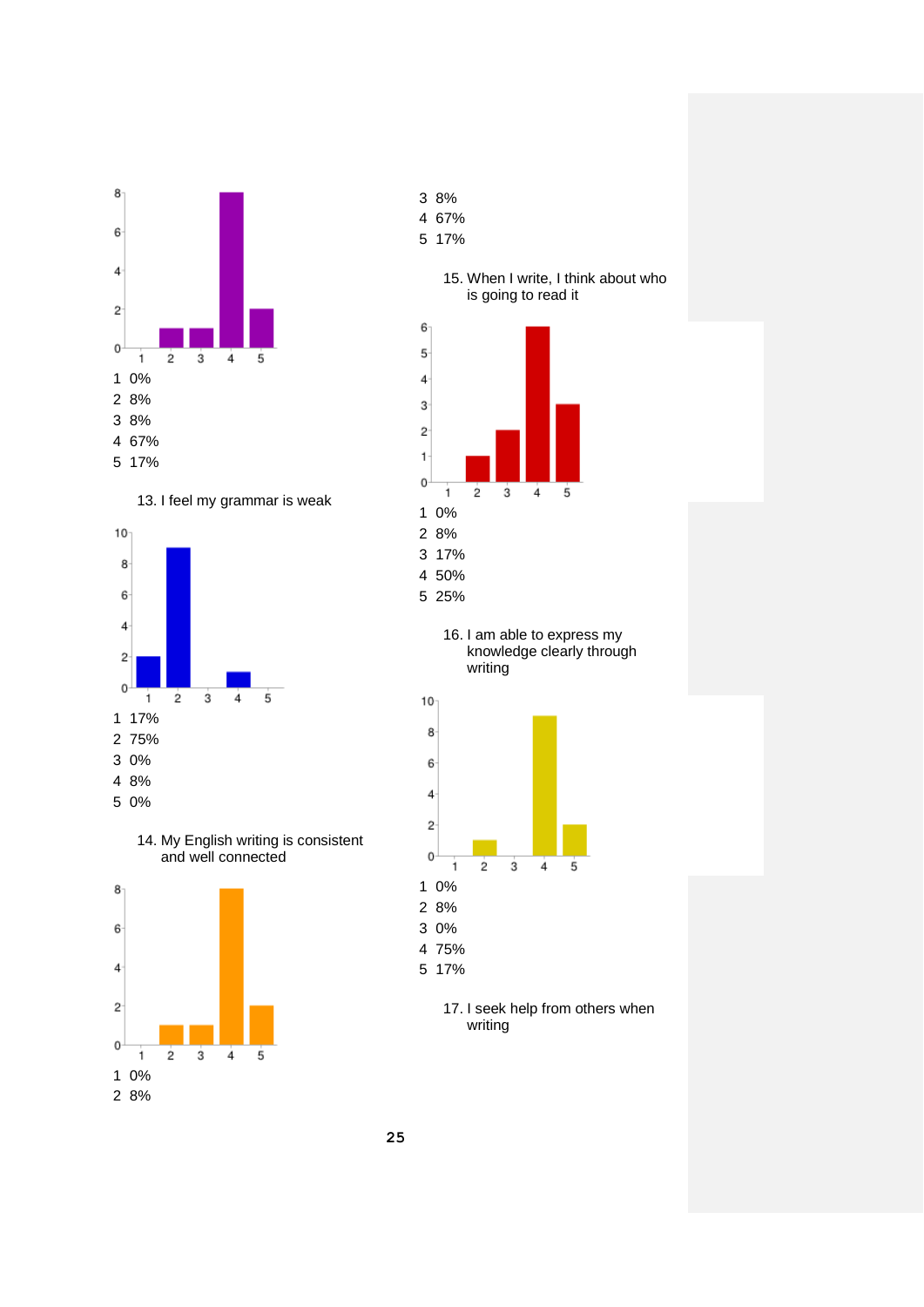







20. I frequently go back and rewrite certain sections as necessary



19. I always proofread my texts

*Preliminary assessment of writing samples*

## *5-item rubric*

*Clarity of writing purpose (purpose should be stated as an argument or exposition of facts either implicitly or explicitly)*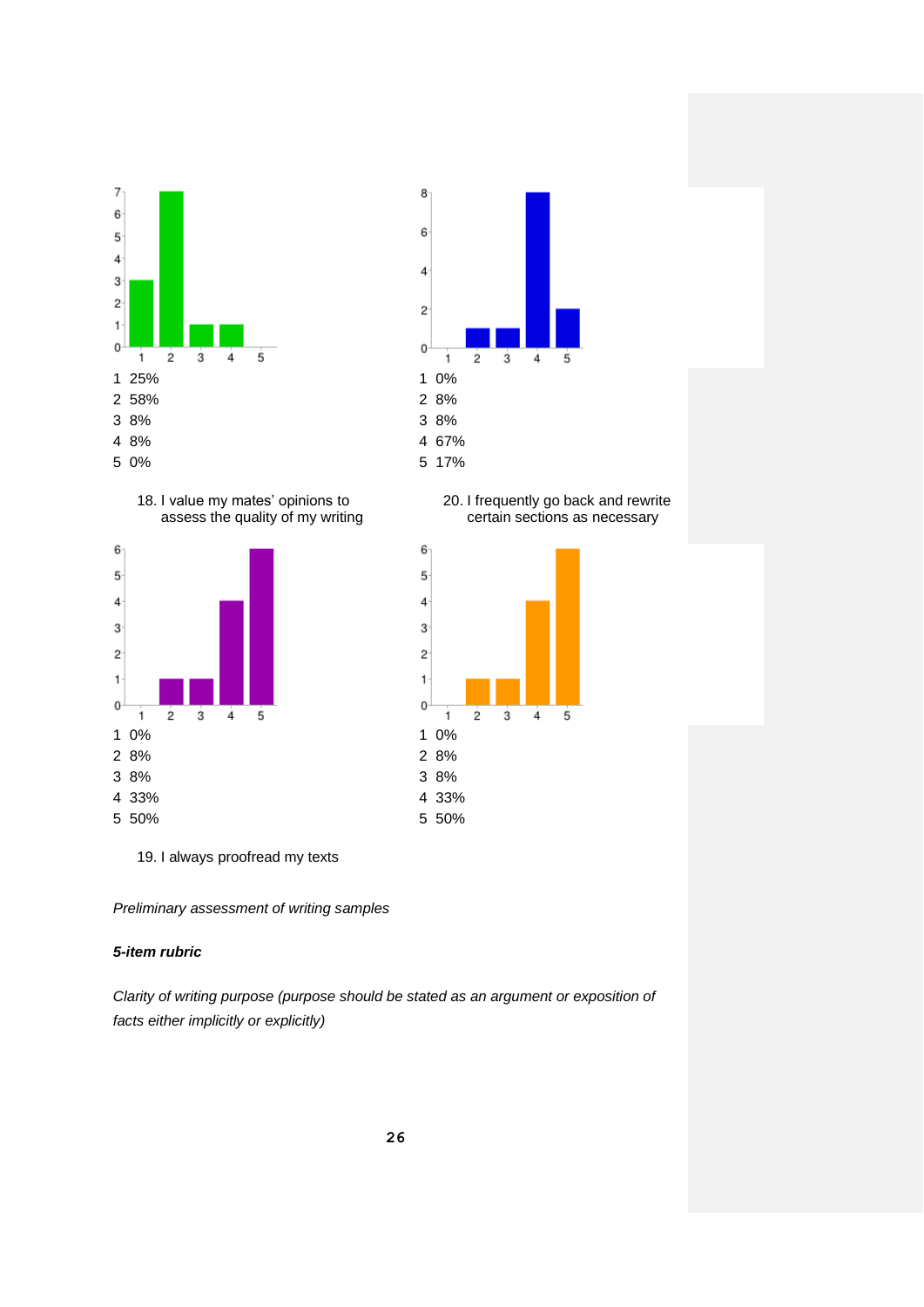

| Text fails to establish a clear purpose                               | 8%  |
|-----------------------------------------------------------------------|-----|
| Purpose is not consistently clear or may vary throughout the text 77% |     |
| Purpose is clearly defined                                            | 15% |

# *Evidence-based reasoning (writing demonstrates critical analysis of literature sources and sound argumentation)*



| Cohesion and coherence devices are poorly used and texts lack internal |     |
|------------------------------------------------------------------------|-----|
| organisation                                                           | 8%  |
| Text flow is occasionally inconsistent                                 | 77% |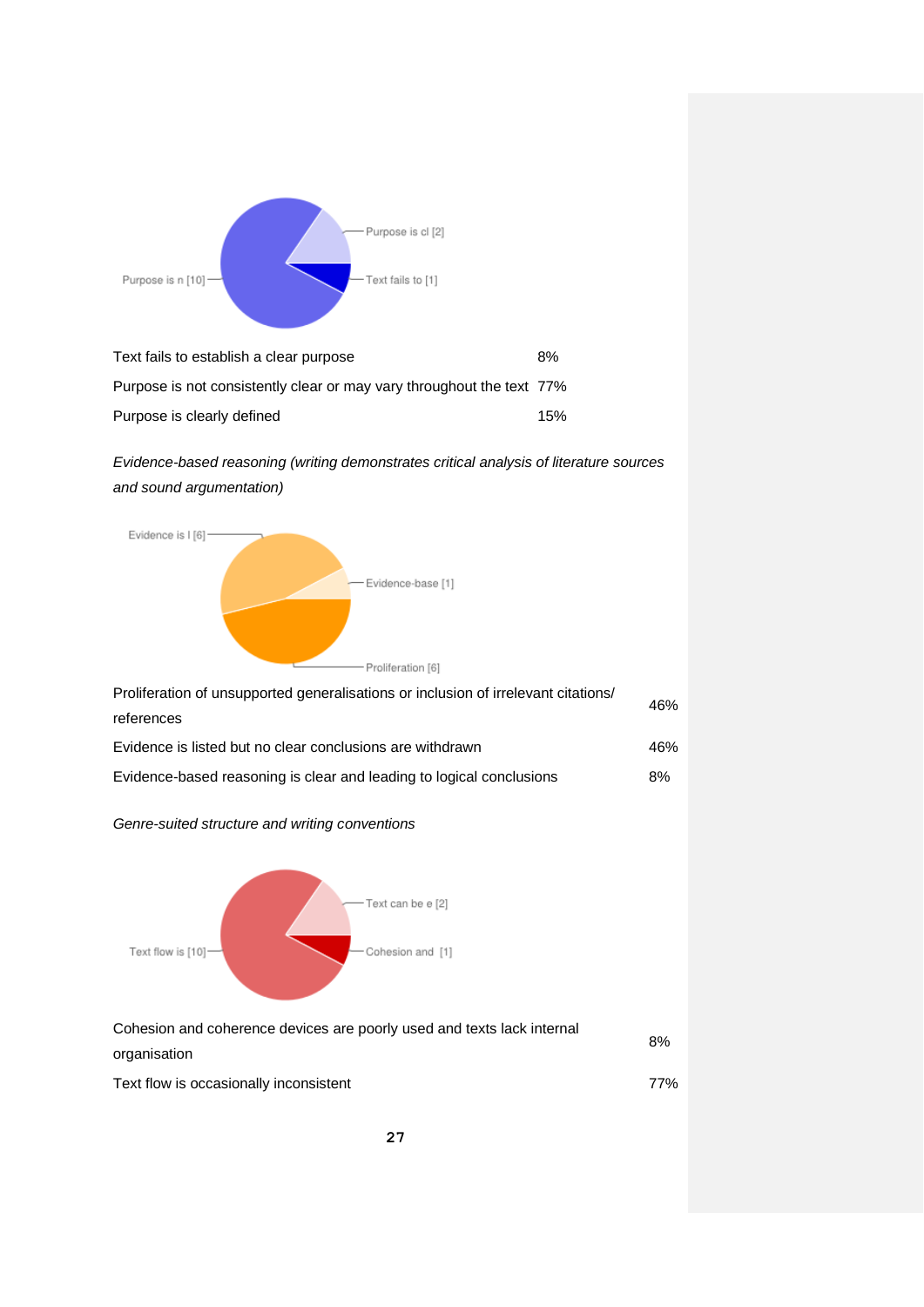Text can be easily read and respects expected writing conventions 15%

*are displayed in accordance with target audience)*

Inconsistent [7] -Sense of audi [2] -Target audien [4] Target audience remains unclear 31% Inconsistent acknowledgement of target audience 54% Sense of audience clearly expressed through language use and writing 15% conventions

*Audience awareness (specialised terminology, language forms and authoritative style* 

#### *Effective control of academic language conventions*



| Grammar and lexical problems could potentially distract reader from writing                     | 38%   |
|-------------------------------------------------------------------------------------------------|-------|
| purpose. Occasional unintelligibility                                                           |       |
| There are occasional grammar and lexical problems but not sufficient to impair<br>understanding | 62%   |
| Impressive language use                                                                         | $0\%$ |
|                                                                                                 |       |

*Retrospective interview results (collection of most frequent answers*)

- *1. In terms of sociocultural and academic integration, in what ways do you feel the pre-sessional course was useful for you?*
- I learnt what to expect from my future university lecturers 75%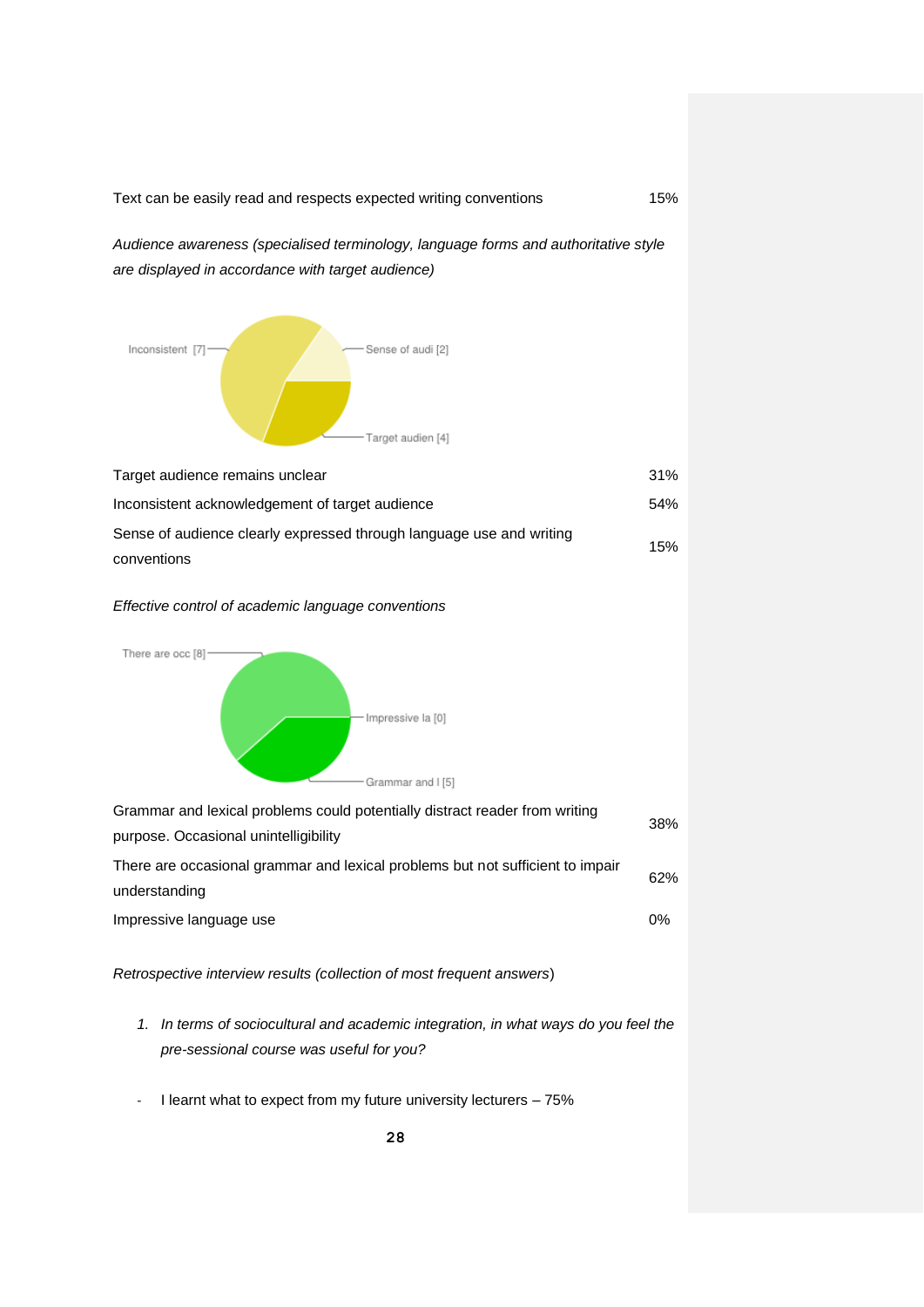- I felt that I was not in a disadvantaged position regarding British students 70%
- I learnt that it is possible to respect a teacher and debate their opinion 60%
- I learnt to make it the best from lectures, seminars and tutorials 50%
- I learnt where to find support and guidance within the academic context  $-45%$
- I felt support in housekeeping issues (accommodation, paperwork...) 35%
- *2. Do you feel your reading was strengthened? In what ways?*
- I think I now read with a critical attitude 80%
- I scan and skim texts much more efficiently 70%
- I can find sources more effectively  $-55%$
- I can determine the genre, register and conceptual structure of what I read 40%
- I recognise referencing conventions 30%
- *3. Do you feel your academic writing is better now? In what ways?*
- I can now plan and draft an essay 80%
- I can support my ideas with relevant references  $-70\%$
- I am now much more aware of what plagiarism is and how to avoid it  $-70\%$
- I can edit and correct my English to a considerable extent 60%
- My paraphrasing skills have improved substantially 55%
- I am familiar with the most common academic genres 50%
- I have learnt that peer review can be very useful  $-35%$
- *4. Looking back on your pre-sessional, what would you improve?*
- The course was excessively intense  $-90\%$
- There was too much homework  $-80\%$
- I would have loved to have many more one-on-one tutorials 70%
- I would have loved my EAP tutors to be also my degree lecturers 70%
- There should be more language support for students whose English is weaker -60%
- Drafts should be fully corrected by tutors  $-50\%$
- In-sessional support is not as strong as that provided during the pre-sessional -40%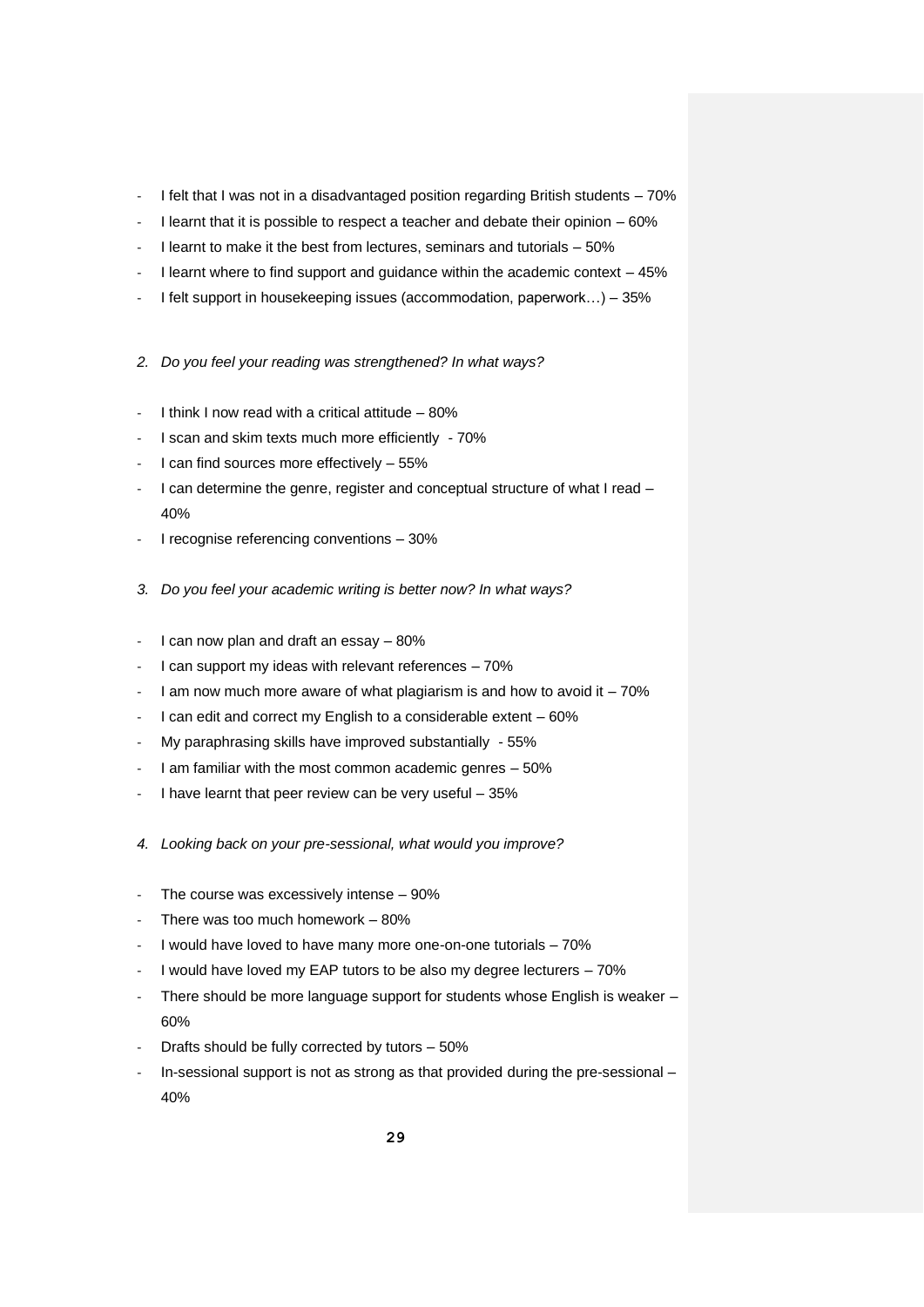#### *Discussion and interpretation of the data*

Combined results of the different diagnostic and analytical tools used and described above seem to confirm our actual observations in teaching practice and were surprisingly homogenous despite the divergent student backgrounds and very much in line with research findings. We have summarised our findings as follows:

- (a) Most students claimed to be nervous or anxious about the prospect of a starting their university studies in the UK and declared themselves unaware of the main features of the British academic sphere. Little to no previous research has been conducted to find out about their host country and what their new study context will offer them.
- (b) Their ideal tutor should be readily available to solve doubts even outside office hours (Chinese students expect this and could feel lost or unsupported when they realise this is not possible in the new academic context), should be very confident about business-related terminology and concepts and should help them make decisions regarding literature choices, analysis and interpretation of texts. This pre-sessional course will help them understand that an EAP tutor need not be a subject specialist but rather a multi-faceted facilitator (or "practitioner" as suggested by Dudley-Evans, 1998) willing to understand the importance of collaborating with subject specialists (Jordan & Nixon, 1986).
- (c) Students also expressed that their draft work should be frequently supervised and corrected in all aspects (structure, contents and English). Writing samples collected also unveiled significant structural and grammatical problems that will be duly addressed as part of the course programme. Beyond language issues, considerable genre-related and cognitive problems were found in the structuring of written work.
- (d) Most students fail to create a sound conceptual framework and find it hard to maintain consistent style throughout their draft essays. This underscores the need to address the concepts of academic register and target audience as part of our pre-sessional. The vast majority of our research subjects are unfamiliar with European academic genres and writing conventions.
- (e) Little knowledge is shown regarding referencing, finding suitable sources and academic genres (a vast majority of students are basically acquainted with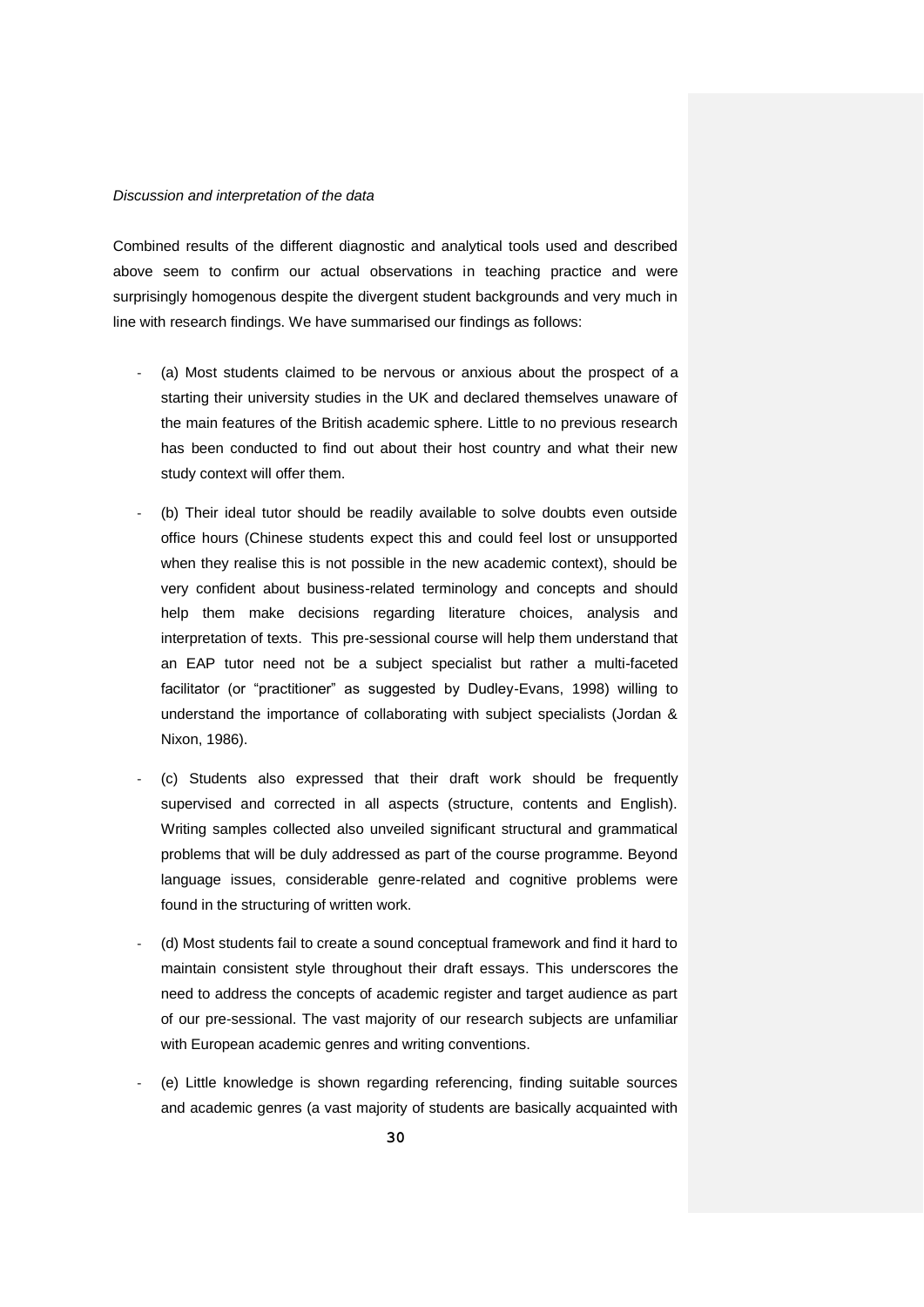generic IELTS essays). Writing samples do not only confirm this but indicate that students are highly likely to plagiarise (deliberately or unconsciously) not only because of their Confucian understanding of the idea of respect for authoritative sources of knowledge (whereby they should perpetuate this knowledge but never question or criticise it) but also due to their inability to rephrase complex ideas in English.

(f) Retrospective interviews shed some light on the difficulties Asian students experience in understanding teaching methodologies and student-to-teacher relations in the British context. Interviewees complained about course intensity but now understand they could not have become efficient critical readers, accurate writers or productive researchers, as required by the current postgraduate courses, without the foundations laid during the pre-sessional course.

#### COURSE PROPOSAL

Despite the vast variety of syllabus types, the specificity of the EAP context makes it reasonable to combine two predominant approaches: on the one hand, our syllabus will be task-based - In Skehan's (1996) terms, *task* should be understood as an activity that is connected to the real world and whose assessment is defined in terms of the outcome - as it capitalises on meaning and communication and prefers to conceive students as *users* rather than just *learners* (Ellis, 2003). Our aim is to teach overseas students to use English as an effective tool to achieve academic success by facing real higher education situations and associated tasks.

On the other hand, this is predominantly a language course, but we aim to provide students with certain notional and cognitive skills that will help them succeed in their business-related university studies. Consequently the course becomes somewhat aligned with the adjunct CBI (content-based instruction) model (Brinton et al., 1989) as academic English will need to be taught under the specificity of the business conceptual network and terminology. In addition, one could say that in the context of EAP an underlying text-based approach is inevitable as decoding and using language never ceases to be one of the course pillars.

### *Course structure and objectives*

Our course plan consists of five tasks - a main task (*Writing an academic essay*), overlapping the rest and drawing from their respective outcomes, and four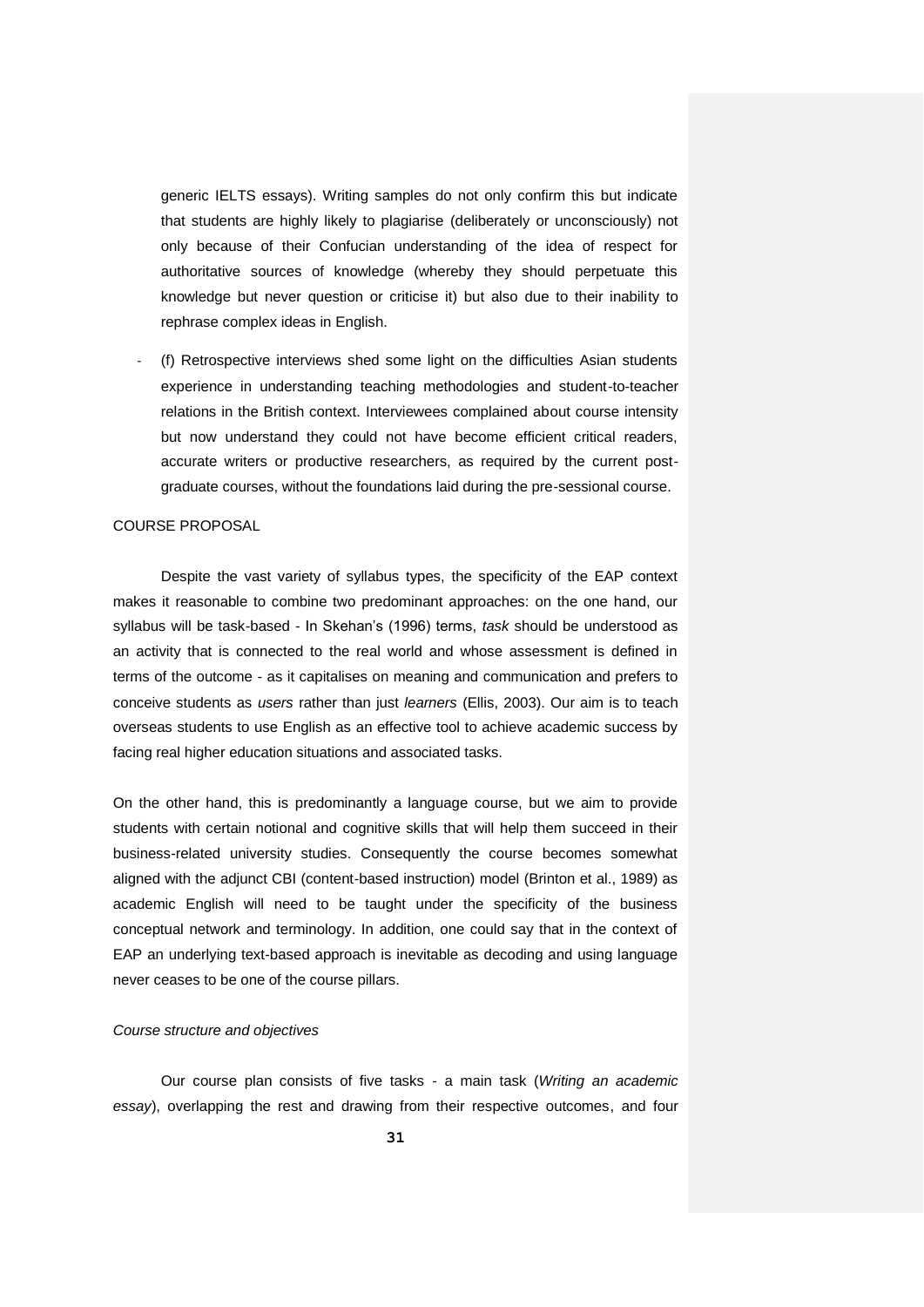micro-tasks (or rather subtasks) designed to facilitate the correct completion of the main one and help students achieve the following global aims (an alphabetical key has been used to connect general and specific aims with needs analysis results):

- (a) Attain an adequate level of preparation to enter their departmental studies by demonstrating a basic understanding of the key concepts in their subject area
- (e) Use a reasonable range of critically evaluated data sources and show academic integrity by avoiding plagiarism at all times
- (b) Develop analytical reading strategies for academic materials with specific focus on business and management-related literature
- (c) Learn to write an academic essay in accurate English, consistent structure, appropriate style and relevant terminology

The four proposed subtasks (*Finding suitable references; Understanding and critically analysing a case study; Drafting, brainstorming and structuring an essay; Avoiding plagiarism*) have been conceived to develop specific reading skills:

- (e) Identify and understand argumentation by separating factual information from opinion
- (e) Identify in-text referencing conventions
- (e) Develop lexis acquisition and recognition skills
- (d) Identify typical academic genres
- (a) Use tools like diagrams, notional maps and effective notes to decode, summarise and synthesise textual information

In addition, the following writing skills will be covered:

- (c) Produce linguistically and lexically correct texts, with strong cohesion and coherence
- (c) Develop paraphrasing skills
- (d) Develop suitable text structuring skills (paragraphing, topicalisation)
- (b) Develop their own ideas and support them by identifying relevant sources
- (e) Use accepted referencing conventions
- (e) Translate effective reading into relevant academic writing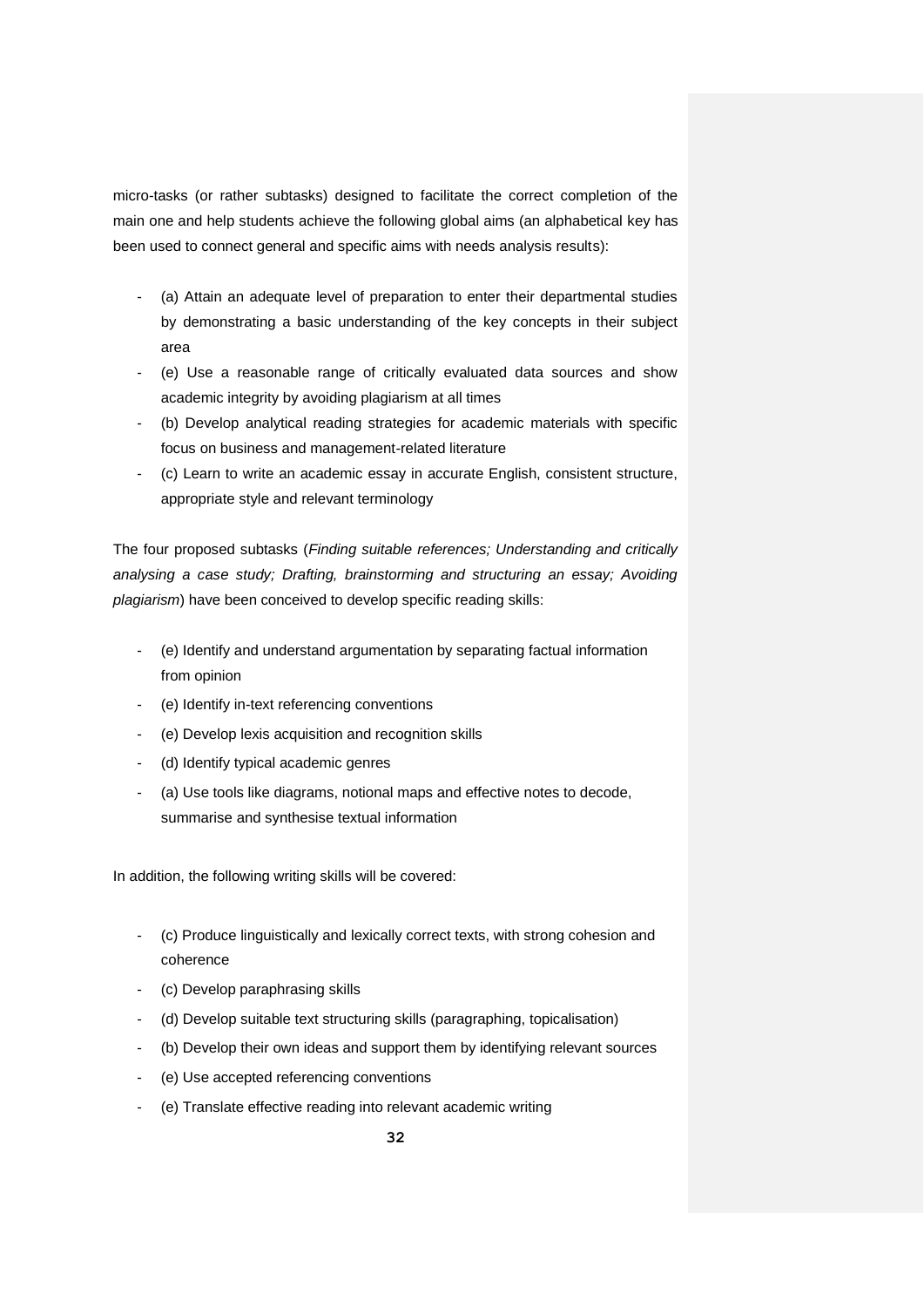#### - (a) Planning and drafting

### *Task design*

For each of the tasks we will establish an outcome, which has to be clear and specific as it will be assessed. It is only natural that the final assessment will heavily rely on the main task, which is writing an academic essay that is acceptable within the British academic context, but the feedback provided to students for each subtask, along with the self-assessment rubric, will definitely help to produce a successful outcome for the overlapping writing task.

In addition to this, each task will have two main structural components: a *knowledge component*, which will include what students need to know both in terms of specific concepts, rules or sets of instructions, but also regarding background cultural knowledge (i.e. British society, the British university system…); and a s*kill-development component* including the skills required by students to achieve a satisfactory completion of the task. These skills will be *cognitive* (analyse, predict, ponder, synthesise…) and *linguistic* (this covers *language skills proper*, like grammar and lexis, and *discourse skills*, like formatting or following pre-established conventions)

#### *Course materials*

Materials for our course plan will primarily consist of a combination of text excerpts coming from different sources and representing the main academic genres normally found in business-related contexts (essays, literature reviews, case studies, case reports…). All of these will be authentic materials with the aim of making students familiar with the text types they will have to read and write during their universities studies and ensuring they will develop sufficient understanding of subject-related terminology and concepts. Authentic materials will help guarantee the verisimilitude of our task proposal and effective application of the CBI model.

In terms of specific language skills that require a more systematic and pragmatic approach (paraphrasing techniques, coherence and cohesion, structural scaffolding, lexical development and logical connections), practical examples and exercises have been extracted from referential titles in the field of academic writing and reading. Preliminary course references used in the creation of our course plan will include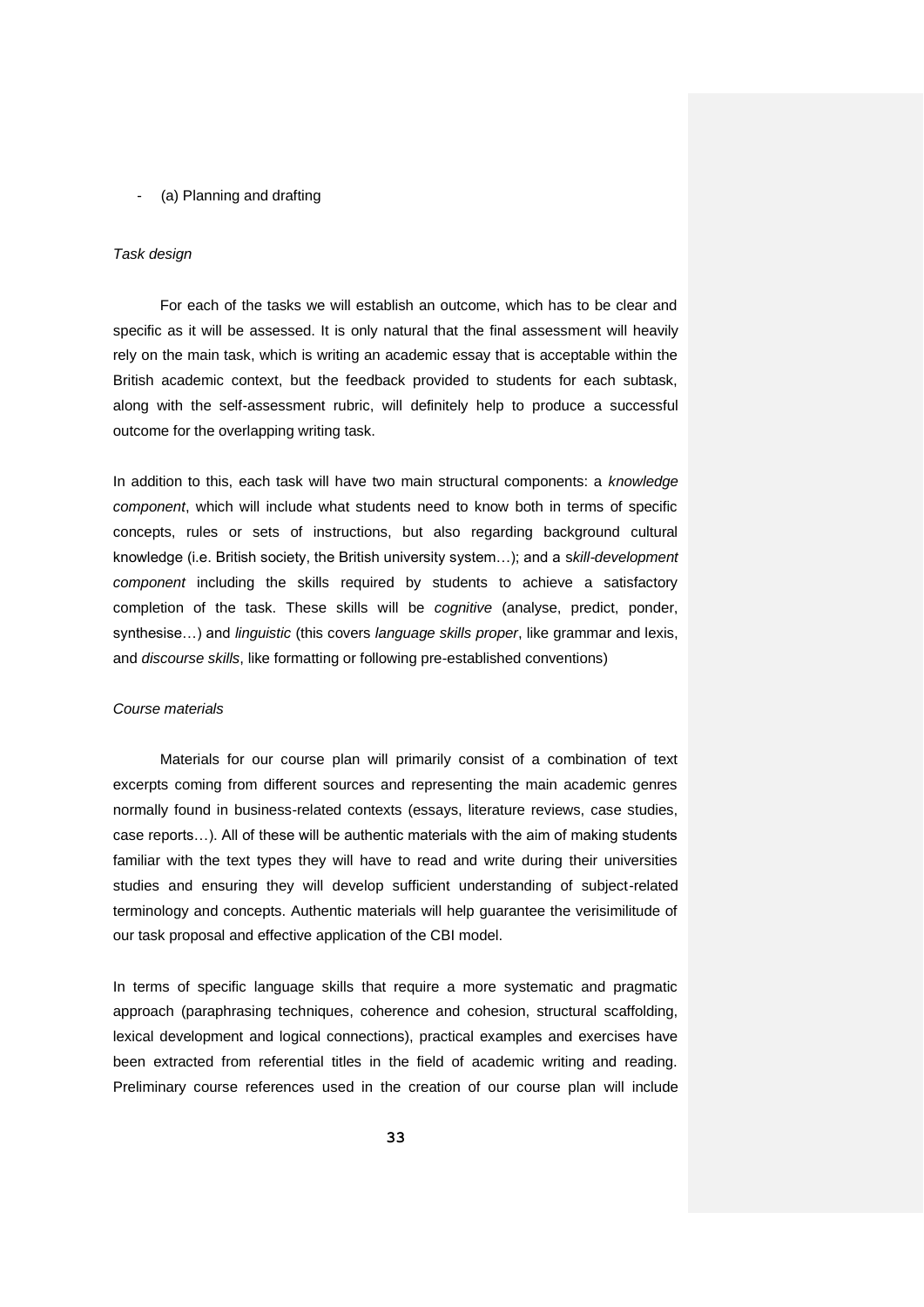*Academic Writing for Graduate Students* (Swales & Feak, 1994), *Study Writing. A Course Plan in Written English* (Hamp-Lyons & Heasley, 1987) and *English for Academic Study: Extended Writing & Research Skills* (McCormack & Slaght, 2012).

*Course plan*

| <b>MAIN TASK - WRITING AN ACADEMIC ESSAY</b>                                                                                                                                                                                                 |                                                                                                                                                                                                                                                                                                                                                                                                                                                                                                                                                                                                                                                                                                                                                                                                                                                                                                                                                                                         |  |  |  |
|----------------------------------------------------------------------------------------------------------------------------------------------------------------------------------------------------------------------------------------------|-----------------------------------------------------------------------------------------------------------------------------------------------------------------------------------------------------------------------------------------------------------------------------------------------------------------------------------------------------------------------------------------------------------------------------------------------------------------------------------------------------------------------------------------------------------------------------------------------------------------------------------------------------------------------------------------------------------------------------------------------------------------------------------------------------------------------------------------------------------------------------------------------------------------------------------------------------------------------------------------|--|--|--|
| <b>APPROXIMATE TIMING &amp;</b><br><b>TASK OUTCOME</b>                                                                                                                                                                                       |                                                                                                                                                                                                                                                                                                                                                                                                                                                                                                                                                                                                                                                                                                                                                                                                                                                                                                                                                                                         |  |  |  |
| Students are requested to produce a<br>complete, well-structured essay<br>on<br>a<br>subject connected to<br>their field<br>οf<br>expertise. This text has to be original and<br>feature the student's analytical<br>and<br>conceptual input | <b>REFERENTIAL MATERIALS</b><br>As it is the main course task, this will be<br>developed specifically or tangentially<br>together with four subtasks we have<br>defined + 2 hours of supervised in-class<br>writing organised as follows<br>Students are asked to write a<br>draft introduction for their essay.<br>Tutor supervises the process<br>fosters<br>reflection<br>and<br>on<br>language and structural choices<br>$-45$ minutes<br>Peer review: students work in<br>exchanging their<br>pairs<br>draft<br>introductions, which have to be<br>read and analysed in terms of<br>intelligibility, structural clarity and<br><b>Students</b><br>quality<br>of<br>ideas.<br>feedback.<br>exchange<br>Tutor<br>supervises and filters feedback -<br>45 minutes<br>Group<br>discussion:<br>collective<br>tutor-guided discussion on main<br>difficulties<br>encountered<br>and<br>quality and<br>validity<br>the<br>οf<br>feedback<br>provided by<br>peer<br>students $-30$ minutes |  |  |  |
|                                                                                                                                                                                                                                              | McCormack & Slaght - Unit 1<br>Introduction to Extended Writing and<br>Research                                                                                                                                                                                                                                                                                                                                                                                                                                                                                                                                                                                                                                                                                                                                                                                                                                                                                                         |  |  |  |
| <b>SPECIFIC BACKGROUND KNOWLEDGE</b>                                                                                                                                                                                                         |                                                                                                                                                                                                                                                                                                                                                                                                                                                                                                                                                                                                                                                                                                                                                                                                                                                                                                                                                                                         |  |  |  |
| <b>Students are expected to</b>                                                                                                                                                                                                              | Students will be mentored by the<br>tutor in the process of                                                                                                                                                                                                                                                                                                                                                                                                                                                                                                                                                                                                                                                                                                                                                                                                                                                                                                                             |  |  |  |
| background<br>To<br>have<br>sufficient<br>knowledge on their subject area<br>To be able to conduct extensive                                                                                                                                 | (a) Understanding and becoming<br>$\frac{1}{2}$<br>familiar with the British academic<br>sphere                                                                                                                                                                                                                                                                                                                                                                                                                                                                                                                                                                                                                                                                                                                                                                                                                                                                                         |  |  |  |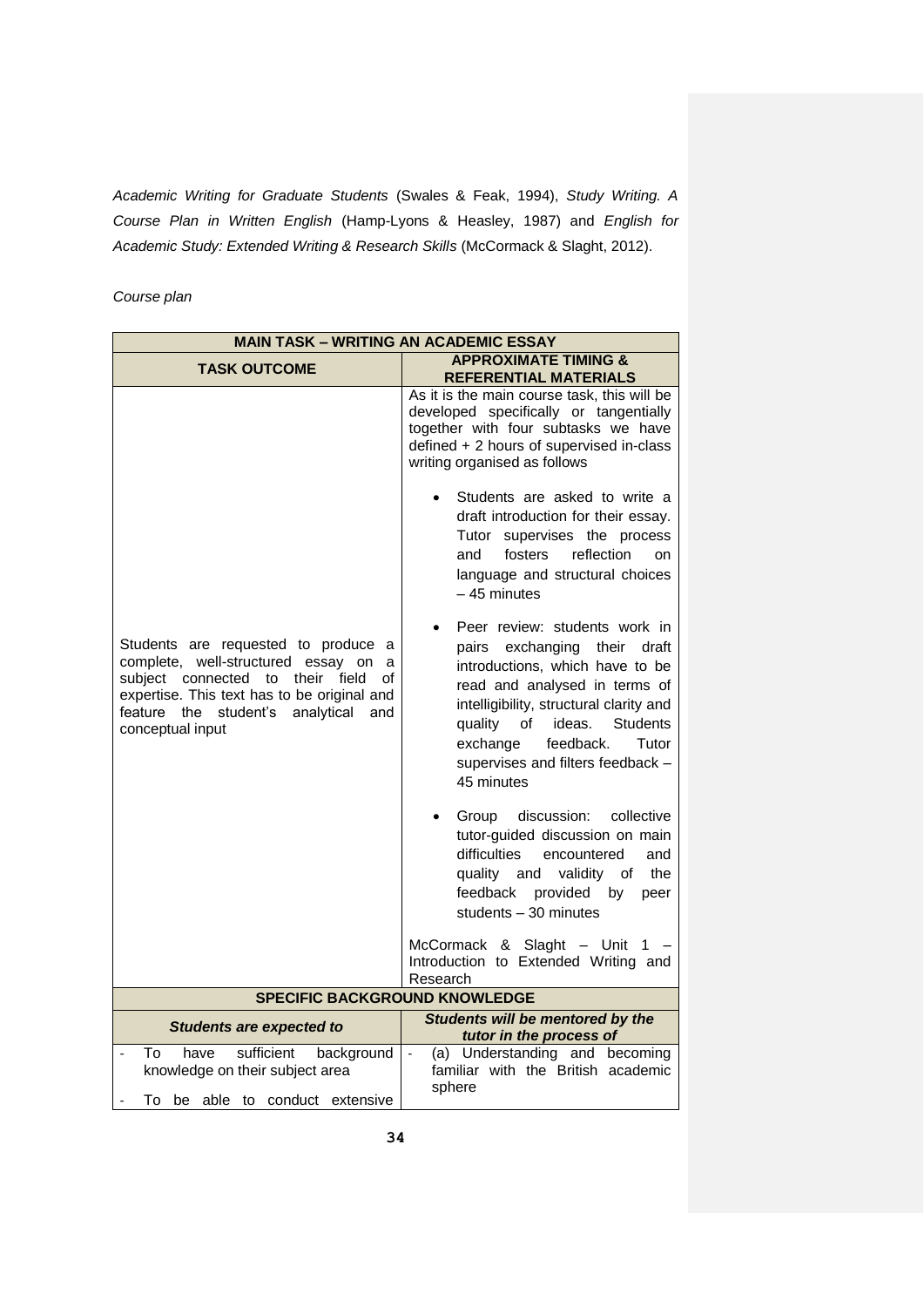|   | complement<br>research<br>to<br>or<br>corroborate their ideas<br>genre and discriminating<br>academic text typologies<br>of an academic<br>essay,<br>conceptually and structurally |                                                                                                                | (d) Understanding the concept of<br>different<br>(c) Grasping the essential features<br>both<br>(e) Selecting and analysing relevant<br>academic sources |  |
|---|------------------------------------------------------------------------------------------------------------------------------------------------------------------------------------|----------------------------------------------------------------------------------------------------------------|----------------------------------------------------------------------------------------------------------------------------------------------------------|--|
|   | <b>SPECIFIC SKILLS</b>                                                                                                                                                             |                                                                                                                |                                                                                                                                                          |  |
|   | <b>Cognitive Skills</b>                                                                                                                                                            | <b>Discourse Skills</b>                                                                                        | <b>Linguistic Skills</b>                                                                                                                                 |  |
|   | Critical analysis                                                                                                                                                                  | Students will be                                                                                               | Structuring                                                                                                                                              |  |
|   |                                                                                                                                                                                    | introduced to the main                                                                                         |                                                                                                                                                          |  |
| - | Synthesis                                                                                                                                                                          | academic conventions                                                                                           | Use of cohesion/coherence                                                                                                                                |  |
|   | Contrast/<br>Comparison                                                                                                                                                            | concerning essay<br>writing:                                                                                   | devices - anaphora/cataphora<br>- deictic elements                                                                                                       |  |
|   | Conceptual<br>mapping                                                                                                                                                              | Academic honesty                                                                                               | Linking words and structures<br>- formulaic structures for                                                                                               |  |
|   | Finding obvious and<br>subtle conceptual<br>connections                                                                                                                            | Academic caution<br>$\overline{a}$<br>Hedging<br>$\overline{\phantom{a}}$<br>Acknowledgement<br>$\overline{a}$ | introduction, conclusion or<br>transition purposes<br>Linking devices to express<br>logical relations (cause,                                            |  |
|   | <b>Bridging</b><br>argumentative gaps                                                                                                                                              | of sources used<br>Clear<br>$\overline{a}$<br>discrimination                                                   | consequence, aim)<br>Impersonal style                                                                                                                    |  |
|   | Hierarchisation<br>Conceptual<br>atomisation                                                                                                                                       | between personal<br>contributions and<br>referenced ideas                                                      | Use of nosism $-$ pluralis<br>modestiae                                                                                                                  |  |
|   | Causal,<br>consequential<br>reasoning                                                                                                                                              | Clear structuring<br>$\overline{\phantom{a}}$<br>Register - Degree<br>$\overline{\phantom{a}}$<br>of formality | Use of the passive<br>Avoidance of emotionally<br>connoted language                                                                                      |  |
|   | Prediction/ Inferring/<br>Deduction                                                                                                                                                | Setting clear<br>objectives                                                                                    | Hedging<br>$\qquad \qquad \blacksquare$<br>Adverbials and quantifiers to                                                                                 |  |
|   |                                                                                                                                                                                    | Understanding<br>potential target<br>audience                                                                  | express academic caution<br>Topicalisation                                                                                                               |  |
|   |                                                                                                                                                                                    |                                                                                                                | Theme/rheme<br>(topic/comment)                                                                                                                           |  |
|   |                                                                                                                                                                                    |                                                                                                                | Word order                                                                                                                                               |  |
|   |                                                                                                                                                                                    |                                                                                                                | Subordination and<br>coordination                                                                                                                        |  |
|   |                                                                                                                                                                                    |                                                                                                                | Lexis                                                                                                                                                    |  |
|   |                                                                                                                                                                                    |                                                                                                                | Lexical cohesion: synonymy,<br>hypernymy, hyponymy,                                                                                                      |  |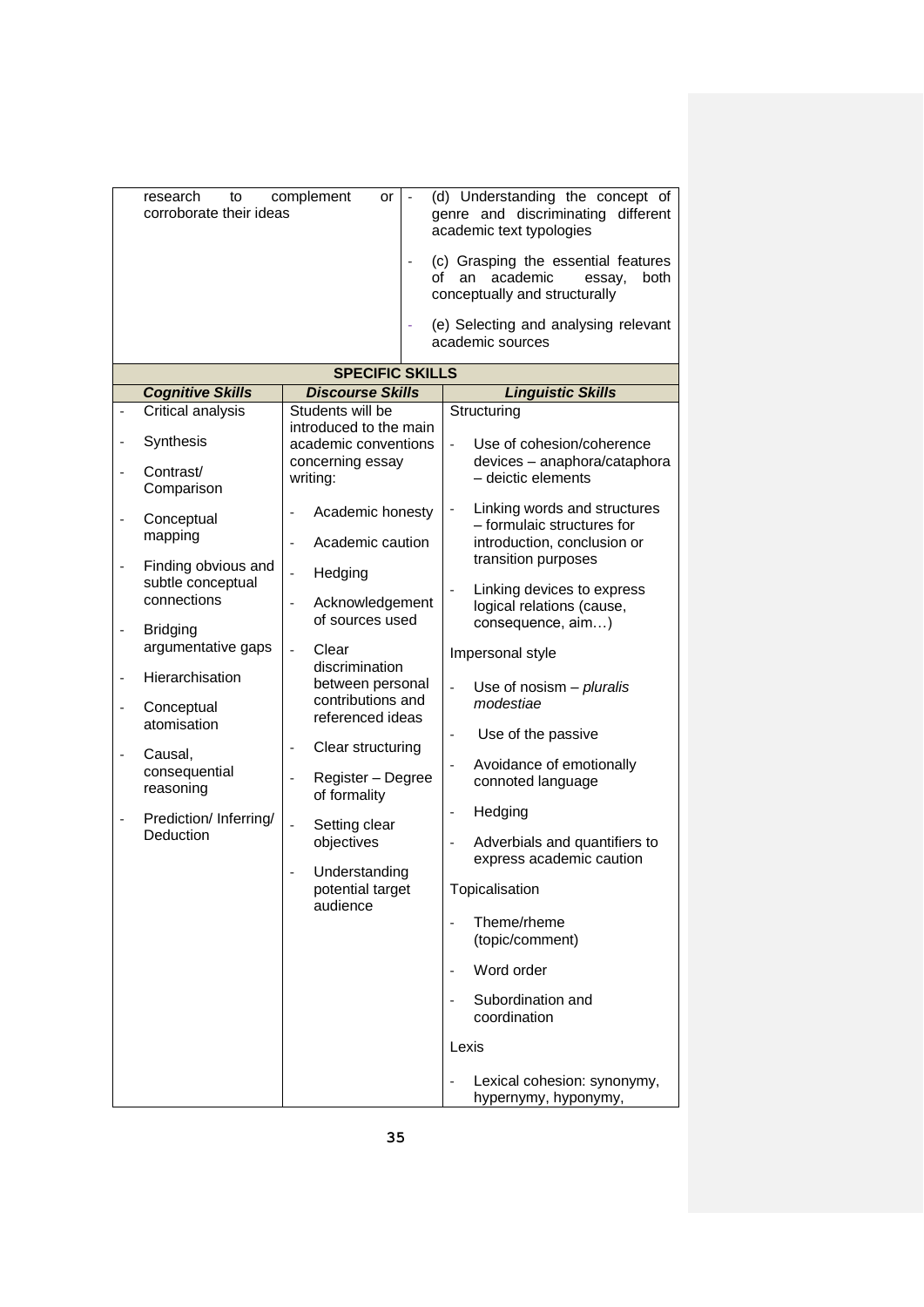|  | antonymy, polysemy   |
|--|----------------------|
|  | Semantic fields      |
|  | Specific terminology |
|  |                      |

| <b>SUBTASK - FINDING SUITABLE REFERENCES</b>                                       |                                                                                                                                                                                                                                                                                                                                                                                                                                                                                                                                                                                                                                            |  |  |  |
|------------------------------------------------------------------------------------|--------------------------------------------------------------------------------------------------------------------------------------------------------------------------------------------------------------------------------------------------------------------------------------------------------------------------------------------------------------------------------------------------------------------------------------------------------------------------------------------------------------------------------------------------------------------------------------------------------------------------------------------|--|--|--|
| <b>TASK OUTCOME</b>                                                                | <b>APPROXIMATE TIMING &amp;</b><br><b>REFERENTIAL MATERIALS</b>                                                                                                                                                                                                                                                                                                                                                                                                                                                                                                                                                                            |  |  |  |
| Constituting a complete list of literature<br>sources relevant to the subject area | hours of tutor-guided work and<br>$\mathbf{2}$<br>background knowledge development in<br>the classroom + Undefined number of<br>hours of individual work selecting and<br>reading through references<br>Plenary session - Tutor presents<br>main referencing conventions<br>and explains how to conduct a<br>literature review of a given<br>research area - 30 minutes<br>Work in pairs - Students are<br>given an excerpt of an academic<br>containing<br>essay<br>in-text<br>problems,<br>which<br>referencing<br>have to be detected and solved<br>$-30$ minutes<br>Work in pairs - Students are<br>given different essay titles and a |  |  |  |
|                                                                                    | list of potential references. By<br>using online tools, they will have<br>to determine the suitability and<br>validity of those references and<br>rank them in terms of their<br>applicability - 30 minutes                                                                                                                                                                                                                                                                                                                                                                                                                                |  |  |  |
|                                                                                    | Work in pairs - Students will<br>now have to find at least 5<br>additional references for their<br>essay title and justify their choice<br>$-30$ minutes                                                                                                                                                                                                                                                                                                                                                                                                                                                                                   |  |  |  |
|                                                                                    | Swales & Feak - Unit 8 - Constructing<br>a Research Paper II - Reviewing the<br>Literature<br>McCormack & Slaght - Unit $2 -$ Using                                                                                                                                                                                                                                                                                                                                                                                                                                                                                                        |  |  |  |
|                                                                                    | Evidence to Support Your Ideas                                                                                                                                                                                                                                                                                                                                                                                                                                                                                                                                                                                                             |  |  |  |
| <b>SPECIFIC BACKGROUND KNOWLEDGE</b>                                               |                                                                                                                                                                                                                                                                                                                                                                                                                                                                                                                                                                                                                                            |  |  |  |
| <b>Students are expected to</b>                                                    | Students will be mentored by the<br>tutor in the process of                                                                                                                                                                                                                                                                                                                                                                                                                                                                                                                                                                                |  |  |  |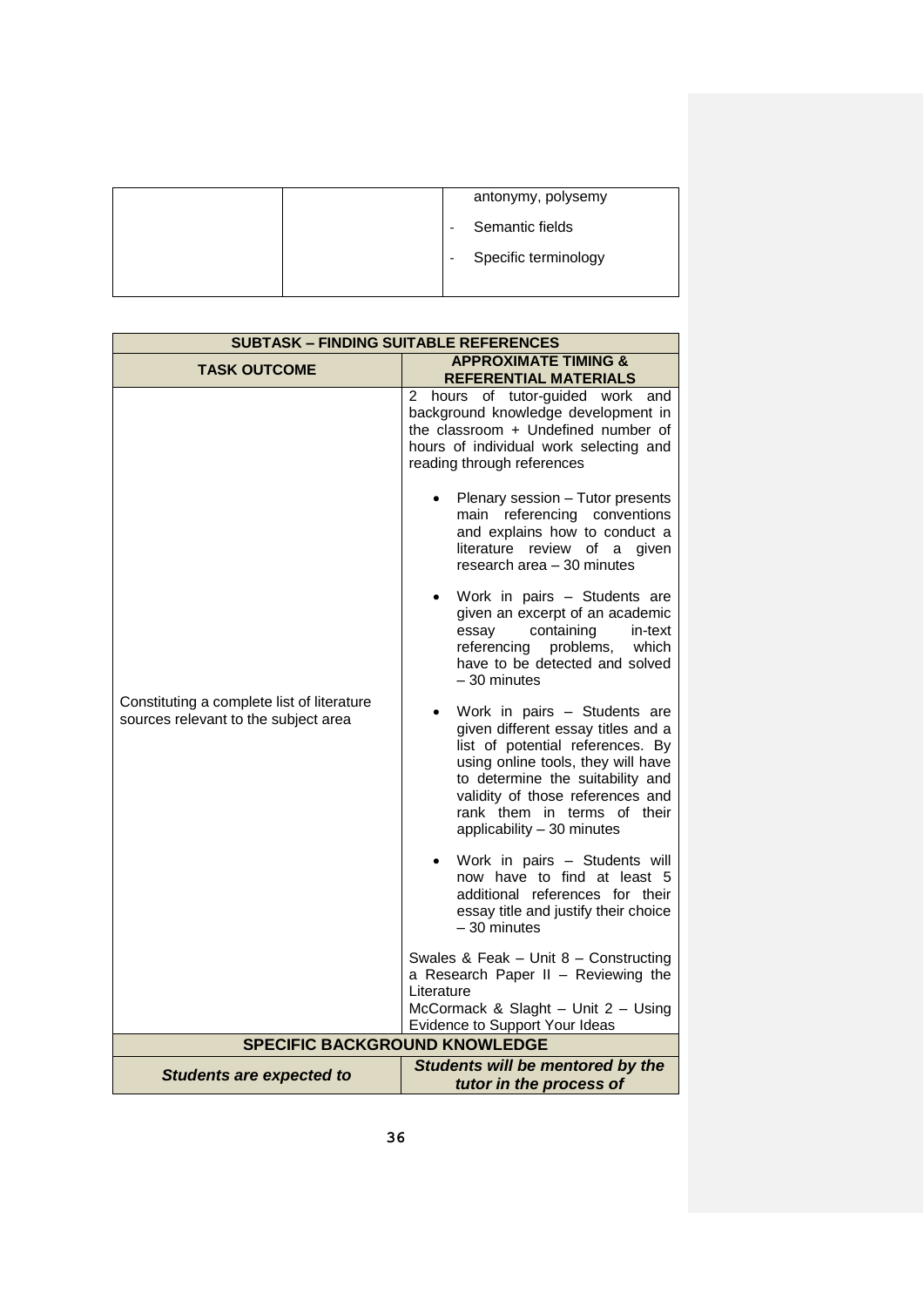|                          |                                                                                                           |                                |                              |                                                 | (e) Selecting relevant sources                                    |
|--------------------------|-----------------------------------------------------------------------------------------------------------|--------------------------------|------------------------------|-------------------------------------------------|-------------------------------------------------------------------|
|                          | Be minimally familiar with academic<br>reading                                                            |                                | $\overline{a}$               |                                                 | (e) Discriminating between<br>authoritative and accessory sources |
|                          | Discriminate between text books and<br>academic references                                                |                                | $\frac{1}{2}$                |                                                 | (e) Becoming familiar with the most<br>common referencing guides  |
|                          |                                                                                                           |                                | $\overline{\phantom{a}}$     |                                                 | (e) Understanding in-text referencing                             |
|                          | sufficiently familiar<br>with<br>the<br>Be.<br>operation of<br>libraries<br>online<br>and<br>repositories |                                | $\qquad \qquad \blacksquare$ | compliance with academic<br>conventions         | (e) earning to quote efficiently and in                           |
|                          |                                                                                                           |                                |                              |                                                 | (b) Narrowing down their research                                 |
|                          |                                                                                                           | <b>SPECIFIC SKILLS</b>         |                              |                                                 |                                                                   |
|                          | <b>Cognitive Skills</b>                                                                                   |                                |                              | <b>Discourse Skills</b>                         | <b>Linguistic Skills</b>                                          |
|                          | Skimming                                                                                                  |                                |                              |                                                 |                                                                   |
|                          |                                                                                                           |                                |                              |                                                 |                                                                   |
|                          | Scanning                                                                                                  |                                |                              | Deploying suitable in-                          |                                                                   |
| $\overline{\phantom{0}}$ | <b>Extracting ideas</b>                                                                                   | text referencing<br>strategies |                              |                                                 |                                                                   |
|                          | Synthesis/ summarising                                                                                    | $\frac{1}{2}$                  |                              | Combining personal                              |                                                                   |
| $\overline{a}$           | Understanding hierarchical<br>structuring of ideas                                                        | quoted ideas                   |                              | contributions with                              |                                                                   |
|                          | Primary vs. secondary<br>information                                                                      | Integrating                    |                              | paraphrased segments<br>within text scaffolding |                                                                   |

| SUBTASK – UNDERSTANDING AND CRITICALLY ANALYSING A CASE<br><b>STUDY</b>                    |                                                                                                                                                                                                                                                                                                                                                                |  |  |
|--------------------------------------------------------------------------------------------|----------------------------------------------------------------------------------------------------------------------------------------------------------------------------------------------------------------------------------------------------------------------------------------------------------------------------------------------------------------|--|--|
| <b>TASK OUTCOME</b>                                                                        | <b>APPROXIMATE TIMING &amp;</b><br><b>REFERENTIAL MATERIALS</b>                                                                                                                                                                                                                                                                                                |  |  |
| Producing a short case report stemming<br>from the reading and analysis of a case<br>study | 4 hours of case analysis and group<br>discussion $-2$ hours of supervised in-<br>class writing of case report<br>Guided pre-reading task -<br>Students will have to read the<br>INSEAD case study at home<br>and reflect on each of the<br>sections.<br>Group work - Each group will<br>be given a section of the case<br>study.<br>will<br>have<br>Thev<br>to |  |  |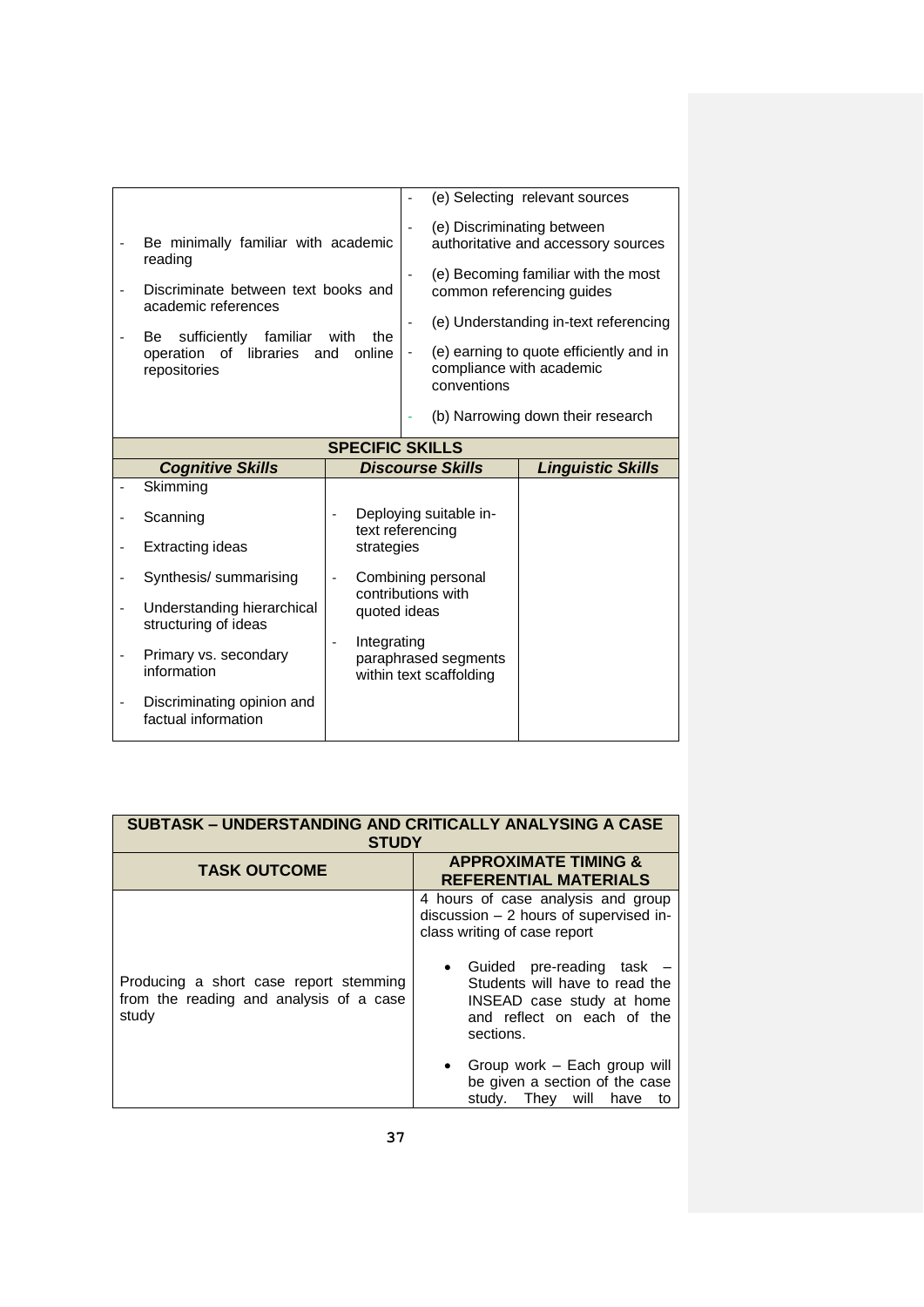|                                                                                                                                                                                                            | present to the rest of the<br>students their most interesting<br>findings<br>select<br>the<br>and<br>essential information for further<br>use $-45$ minutes                                                                                                                                                                                                                 |
|------------------------------------------------------------------------------------------------------------------------------------------------------------------------------------------------------------|-----------------------------------------------------------------------------------------------------------------------------------------------------------------------------------------------------------------------------------------------------------------------------------------------------------------------------------------------------------------------------|
|                                                                                                                                                                                                            | Tutor-supervised<br>group<br>$\bullet$<br>discussion<br>determine<br>to<br>problematic areas explained or<br>suggested in the case study -<br>30 minutes                                                                                                                                                                                                                    |
|                                                                                                                                                                                                            | Group work - Groups will be<br>given different problematic<br>areas and they will have to<br>up with projections,<br>come<br>solutions<br>and<br>suggested<br>recommendations. These will<br>be presented and discussed<br>collectively $-45$ minutes                                                                                                                       |
|                                                                                                                                                                                                            | Tutor-supervised reading<br>$\bullet$<br>Students are given an excerpt<br>of a case report for reading<br>analysis.<br>Collective<br>and<br>discussion of structure and<br>purpose of a case report $-30$<br>minutes                                                                                                                                                        |
|                                                                                                                                                                                                            | Language focus - Grammar<br>$\bullet$<br>explanations using examples<br>from previous text concerning<br>language for recommendation,<br>suggestions, predictions and<br>adverbial modulators. Practical<br>exercises - 90 minutes                                                                                                                                          |
|                                                                                                                                                                                                            | Swales & Feak - Unit 3 - Problem,<br><b>Process and Solution</b><br>INSEAD downloadable case studies -<br>Diesel for Successful Living: Branding<br>Strategies for an Up-market Line<br>Extension in the Fashion Industry<br>Hamp-Lyons & Heasly - Unit 5 -<br>Class Relationships:<br>Comparison/<br>Contrast<br>&<br>Unit<br>Linear<br>9<br>Relationships: Cause & Effect |
| <b>SPECIFIC BACKGROUND KNOWLEDGE</b>                                                                                                                                                                       |                                                                                                                                                                                                                                                                                                                                                                             |
| <b>Students are expected to</b>                                                                                                                                                                            | Students will be mentored by the<br>tutor in the process of                                                                                                                                                                                                                                                                                                                 |
| Be familiar with key management and<br>concepts<br>(leadership,<br>business<br>innovation, productivity). Tutor will<br>nevertheless make sure these concepts<br>adequately understood<br>by<br>all<br>are | (b) Applying frequently used and<br>well documented business models,<br>including SWOT or PEST analysis<br>Understanding<br>(c)<br>the<br>typical                                                                                                                                                                                                                           |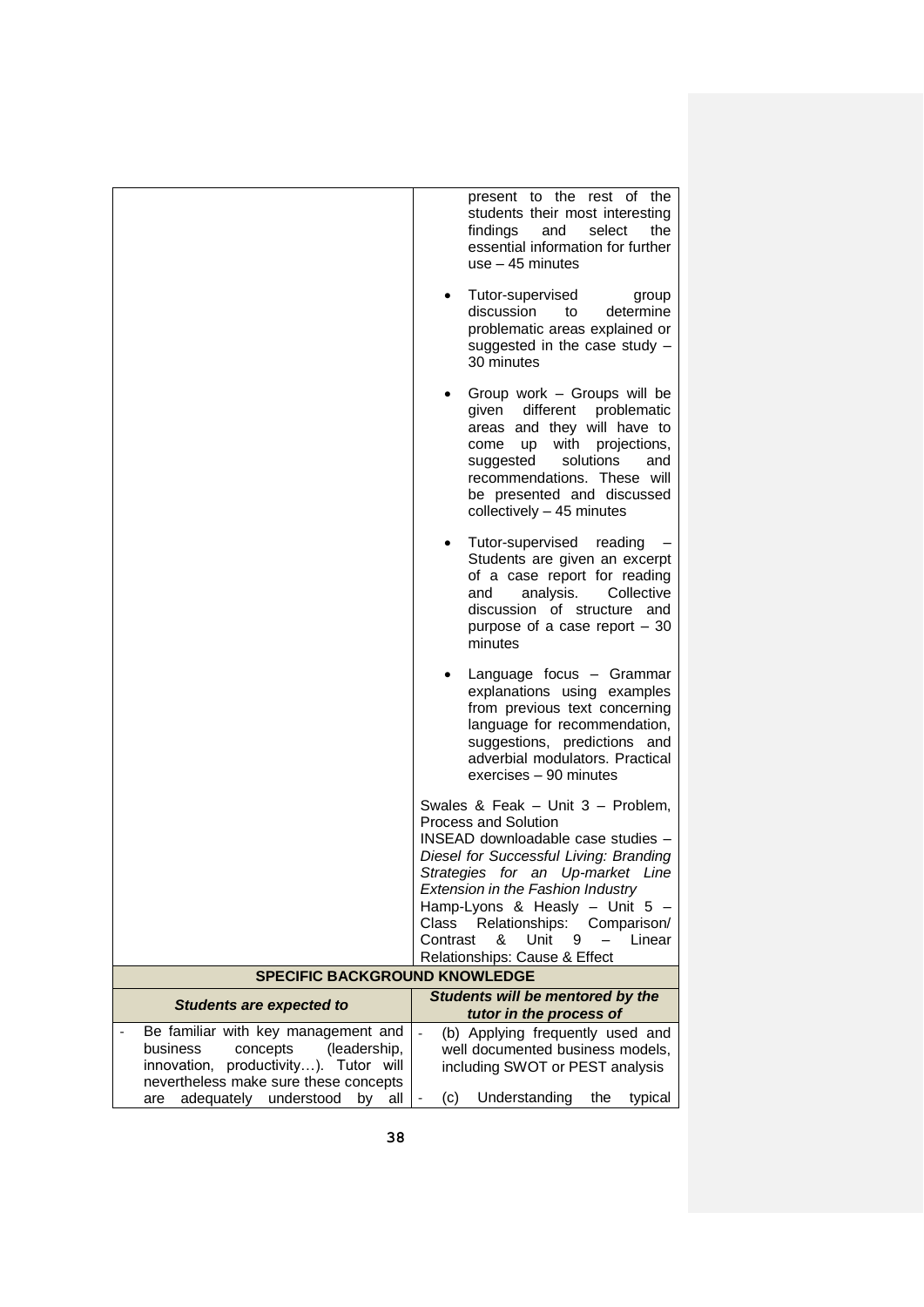|                              | in the text                                              | students and discussed as they appear                                                                         | structure of a case study<br>and<br>finding relevant information                                  |
|------------------------------|----------------------------------------------------------|---------------------------------------------------------------------------------------------------------------|---------------------------------------------------------------------------------------------------|
|                              | consultant                                               | Be able to adopt specific business<br>(c)<br>$\overline{\phantom{a}}$<br>roles, such as business or financial | Understanding<br>the<br>usual<br>structure of a case report                                       |
|                              |                                                          | Be able to draft a simple business plan                                                                       | (a) Developing cultural awareness                                                                 |
| $\qquad \qquad \blacksquare$ | real-life<br>Apply<br>they actually have this knowledge) | experience<br>and<br>professional know-how (to the extent                                                     |                                                                                                   |
|                              |                                                          | <b>SPECIFIC SKILLS</b>                                                                                        |                                                                                                   |
|                              | <b>Cognitive Skills</b>                                  | <b>Discourse Skills</b>                                                                                       | <b>Linguistic Skills</b>                                                                          |
|                              |                                                          |                                                                                                               | Language for<br>recommendation                                                                    |
|                              |                                                          |                                                                                                               | Verb patterns:<br>recommend,<br>suggest, advise                                                   |
|                              |                                                          |                                                                                                               | Modal verbs                                                                                       |
|                              | Skimming                                                 |                                                                                                               | Impersonalising<br>passive structures: it<br>is recommended                                       |
| $\overline{\phantom{0}}$     | Scanning                                                 | Adequate use of conventions<br>when writing a case report                                                     | Language for                                                                                      |
|                              | Mathematical<br>analysis                                 | Identifying conventions when<br>reading a case study                                                          | hypothesis                                                                                        |
| $\overline{a}$               | Interpretation of<br>statistical and/or                  | Identifying/Expressing factual<br>information vs.                                                             | Conditional<br>structures                                                                         |
| $\overline{\phantom{0}}$     | financial data<br>Prediction and                         | hypothesis/projections/expectat<br>ions                                                                       | Probability vs<br>Possibility - modal<br>verbs                                                    |
|                              | deduction skills<br>Association                          | Expressing recommendations<br>and suggestions                                                                 | <b>Adverbial Phrases</b>                                                                          |
|                              | Contrast/                                                | Formulate possible solutions for                                                                              | Lexis                                                                                             |
|                              | Comparison                                               | specific problems                                                                                             | Specific terminology                                                                              |
|                              | Problem-solving<br>skills                                | Hedging and academic caution                                                                                  | Adjectives for<br>modulation and<br>avoidance of<br>emotional<br>connotation or<br>absolute terms |
|                              |                                                          |                                                                                                               | Adverbial<br>$\qquad \qquad \blacksquare$<br>modulators                                           |
|                              |                                                          |                                                                                                               | Financial idioms and<br>collocations                                                              |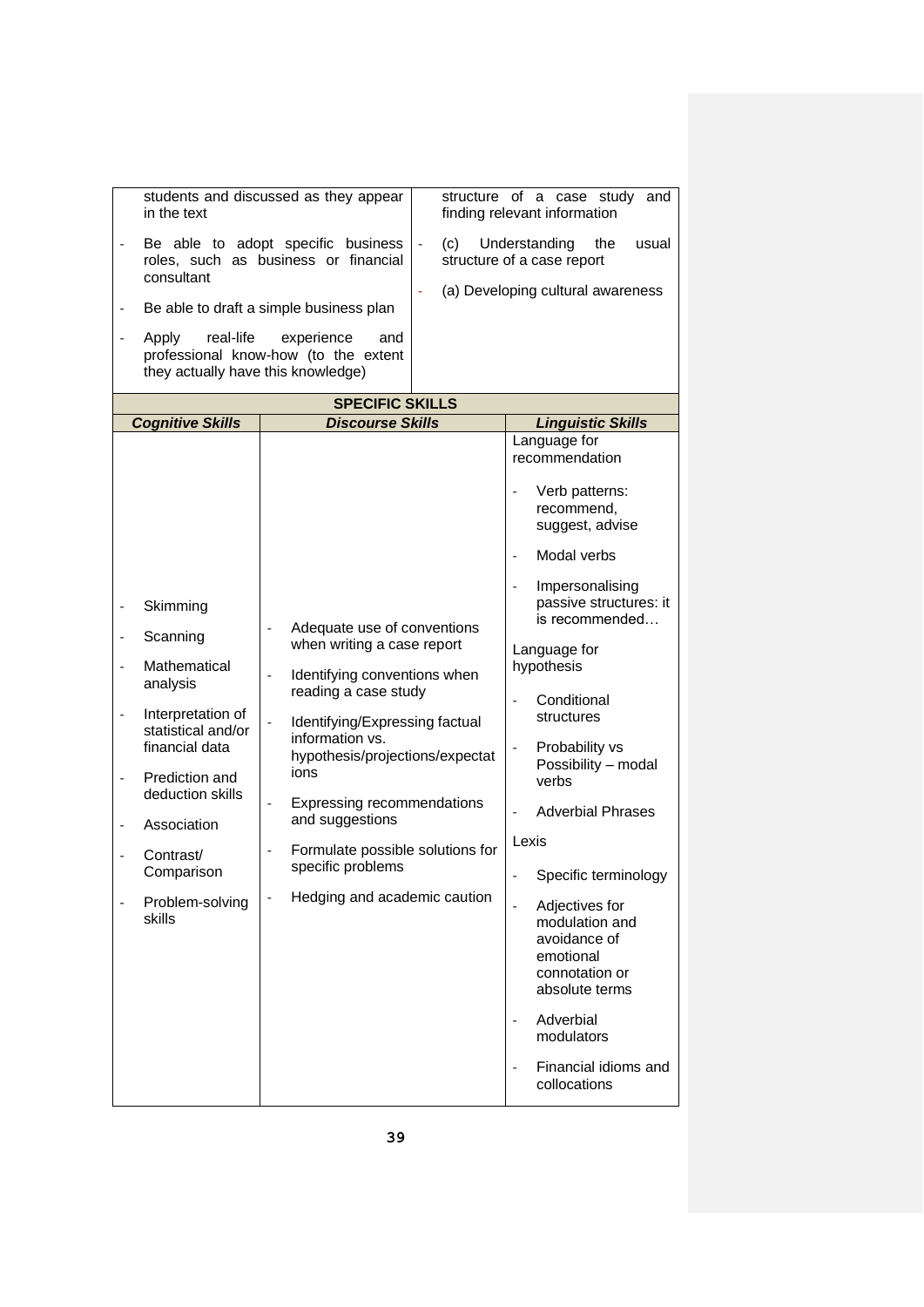| SUBTASK - DRAFTING, BRAINSTORMING AND STRUCTURING AN ESSAY                                                                                       |                                                                                                                                                                                                                                                                                                                                                                                                                                                                                                                                                                                                                                                                                                                                                                                                                                          |  |  |  |  |
|--------------------------------------------------------------------------------------------------------------------------------------------------|------------------------------------------------------------------------------------------------------------------------------------------------------------------------------------------------------------------------------------------------------------------------------------------------------------------------------------------------------------------------------------------------------------------------------------------------------------------------------------------------------------------------------------------------------------------------------------------------------------------------------------------------------------------------------------------------------------------------------------------------------------------------------------------------------------------------------------------|--|--|--|--|
| <b>TASK OUTCOME</b>                                                                                                                              | <b>APPROXIMATE TIMING &amp;</b><br><b>REFERENTIAL MATERIALS</b>                                                                                                                                                                                                                                                                                                                                                                                                                                                                                                                                                                                                                                                                                                                                                                          |  |  |  |  |
| Choosing a research line and narrowing<br>down the scope of the course essay. Write<br>down an essay plan including main parts and<br>objectives | 4 hours + undefined self-study time<br>Plenary session: Tutor lectures<br>students on how to structure an<br>effective academic essay and<br>how to find relevant sources $-60$<br>minutes<br>Work in pairs & group discussion<br>Students<br>are given<br>the<br>introductory section of different<br>academic essays. They need to<br>discuss the structure, validity and<br>quality of the ideas presented and<br>share their opinion with the rest of<br>the students $-60$ minutes<br>Tutor-supervised individual work<br>- Students will write a list of the<br>main ideas they will develop for<br>their course essay and reflect on<br>how they will achieve this and<br>what sources they may use $-30$<br>minutes<br>Group discussion - Students<br>present their ideas to the rest of<br>make<br>the<br>class<br>and<br>peers |  |  |  |  |
|                                                                                                                                                  | remarks and suggestions while<br>guided by tutor - 45 minutes<br>Tutor-supervised individual work<br>Students draft their essay<br>structure and use peer and tutor<br>feedback from previous activity to<br>write down ideas for each section<br>$-45$ minutes<br>Swales & Feak - Unit 1 - Approach<br>to Academic Writing<br>Feak<br>Swales<br>&<br>Unit<br>7<br>Constructing a Research Paper I<br>McCormack & Slaght - Units 3 & 4 -<br>Information<br>Sourcing<br>for<br>Your<br>Project/ Developing Your Project<br>Hamp-Lyons & Heasly - Unit 10 -<br><b>Organising Texts: Structuring Texts</b>                                                                                                                                                                                                                                  |  |  |  |  |
| <b>SPECIFIC BACKGROUND KNOWLEDGE</b>                                                                                                             |                                                                                                                                                                                                                                                                                                                                                                                                                                                                                                                                                                                                                                                                                                                                                                                                                                          |  |  |  |  |
| <b>Students are expected to</b>                                                                                                                  | Students will be mentored by the<br>tutor in the process of                                                                                                                                                                                                                                                                                                                                                                                                                                                                                                                                                                                                                                                                                                                                                                              |  |  |  |  |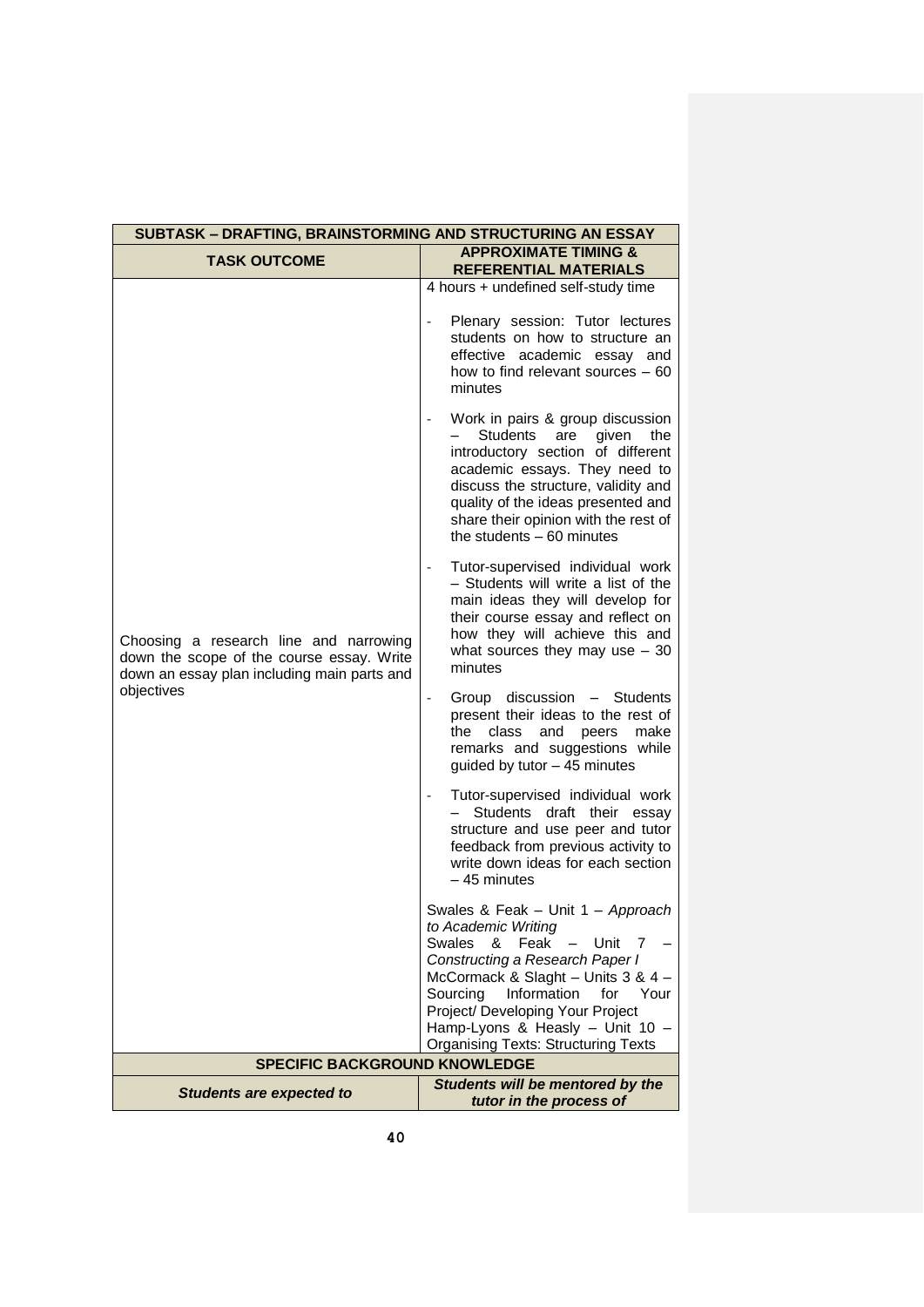|                          |                                                                                                      |                                                                                            |  | (a)     | Fostering<br>fruitful<br>a<br>environment for the exchange of<br>ideas and opinions                                                   |  |  |
|--------------------------|------------------------------------------------------------------------------------------------------|--------------------------------------------------------------------------------------------|--|---------|---------------------------------------------------------------------------------------------------------------------------------------|--|--|
|                          |                                                                                                      |                                                                                            |  | (a)     | Accepting<br>constructive<br>criticism even when coming from<br>peer students                                                         |  |  |
|                          |                                                                                                      |                                                                                            |  |         | (a) Understanding the importance<br>of peer review                                                                                    |  |  |
|                          |                                                                                                      |                                                                                            |  |         | (b) Analysing the feasibility of a<br>research or writing project                                                                     |  |  |
|                          | Be sufficiently familiar with their subject<br>area                                                  |                                                                                            |  |         | (b) Narrowing down the scope of<br>their essay or reconsider research<br>directions                                                   |  |  |
|                          | Have a critical attitude regarding the<br>suitability and quality of sources used                    |                                                                                            |  |         | (b) Accepting the limitation of an<br>initial proposal and starting anew                                                              |  |  |
|                          | Be familiar with how to conduct extensive<br>research about a given topic                            |                                                                                            |  |         | when necessary                                                                                                                        |  |  |
|                          | Be<br>willing<br>different<br>to<br>accept<br>perspectives and differing views on ideas<br>they hold |                                                                                            |  |         | (b) Creating logical substantiated<br>connections<br><b>between</b><br>initial<br>research aims and final outcomes<br>and conclusions |  |  |
|                          |                                                                                                      |                                                                                            |  | (b)     | effective<br>Developing<br>proofreading strategies                                                                                    |  |  |
|                          |                                                                                                      |                                                                                            |  |         | (b) Developing effective planning<br>strategies                                                                                       |  |  |
|                          |                                                                                                      |                                                                                            |  | setting | (d) Understanding essay writing<br>conventions within an academic                                                                     |  |  |
|                          |                                                                                                      |                                                                                            |  |         | Becoming<br>familiar<br>with<br>different essay sections and the<br>of<br>information<br>nature<br>to<br>be<br>presented in each case |  |  |
|                          |                                                                                                      | <b>SPECIFIC SKILLS</b>                                                                     |  |         |                                                                                                                                       |  |  |
|                          | <b>Cognitive Skills</b>                                                                              | <b>Discourse Skills</b>                                                                    |  |         | <b>Linguistic Skills</b>                                                                                                              |  |  |
|                          | Critical analysis                                                                                    | Students will be<br>introduced to the main                                                 |  |         | Structuring                                                                                                                           |  |  |
| $\overline{\phantom{0}}$ | Conceptual mapping                                                                                   | academic conventions<br>concerning essay<br>writing:<br>Academic honesty<br>$\overline{a}$ |  |         | Use of<br>$\overline{a}$                                                                                                              |  |  |
| $\overline{a}$           | Logical relations                                                                                    |                                                                                            |  |         | cohesion/coherence<br>$devices -$                                                                                                     |  |  |
|                          | Hierarchisation                                                                                      |                                                                                            |  |         | anaphora/cataphora -<br>deictic elements                                                                                              |  |  |
| $\overline{a}$           | Compare/ Contrast                                                                                    | Academic caution<br>$\overline{a}$                                                         |  |         | Linking words and<br>$\overline{a}$                                                                                                   |  |  |
| $\overline{a}$           | Argumentation                                                                                        | Hedging<br>$\overline{a}$                                                                  |  |         | structures - formulaic<br>structures for introduction,                                                                                |  |  |
|                          | Counterargumentation/                                                                                | $\overline{a}$<br>Acknowledgement                                                          |  |         | conclusion or transition                                                                                                              |  |  |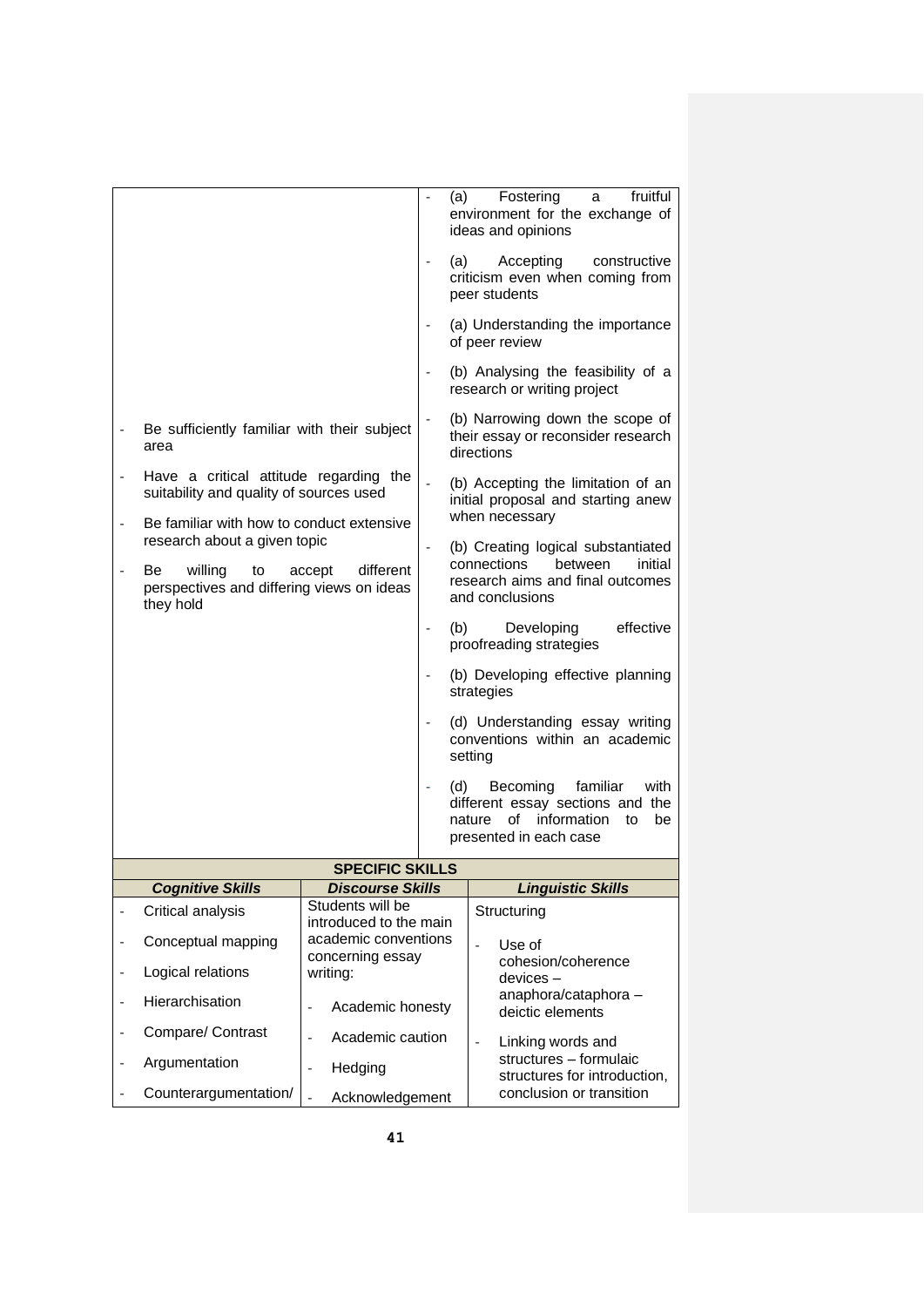| Refutation    |                |                              | of sources used                                                                   |                                   | purposes                                                                                         |
|---------------|----------------|------------------------------|-----------------------------------------------------------------------------------|-----------------------------------|--------------------------------------------------------------------------------------------------|
| Corroboration | Demonstration/ |                              | Clear discrimination<br>between personal<br>contributions and<br>referenced ideas |                                   | Linking devices to express<br>logical relations (cause,<br>consequence, aim)<br>Impersonal style |
|               |                |                              | Clear structuring                                                                 |                                   | Use of nosism $-$ pluralis                                                                       |
|               |                | $\overline{\phantom{a}}$     | Register - Degree<br>of formality                                                 |                                   | modestiae                                                                                        |
|               |                |                              | Setting clear                                                                     | $\overline{a}$                    | Use of the passive                                                                               |
|               |                |                              | objectives                                                                        |                                   | Avoidance of emotionally<br>connoted language                                                    |
|               |                | $\qquad \qquad \blacksquare$ | Understanding<br>potential target                                                 | $\overline{a}$                    | Hedging                                                                                          |
|               |                |                              | audience                                                                          |                                   | Adverbials and quantifiers                                                                       |
|               |                |                              | Students will be<br>directed on how to                                            |                                   | to express academic<br>caution                                                                   |
|               |                |                              | express<br>constructive                                                           |                                   | Topicalisation                                                                                   |
|               |                |                              | criticism and<br>develop                                                          |                                   | Theme/rheme                                                                                      |
|               |                |                              | argumentation and<br>refutation skills                                            |                                   | (topic/comment)                                                                                  |
|               |                |                              |                                                                                   | $\overline{a}$                    | Word order                                                                                       |
|               |                |                              | $\overline{\phantom{a}}$                                                          | Subordination and<br>coordination |                                                                                                  |
|               |                |                              | Lexis                                                                             |                                   |                                                                                                  |
|               |                |                              |                                                                                   |                                   | Lexical cohesion:<br>synonymy, hypernymy,<br>hyponymy, antonymy,<br>polysemy                     |
|               |                |                              |                                                                                   |                                   | Semantic fields                                                                                  |
|               |                |                              |                                                                                   |                                   | Specific terminology                                                                             |
|               |                |                              |                                                                                   |                                   |                                                                                                  |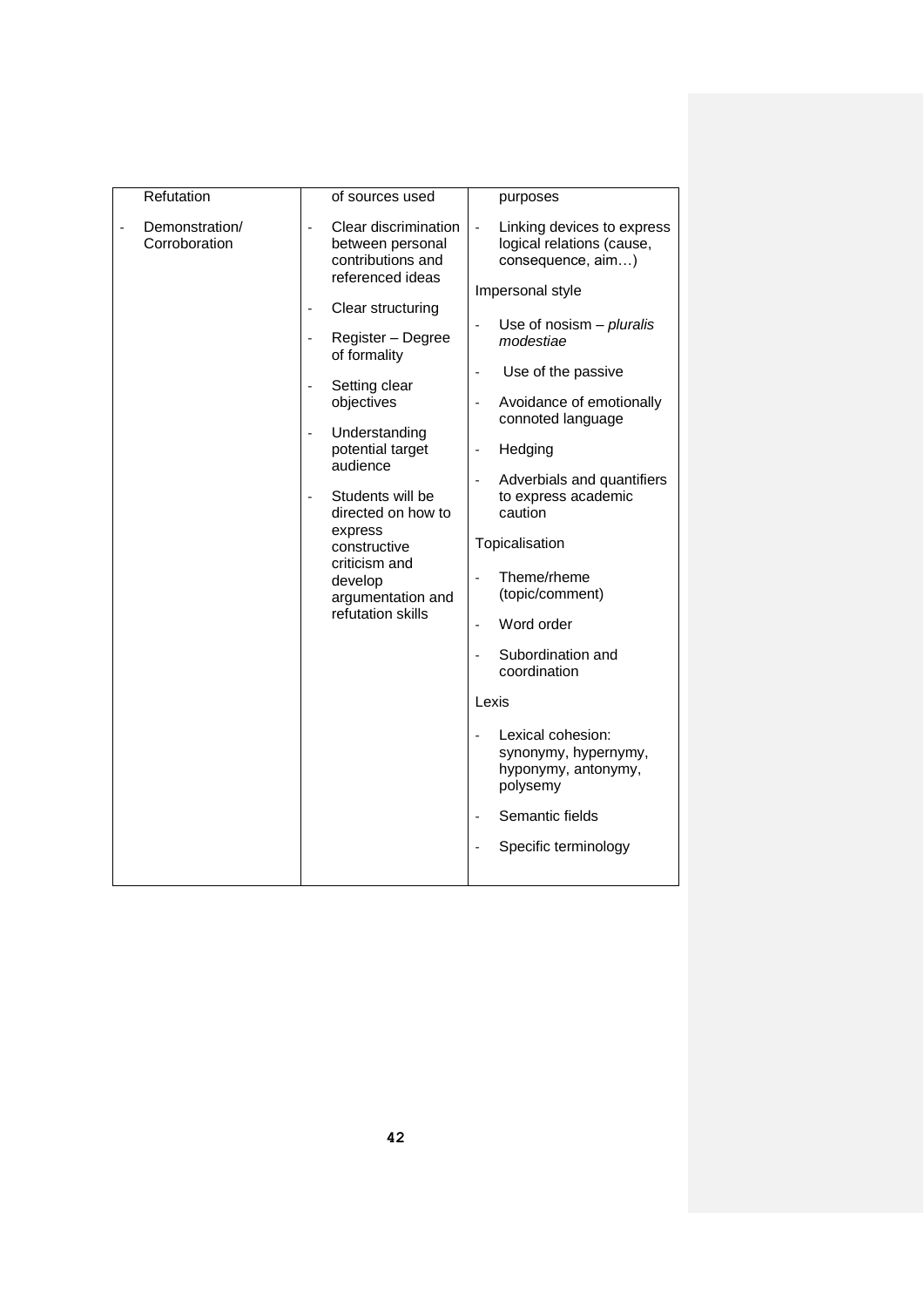| <b>SUBTASK 4 - AVOIDING PLAGIARISM</b>                                      |                                                                                                                                                                                                                                                                                   |  |  |  |  |
|-----------------------------------------------------------------------------|-----------------------------------------------------------------------------------------------------------------------------------------------------------------------------------------------------------------------------------------------------------------------------------|--|--|--|--|
| <b>TASK OUTCOME</b>                                                         | <b>APPROXIMATE TIMING</b>                                                                                                                                                                                                                                                         |  |  |  |  |
|                                                                             | 2 hours + undefined self-study time<br>Plenary session: Tutor explains<br>nature and types of plagiarism -<br>15 minutes                                                                                                                                                          |  |  |  |  |
| Producing<br>original, well-referenced<br>an<br>essay                       | Work in pairs - Students are<br>given essay excerpts of essays<br>and the original sources they<br>refer to. They have to determine<br>whether or not plagiarism has<br>been committed and how $-30$<br>minutes                                                                   |  |  |  |  |
|                                                                             | Plenary session - Tutor explains<br>and provides examples of main<br>paraphrasing techniques - 30<br>minutes                                                                                                                                                                      |  |  |  |  |
|                                                                             | Work in pairs - Students will be<br>given examples of paraphrased<br>texts and originals and will have<br>to determine the techniques<br>used. On a<br>second<br>stage,<br>students will have to paraphrase<br>different excerpts by applying<br>specific techniques - 45 minutes |  |  |  |  |
| <b>SPECIFIC BACKGROUND KNOWLEDGE</b>                                        |                                                                                                                                                                                                                                                                                   |  |  |  |  |
| <b>Students are expected to</b>                                             | Students will be mentored by the<br>tutor in the process of                                                                                                                                                                                                                       |  |  |  |  |
|                                                                             | (b) Managing time pressure to avoid<br>rushed unreflective writing                                                                                                                                                                                                                |  |  |  |  |
|                                                                             | Developing<br>(b)<br>sufficient<br>understanding of original materials                                                                                                                                                                                                            |  |  |  |  |
| and apply referencing<br>Understand<br>principles                           | (c) Expanding their ability to make<br>large scale language revisions                                                                                                                                                                                                             |  |  |  |  |
| Understand the principles of academic<br>honesty, integrity and originality | (c) Strengthening confidence in their<br>English skills                                                                                                                                                                                                                           |  |  |  |  |
|                                                                             | (c) Expanding their knowledge of<br>paraphrasing techniques                                                                                                                                                                                                                       |  |  |  |  |
|                                                                             | Understanding<br>cultural<br>(a)<br>differences in writing                                                                                                                                                                                                                        |  |  |  |  |
|                                                                             | (a) Understanding plagiarism in its                                                                                                                                                                                                                                               |  |  |  |  |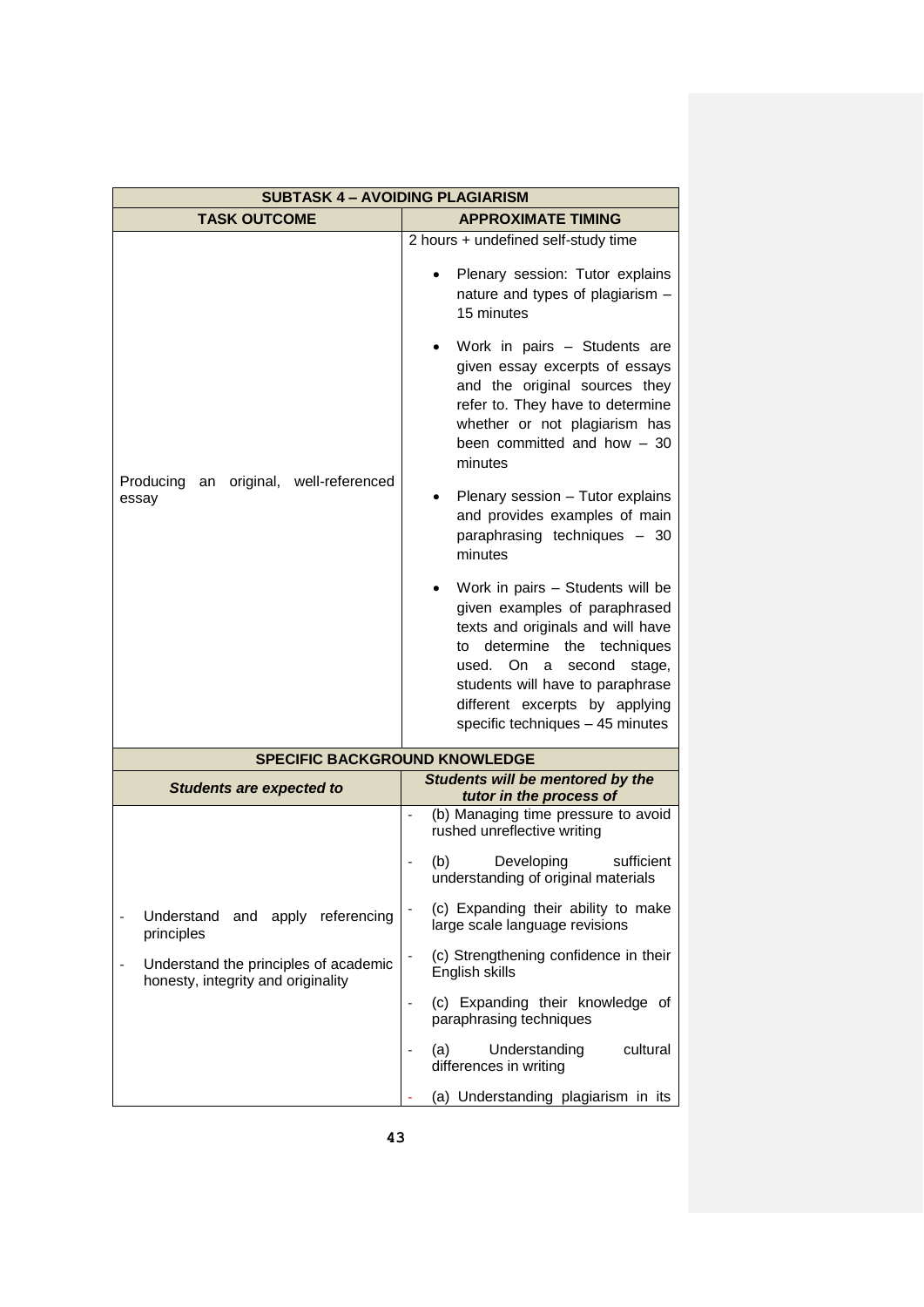|                                                                                                     |                         | different forms and its implications                                                                                                                                                                                                                                                                                                                                                                                                                                                                                                                                                                                                                                                        |  |  |  |  |  |
|-----------------------------------------------------------------------------------------------------|-------------------------|---------------------------------------------------------------------------------------------------------------------------------------------------------------------------------------------------------------------------------------------------------------------------------------------------------------------------------------------------------------------------------------------------------------------------------------------------------------------------------------------------------------------------------------------------------------------------------------------------------------------------------------------------------------------------------------------|--|--|--|--|--|
| <b>SPECIFIC SKILLS</b>                                                                              |                         |                                                                                                                                                                                                                                                                                                                                                                                                                                                                                                                                                                                                                                                                                             |  |  |  |  |  |
| <b>Cognitive Skills</b>                                                                             | <b>Discourse Skills</b> | <b>Linguistic Skills</b>                                                                                                                                                                                                                                                                                                                                                                                                                                                                                                                                                                                                                                                                    |  |  |  |  |  |
| Creativity<br>Cognitive filtering<br>Reformulation<br>Time management<br>Conceptual<br>organisation |                         | Paraphrasing techniques<br>Word Form Change -<br>nominalisation, adjectivation,<br>verbalisation<br>Voice: active and passive voice<br>$\overline{\phantom{a}}$<br>alternation<br>Semantics - synonymy,<br>$\overline{\phantom{a}}$<br>antonymy, polysemy<br>Intraphrasal and interphrasal<br>$\overline{a}$<br>relations - logical connectors,<br>subordination and coordination<br>patterns<br>Topicalisation - theme/rheme,<br>information focus<br>Packing noun phrases -<br>$\overline{\phantom{a}}$<br>transforming complex verbal<br>structures into compact noun<br>phrases<br>Unpacking noun phrases -<br>transforming compact noun<br>phrases into elaborate verbal<br>structures |  |  |  |  |  |

#### *Potential constraints*

EAP courses are known for their high content density and intense pace and thus students must be initially warned about the physical and mental exhaustion that pre-sessionals sometimes entail. This intensity involves constant tutor supervision and regular written and oral feedback, which will require holding at least one weekly individual tutorial to discuss task understanding and work progress. Students should also be reminded that study time is required outside planned contact hours and that it is highly recommended to consult additional sources beyond class material. To that aim we will make a learning platform available (Moodle or Google Drive) so that students can download class materials in advance and access additional contents and activities.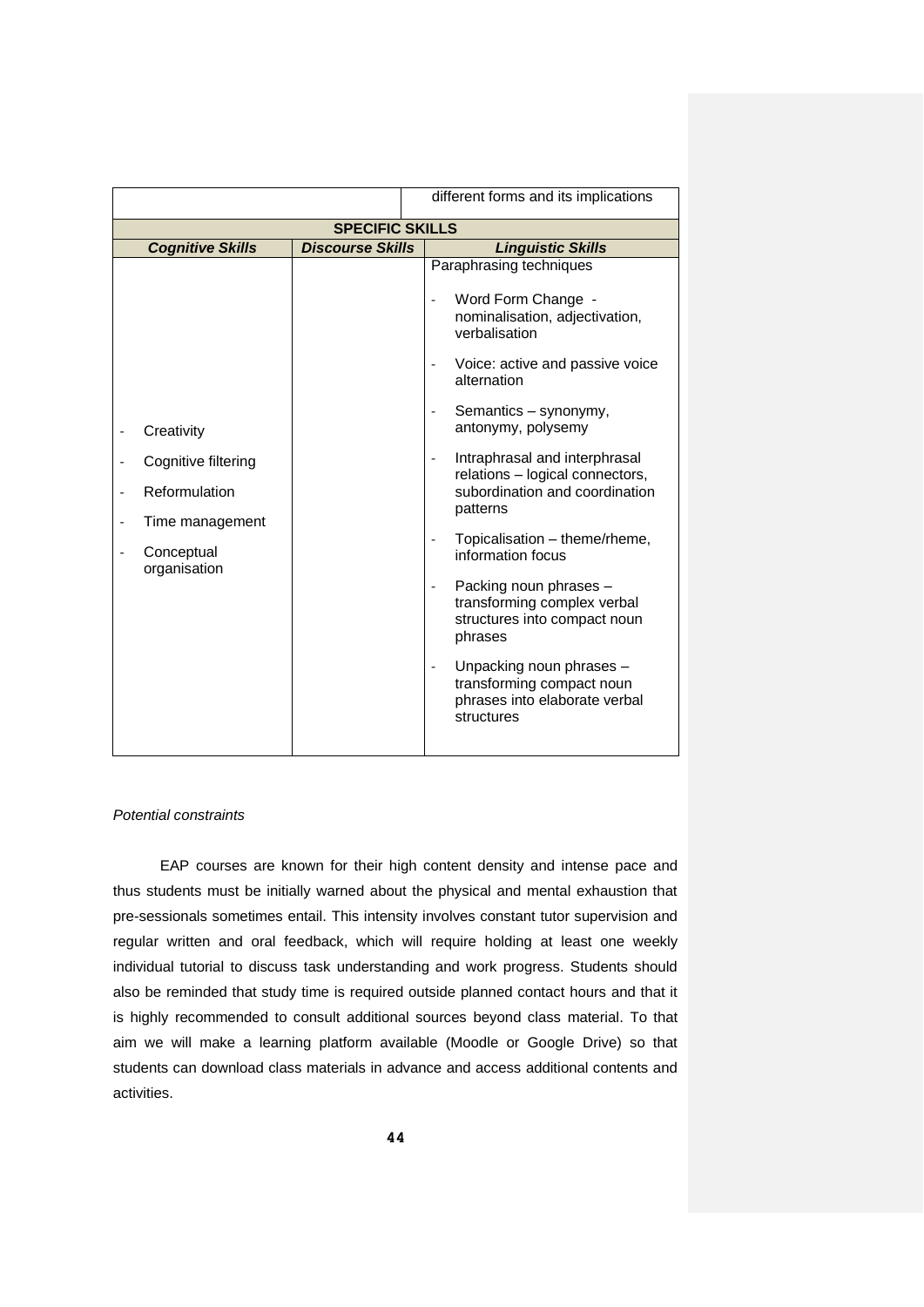#### *Teaching strategies*

In line with previously discussed EAP teaching reflections, we believe that our teaching role equates to that of a practitioner (Dudley-Evans, 1998) and this can be deployed in the shape of plenary sessions, where group discussion and brainstorming will be fostered; one-on-one tutorials, which can be used to provide specific feedback and analyse aspects students may not be willing to discuss publicly in the classroom; or classroom supervision of reflective individual work. Throughout the course, our aim as practitioners will be to:

- Promote independent learning and prepare students to face the requirements of British academic institutions
- Provide students with strategies to manage their time effectively and optimise their academic performance
- Identify collective and individual difficulties as early as possible
- Create a healthy classroom atmosphere by encouraging the expression of opinions and respectful teacher-to-student and student-to-student interaction
- Minimise potential feelings of isolation, lack of integration or fear of losing face by creating a comfortable collaborative environment and catering for special needs.

#### *Assessment*

When it comes to assessment in the EAP context, alternative methods seem to be gaining ground against traditional testing methods in order to avoid undesirable negative washback effects (Alderson & Wall, 1993), like student dissatisfaction or the feeling that course contents do not match evaluation requirements. Alternative assessment requires problem solving and higher cognitive skills, real-world situations are normally used and processes and products are given equal importance (Aschbacher, 1991), so it seems to be suitably connected with our ultimate aim, which is to help students to achieve a successful integration in the British university system by updating their academic English skills. Indeed, the outcome of the main task in our course plan, which is writing an academic essay, is in line with the principles of performance assessment (see Shohamy, 1995 and Wiggins, 1989) as students are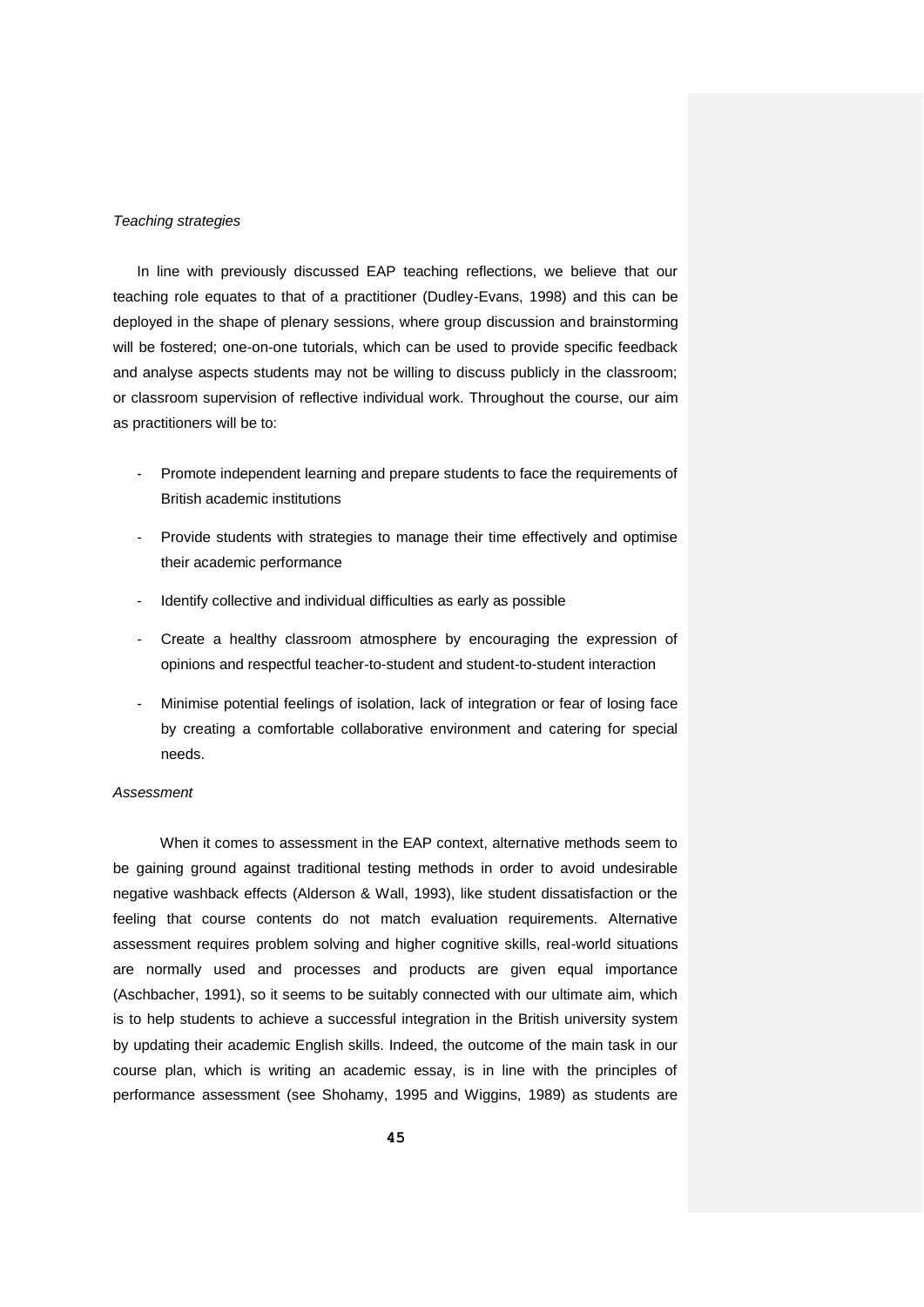requested to complete a real-life, highly authentic task. This kind of approach does not only gauge the students' ability to respond to specific academic situations, but provides a valuable estimation of their actual language abilities and can even predict their performance in future situations.

#### *Essay assessment*

Designing an unambiguous assessment rubric with explicit marking criteria is essential to achieve a successful assessment method, which is not heavily influenced by subjectivity (Bone, 1999). Our rubric consists of a series of categories with corresponding marking bands selected in accordance with the underlying theoretical principles and factors we wish to measure (Brown et al., 1997), that is, *task achievement and demonstration of knowledge acquired; cohesion and coherence; critical analysis; writing accuracy and referencing*. For each marking band there are descriptors expressing the sufficiency or unsuitability of the students' performance in connection with the learning objectives formulated in our course plan whereby we guarantee the validity of the assessment method (Morgan et al., 2004) and show candidates their achievements and areas requiring improvement.

Regardless of the student cohort and spatiotemporal circumstances, results should be comparable under an equivalent testing scenario (Nightingale et al., 1996). We aim to guarantee the reproducibility and reliability of this system by providing assessment training to tutors (random essay marking, rubric descriptor analysis and moderating sessions) and using double marking.

The last pillar is fairness, which is measured as the extent to which students understand the information regarding quality and performance standards. To that aim, learners will be provided with a copy of the assessment rubric at the beginning of the course and the tutor will refer back to this document as frequently as required when teaching the contents in the course plan (see Appendix IV for full assessment rubric).

#### *Self-assessment*

Our subtasks include a final self-assessment rubric, which students can use to monitor their progress. This consists of a series of can-do descriptors, that is, students are presented with a list of task-related situations and they have to decide how well they would respond to them (for example, *I understand the structure of an academic*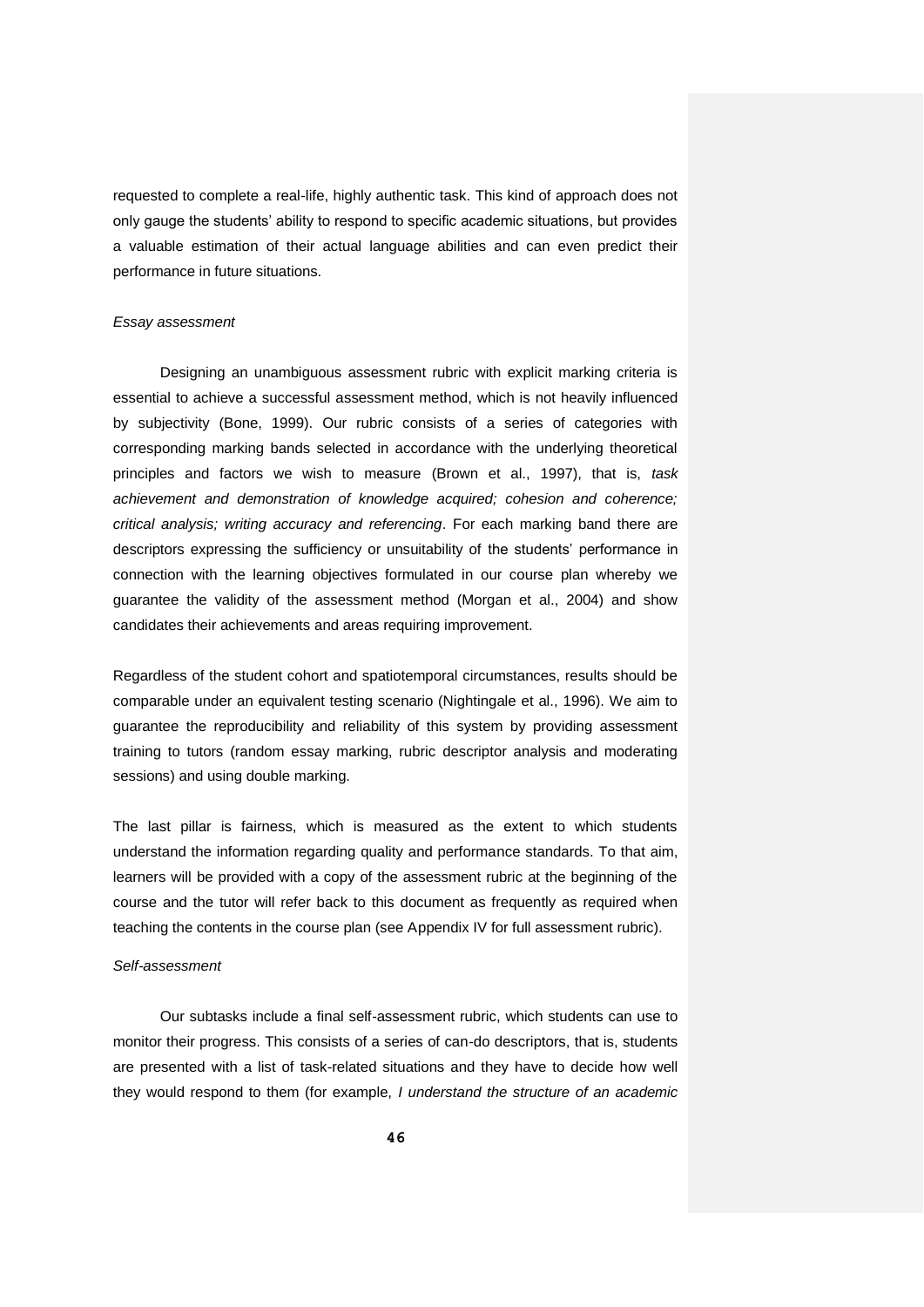*essay; I am familiar with the basic guidelines for in-text referencing*). This is clearly easy and quick to apply and it allows students to go back and reflect on changes in their learning strategies and academic performance, but some authors have raised concerns regarding the accuracy of self-assessment, as there seems to be a lot of variability and proficient students curiously tend to underestimate their capabilities (Yamashita, 1996). Despite the deviations associated to the subjective nature of this assessment system and the psychological implications (self-esteem, anxiety in learning contexts, etc.), it still provides students with an interesting reference on their achievements and difficulties experienced (see Appendix V for self-assessment rubric).

A variant of this will be peer review, which we encourage at different times (see Course Plan above for examples of peer-review activities within subtasks) not only as a way to foster a collaborative environment, but also to exchange constructive ideas and learn from other students' cognitive processes.

#### *Tutor feedback*

In addition to the formal essay assessment, students will be provided with feedback stemming from classroom observations but also from drafts submitted for preliminary evaluation and correction. Feedback may be presented in written form (Word-processing functions like track changes and comment addition prove very effective and clear in this sense) and orally during one-on-one tutorials or sometimes in plenary sessions when suggestions and recommendations can potentially be useful for all students. The collection of draft work is also part of our ongoing needs analysis, as observations may help to identify new needs or detect the importance of learning aspects that might have been overlooked in the initial course design. It is important to remember that, as comprehensive as the feedback given to students may be, it should never consist of a detailed correction of their written production including all language mistakes, conceptual problems or structural deviations from academic standards. Recommendations and suggestions are the best way to guarantee independent learning and sustainable progress and they can obviously contain indications of repetitive grammar mistakes that can easily be avoided or lexical issues, but rewriting or detailed correction will not help students to interiorise course contents (see Appendix VI for additional reference).

Our assessment proposal attempts to be reproducible, reliable, valid and fair, but also comprehensive in the sense that all aspects will be taken into account when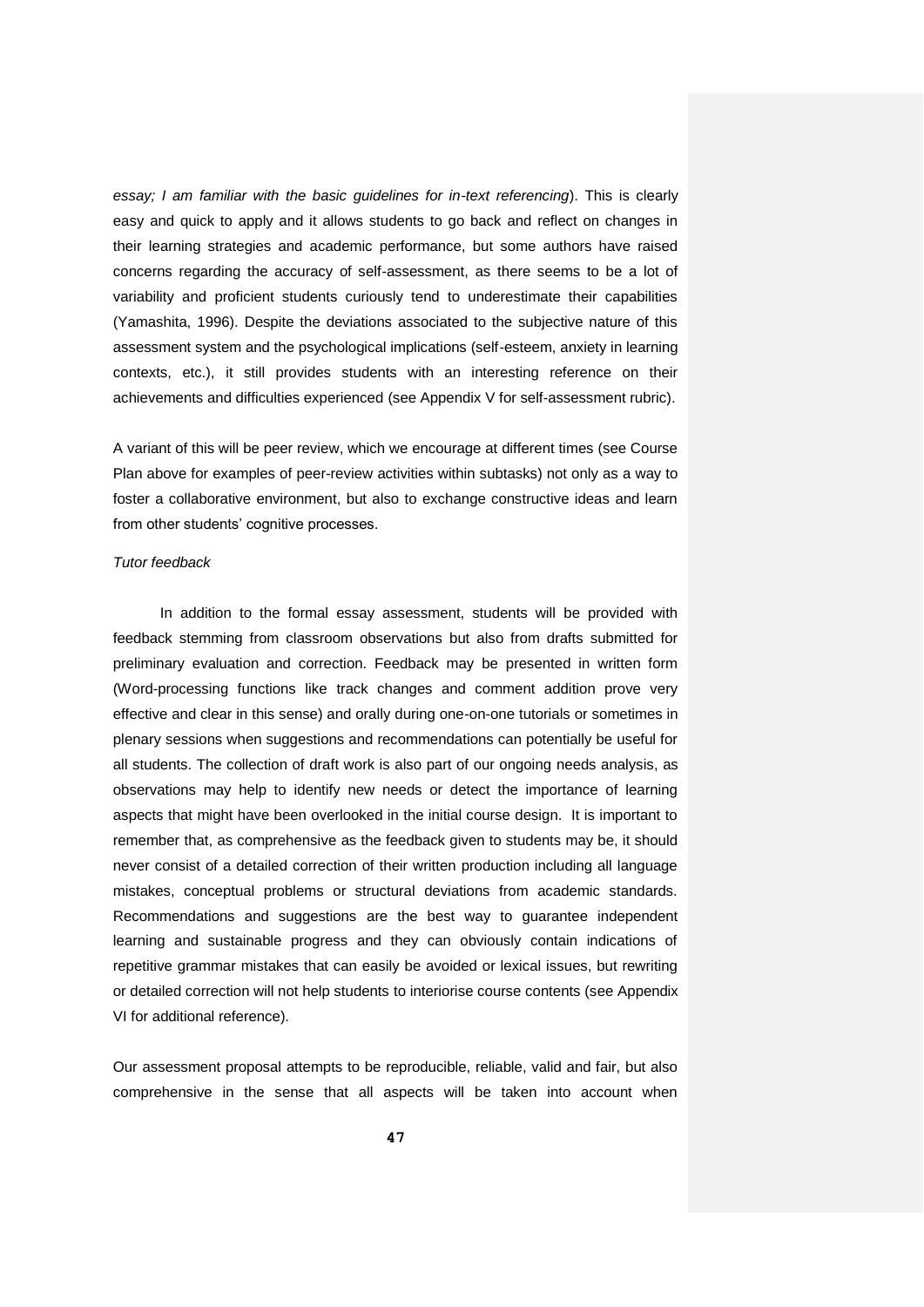interpreting results: traditional indicators, complementary observations, performance measuring tools and obviously self- and peer-assessment. This holistic approach is probably the only way to obtain a clear detailed picture of our students' achievements and limitations (McNamara & Deane, 1995).

#### **CONCLUSION**

As an EAP tutor, expanding my theoretical background on key issues connected to syllabus design, identification of student needs and expectations, assessment and methodological principles has been particularly interesting. This has helped us to create a more consistent and seamless course plan built upon the taskbased approach and supported by a tailored needs-analysis scaffolding whereby we have been able to determine the crucial objectives for our students, secondary and tangentially related targets alongside procedural and methodological aspects.

Through our theoretical research on key EAP issues, we have managed to build a solid framework to rely on when it comes to reassessing the validity of teaching strategies, the efficacy of classroom management or identifying meaningful nuances in tutor-tostudent and student-to-student relations. This is particularly important in the context of pre-sessional courses as their intensity, nature and length provide limited opportunities to attempt a trial-and-error approach and implementing ongoing substantial modifications to the course plan is basically out of the question. Thus, our intention herein has been to provide our course design with a solid theoretical backbone and to conduct a thorough needs analysis of the student population to define *a priori* needs, wants and lacks and plausible expectations regarding student language production and task outcomes.

Working in a pre-sessional course is a valuable experience in terms of accepting new teaching challenges, adjusting to demanding and variable scenarios and managing pressure, but the learning cycle will not be complete without retrospective analysis. This has been partially achieved by conducting interviews with former pre-sessional students and ascertaining their degree of satisfaction, initial expectations and subjective remarks concerning weaknesses and areas of improvement. However, we believe it will be essential to test the robustness and reproducibility of our course plan by having it implemented in different EAP-related teaching scenarios and collecting any relevant feedback. This will be particularly important to determine if tasks have been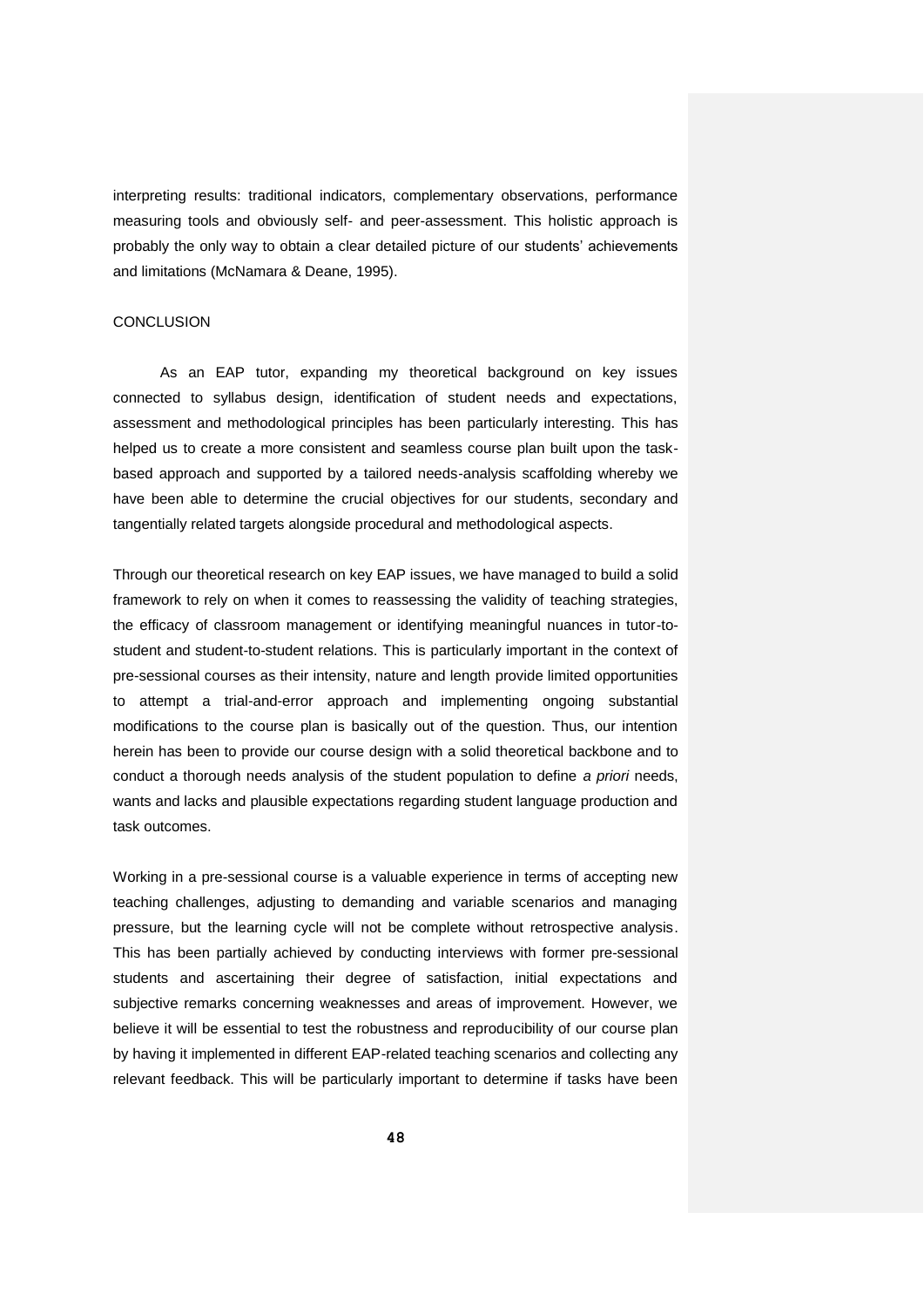designed accurately and unambiguously and to explore if our assessment rubrics are efficient in all their dimensions (teacher-initiated, self-assessment and peer-to-peer).

Looking back on our professional practice is an interesting source of information, which can be decoded and reinterpreted under new light with suitable literature research. This deepens our understanding of the transnational nature of EAP courses for overseas students whose needs can only be catered for by deploying suitable strategies to bypass the negative effects of the cultural clash (see our previous discussion of Confucianism and the concept of *face* whereby Asian students, chiefly Chinese, will take their teacher's words as a monolithic reference that could never be questioned or challenged and find it hard to voice their opinion or criticism regarding other mates' performance for fear of losing their social recognition). Along this line, it could be interesting to expand our research to other EAP teaching contexts (as our work focuses exclusively on the UK even if some of the research conducted includes American authors) and to analyse pre-sessional courses where English is not the instructional language so that we can learn from their organisation, methodological choices and determine whether certain constraints and difficulties are shared or not.

In addition, our retrospective reflective analysis also collaborates in the process of grasping the multi-layered complexity of academic English and navigating through a plethora of elusive concepts like genre or register. Indeed, as proven by the collated results of our diagnostic tests and questionnaires, pre-sessional students are hardly acquainted at all with these notions and find it difficult to find their academic voice in such a different context. Our course design develops different key academic genres extensively and provides students with sound guidelines to follow, but we have also devised instructional techniques aiming at logical conceptual mapping, hierarchisation of personal and alien ideas and careful planning before producing acceptable written outcomes. The fact that many students also come from a typical IELTS scenario makes it essential to strengthen their formal and semi-formal registers in both writing, which is the key aspect of the course we presented above, and speaking, as students are required to present their research orally and participate in academic discussions and seminars.

Our research has showed us that no particular course-design approach suits EAP needs and specificities perfectly and, thus, it has been interesting to verify that EAP syllabus design encompasses elements stemming from traditional text-based instruction as it is virtually impossible to shy away from templates or examples of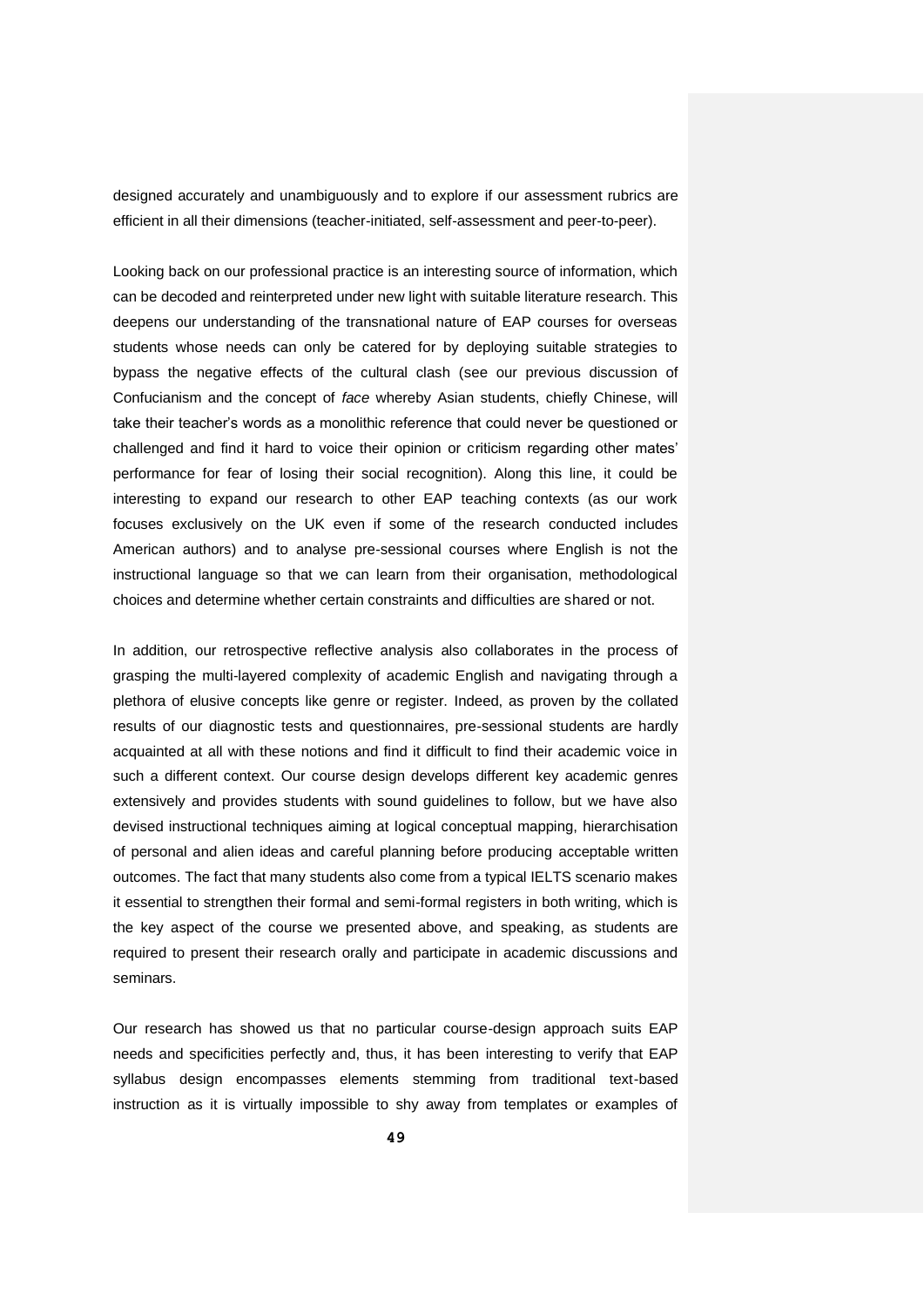written work as a reference, which can also help students paragon their progress or hone their paraphrasing skills; contemporary task-based approaches, which have proven to be key in our course plan even if we have encountered some theoretical difficulties, precisely when designing learning and communicative tasks and, most importantly, when imbricating the different cognitive and notional layers that underlie complex tasks like the ones defined in previous sections; and even content-based instruction, which becomes relevant when introducing students to basic tools of economic analysis or case study strategies. Although teaching continues to revolve around academic English, tutors are required to master key business management concepts to guarantee students will be able to complete the course tasks successfully.

This last reflection underlines the fact that successful design may stem from a collaborative effort uniting EAP tutors and subject specialists, a frequent source of controversy in literature, as some authors welcome the participation of non-language tutors but refuse to accept that the EAP tutor should be versed in any other subject other than academic English proper. However, since the idea of having specialists and language tutors cooperate in actual EAP teaching has considerable feasibility limitations, both intellectual and financial, if not methodological, a door opens to the possibility of creating customised tutor-training courses envisaging the prospect of a tutor-specialist figure combined in just a single EAP practitioner. This may seem farfetched but if we think of other realms where subject specialism and language knowledge coexist like conference interpreting, way before academic programmes were institutionalised or the figure of professional interpreters properly defined, conference interpreters were normally subject specialists who happened to be functionally bilingual and found it easy to navigate through specialised terminology in two different language systems. Analogically, the first EAP tutors were normally holders of degrees in non-language subjects who later acquired additional language-teaching qualifications and, even today, many pre-sessional lecturers have gradually acquired technical subject knowledge by extensive reading and collaborating in the research endeavours of their students.

We believe further research could be conducted to determine the feasibility of specialised teacher-training courses and to define the theoretical scaffolding of such instructional endeavour. In the meantime, we should also continue to strengthen content definition, assessment principles and task elaboration in the context of EAP courses, both pre-sessional and in-sessional, to guarantee they mimic the reality of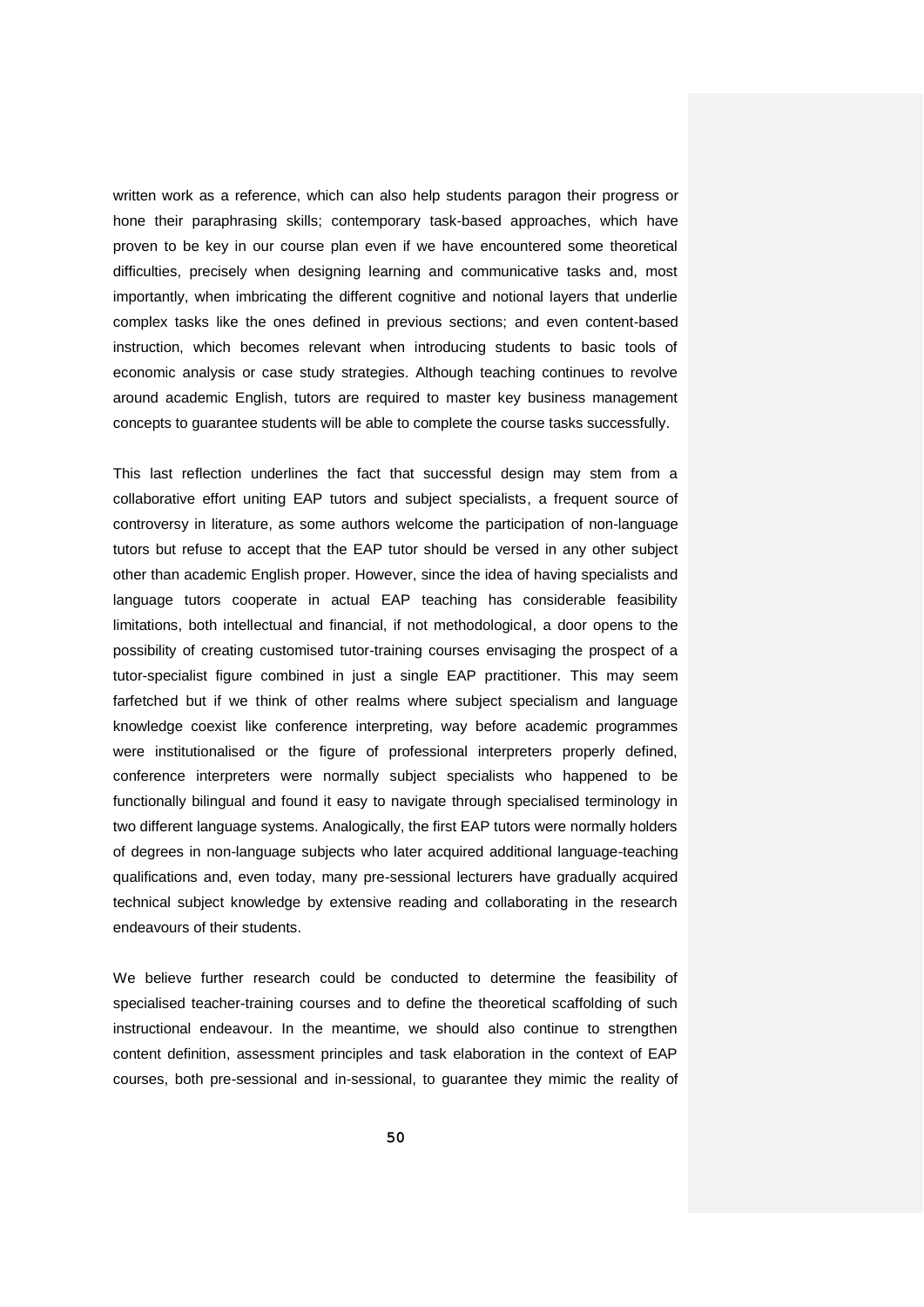academia as closely as possible while not forgetting that they are still second-language courses.

## BIBLIOGRAPHY

- Alderson, J.C. & Wall, D. (1993). Does washback exist? *Applied Linguistics,* 14, 116- 129.
- Aschbacher, P. A. (1991). Performance assessment: State activity, interest, and concerns. *Applied Measurement in Education*, 4, 275-288.
- Bachman, L.F. & Palmer, A.S. (1996). *Language Testing in Practice.* Oxford: Oxford University Press.
- Bhatia, V. K. (1993). *Analysing Genre: Language Use in Professional Settings*. London: Longman.
- Bone, A. (1999). *Ensuring Successful Assessment*. National Centre for Legal Education: University of Warwick.
- Breen, M. P. (1987). Learner contributions to task design. In Candlin, C. N. & Murphy, D. F. (eds.) *Language Learning Tasks.* Englewood Cliffs, N. J.: Prentice Hall, 23-46.
- Brinton, M., Snow, M., & Wesche, M. (1989). *Content-based Second Language Instruction*. Boston, MA: Heinle and Heinle.
- Brown, G., Bull, J., & Pendlebury, M. (1997). *Assessing Student Learners in Higher Education.* London: Routledge.
- Chambers, F. (1980). A re-evaluation of needs analysis. *ESP Journal*, 1/1, 25-33.
- Clyne, M. (1991). The sociocultural dimension: The dilemma of the German-speaking scholar. Schröder, H. (ed.): *Subject-oriented Texts*. Berlin: Walter de Gruyter, 49-68.
- Dudley-Evans, T. & St John, M. J. (1998). *Developments in English for Specific Purposes. A Multidisciplinary Approach*. Cambridge: Cambridge University Press.
- Ellis, R. (2000). Task-based research and language pedagogy. *Language Teaching Research,* 4/3, 193-220.
- Ellis, R. (2003). *Task-based Language Learning and Teaching*. Oxford: Oxford University Press.
- Estaire, S. & Zanon, J. (1994). *Planning Classwork: A Task-based Approach.* Oxford: Macmillan Heinemann.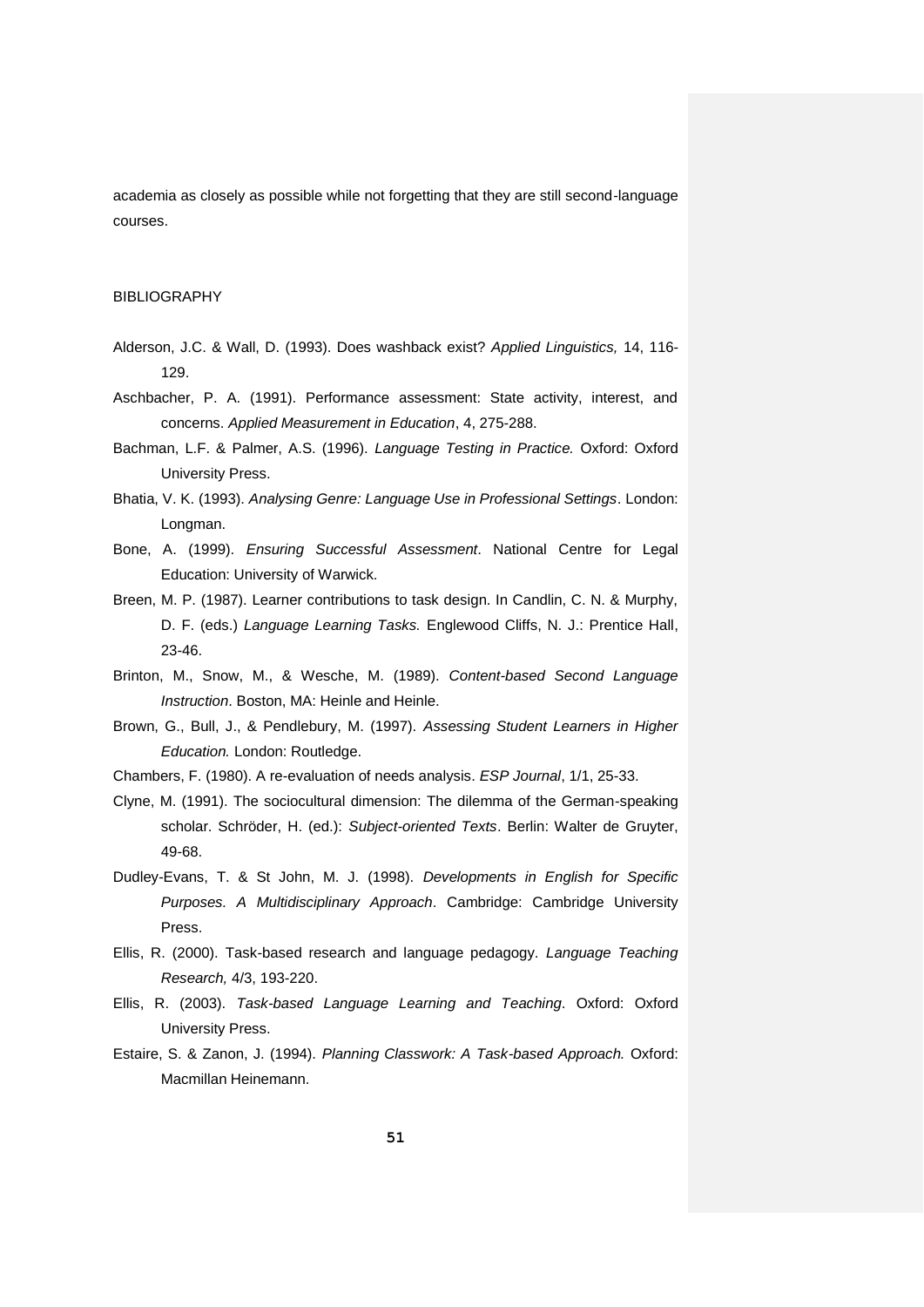- Flowerdew, J. & Peacock, M. (2001). Issues in EAP: A preliminary perspective. Flowerdew, J. & M. Peacock (eds.) *Research Perspectives on English for Academic Purposes*. Cambridge: Cambridge University Press, 8-24.
- Fultcher, G. (1999). Assessment in English for academic purposes: Putting context validity in its place. *Applied Linguistics*, 20/2, 221-236.
- Hamp-Lyons, L. & Heasley, B. (1987) *Study Writing. A Course in Written English*. Cambridge: CUP
- Hess, N & Ghawi, M. (1997). English for Academic Purposes: Teacher Development in a Demanding Arena. *English for Specific Purposes*, 16/1, 15-26.
- Hui, L. (2005) Chinese cultural schema of Education: Implications for communication between Chinese students and Australian educators. *Issues in Educational Research* 15/1, 17-36.
- Hutchinson, A., & Waters, B. (1987). *English for Specific Purposes*. Cambridge: Cambridge University Press.
- Hyland, K. & Hamp-Lyons, L. (2002). EAP: Issues and directions. *Journal of English for Academic Purposes* 1, 1-12.
- Iwai, T., Kondo, K. Limm, S. J. D., Ray, E. G., Shimizu, H., & Brown, J. D. (1999). *Japanese Language Needs Analysis*. London: Routledge.
- Johns, T. F. (1981). Some problems of a world-wide profession. In J. McDonough, & T. French (Eds.) *The ESP teacher: role, development and prospects*. ELT Documents, 112.
- Jordan, R. R. (1997). *English for Academic Purposes: A Guide and Resource Book for Teachers*. Cambridge: Cambridge University Press.
- Jordan, R. R. (2002). The growth of EAP in Britain. *Journal of English for Academic Purposes*, 1/1, 69-78.
- Jordan, R. R., & Nixon, F. (1986). *Language for Economics*. London: Collins ELT.
- Kasper, L.F. (1997). The Impact of Content-Based Instructional Programs on the Academic Progress of ESL Students. *English for Specific Purposes*, 16/4, 309- 320.
- Littlewood, W. (2001). Students' attitudes to classroom English learning: A crosscultural study. *Language Teaching Research*, 5/1, 3-28.
- McCormack, J. & Slaght, J. (2012) *English for Academic Study: Extended Writing & Research skills*. Reading: Garnet Education.

McDonough, J. (1984). *ESP in Perspective: A Practical Guide*. London: Collins ELT.

McNamara, M. & Deane, D. (1995). Self-assessment activities toward autonomy in language learning. *TESOL Journal*, 5, 18-23.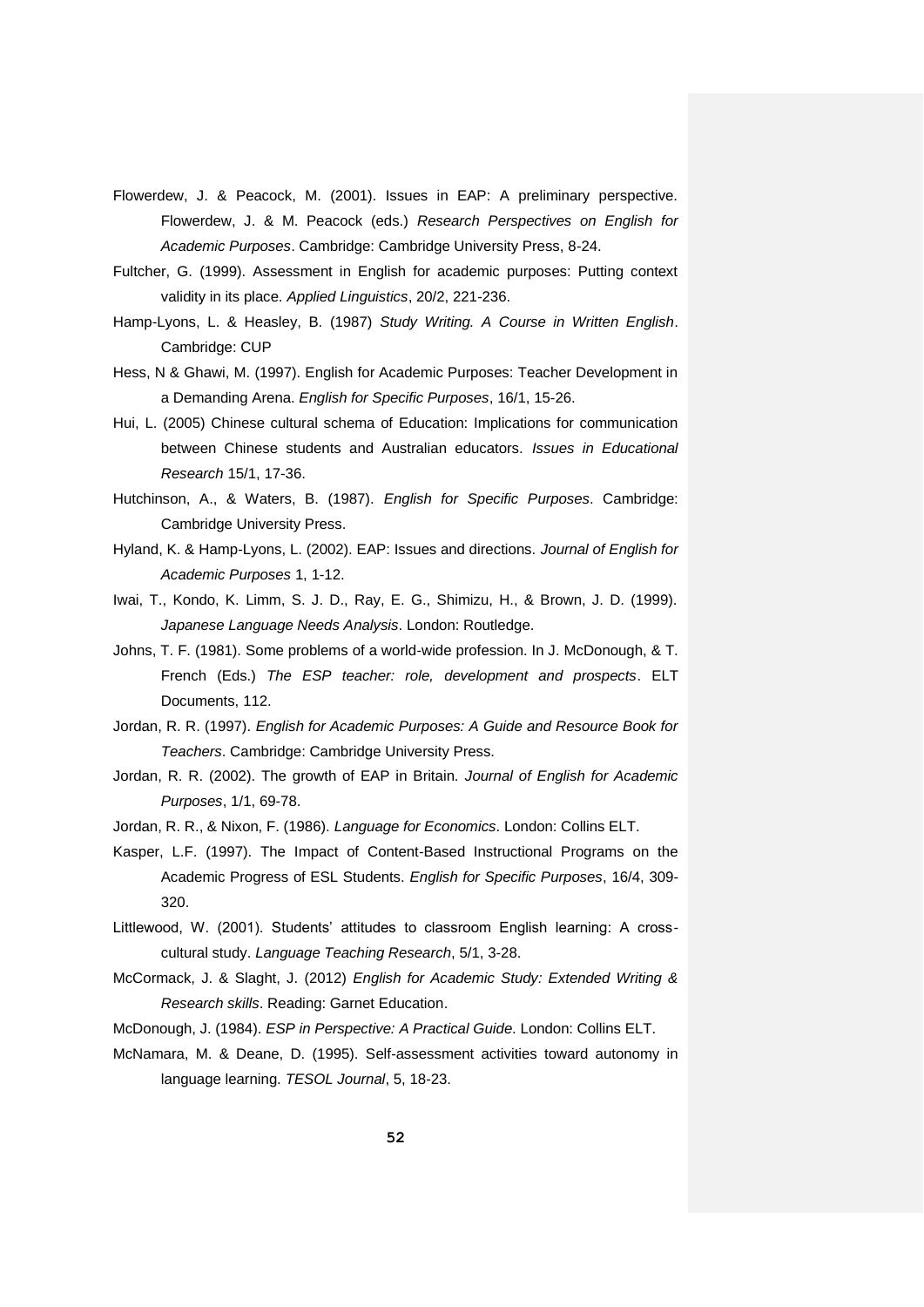- Morgan, C., Dunn, L., Parry, S., & O'Reilly, M. (2004). *The Student Assessment Handbook: New Direction in Traditional and Online Assessment*. London: Falmer Press.
- Munby, J. (1978). *Communicative Syllabus Design.* Cambridge: Cambridge University Press
- Nightingale, P., Te Wiata, I., Toohey, S., Ryan, G., Hughes, C., Magin, D. (1996). *Assessing Learning in Universities.* Sydney: University of New South Wales Press.
- O'Brien, J. (1996). EAP course evaluation and quality assurance. In M. Hewings, & T. Dudley-Evans (Eds.), *Evaluation and course design*. Review of ELT 6 (No. 1).
- Ozturk, I. (2007). The textual organisation of research article introductions in applied linguistics: variability within a single discipline. *English for Specific Purposes* 26, 25-38.
- Paltridge, B. (2001). *Genre and the Language Learning Classroom.* Ann Arbor: University of Michigan Press.
- Shohamy, E. (1995). Performance assessment in language testing. *Annual Review of Applied Linguistics*, 15, 188-211.
- Skehan, P. (1996). A framework for the implementation of task-based instruction. *Applied Linguistics*, 17, 38–62.
- Stern, H. H. (1992). *Issues and Options in Language Teaching.* Oxford: Oxford University Press.
- Swales, J. & Feak, C.B. (1994) *Academic Writing for Graduate Students*. Ann Arbor: University of Michigan Press
- Ventola, E. & Mauranen, A.(eds.) (1996). *Academic Writing: Intercultural and Textual Issues*. Amsterdam: John Benjamins.
- West, R. (1998). Needs analysis in language teaching. *Language Teaching*, 27/1, 1-19.
- Wiggins, G. (1989). A true test: Toward more authentic and equitable assessment. *Phi Delta Kappan*, 70, 703-713.
- Williams, M & Burden, R. L. (1997) *Psychology for Language Teachers. A Social Constructivist Approach.* Cambridge: Cambridge University Press.
- Willis, J. (1996). *A Framework for Task-Based Learning*. London: Longman.
- Yamashita, S. O. (1996). *Six measures of JSL pragmatics*. Honolulu: University of Hawaii Press.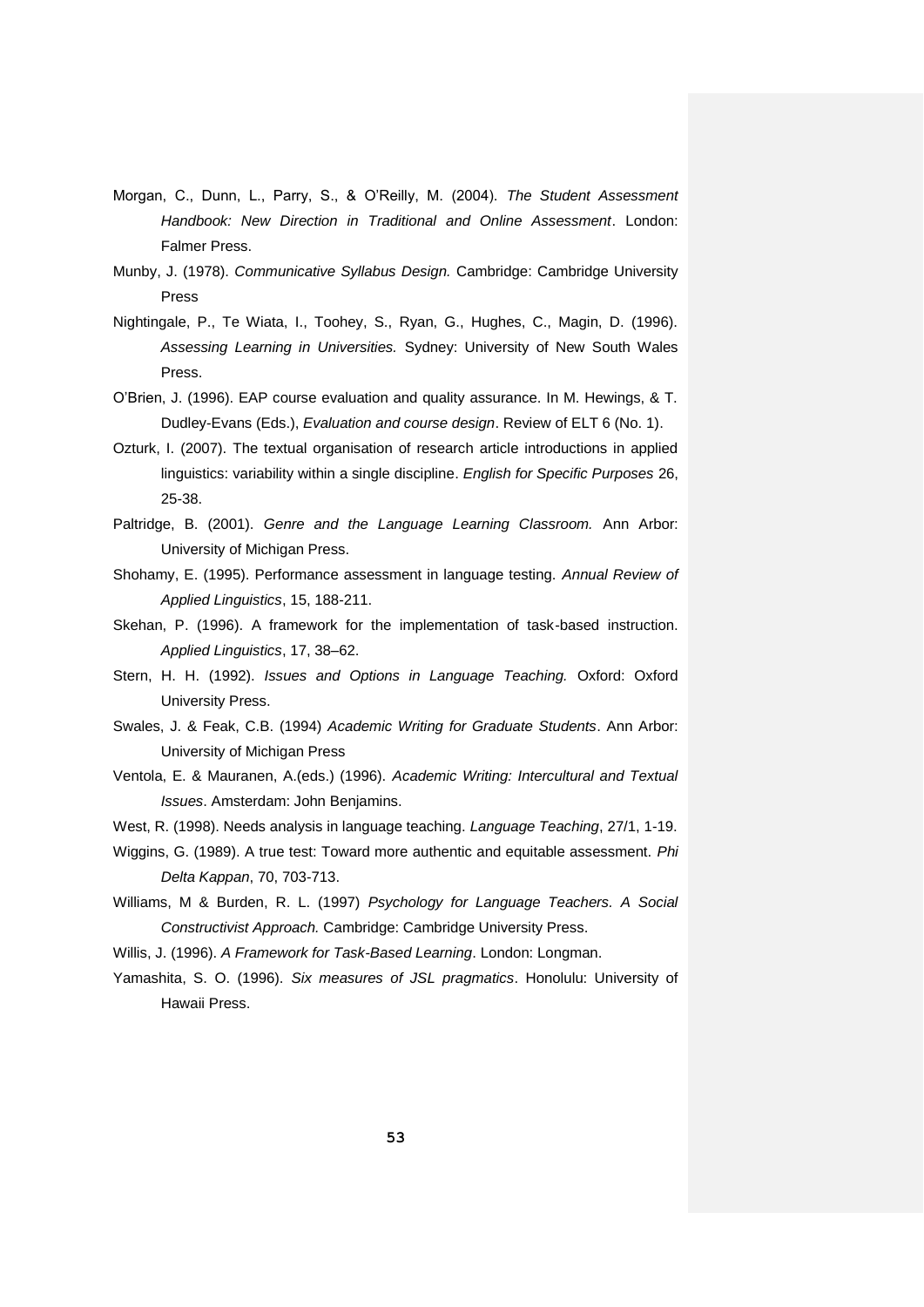## APPENDICES

Appendix I – Needs Analysis Questionnaire

Section I – Life in Britain and Pre-sessional expectations Please read the following statements and then choose the most suitable option from 1 to 5, with 1 meaning "total agreement" and 5 "complete disagreement"

- I know the British academic world well
- I am familiar with British culture
- I am not anxious about attending a university lesson in English
- I am looking forward to making new friends
- I hope I can be in the same class with friends from my country
- Socialising is not very important to get through a university course
- It would be great to share accommodation with friends from my country
- I am very concerned about housekeeping issues in the UK (bank accounts, VISA…)
- I expect this pre-sessional to help me succeed in my university studies
- I expect his pre-sessional to help me strengthen my IELTS skills (reading, writing, speaking, listening)
- I hope this pre-sessional includes a lot of grammar
- The pre-sessional course should include subject-specific content
- I hope I can learn a lot of vocabulary related to my subject area
- I would like to be able to contact my tutor outside tutorials or lesson times
- The tutor should be familiar with my needs
- I would like my tutor to be one of my university lecturers
- My tutor should know a lot about my subject area
- I would like groups to be small as I need a lot of one-on-one attention
- My tutor should know my country well
- I do not expect this course to be different from other English courses

## Section II – Reading and Research

- I am used to doing academic research
- I have done a lot of reading during my previous university studies
- I know how to find the information I need in a library
- It is easy to find relevant information online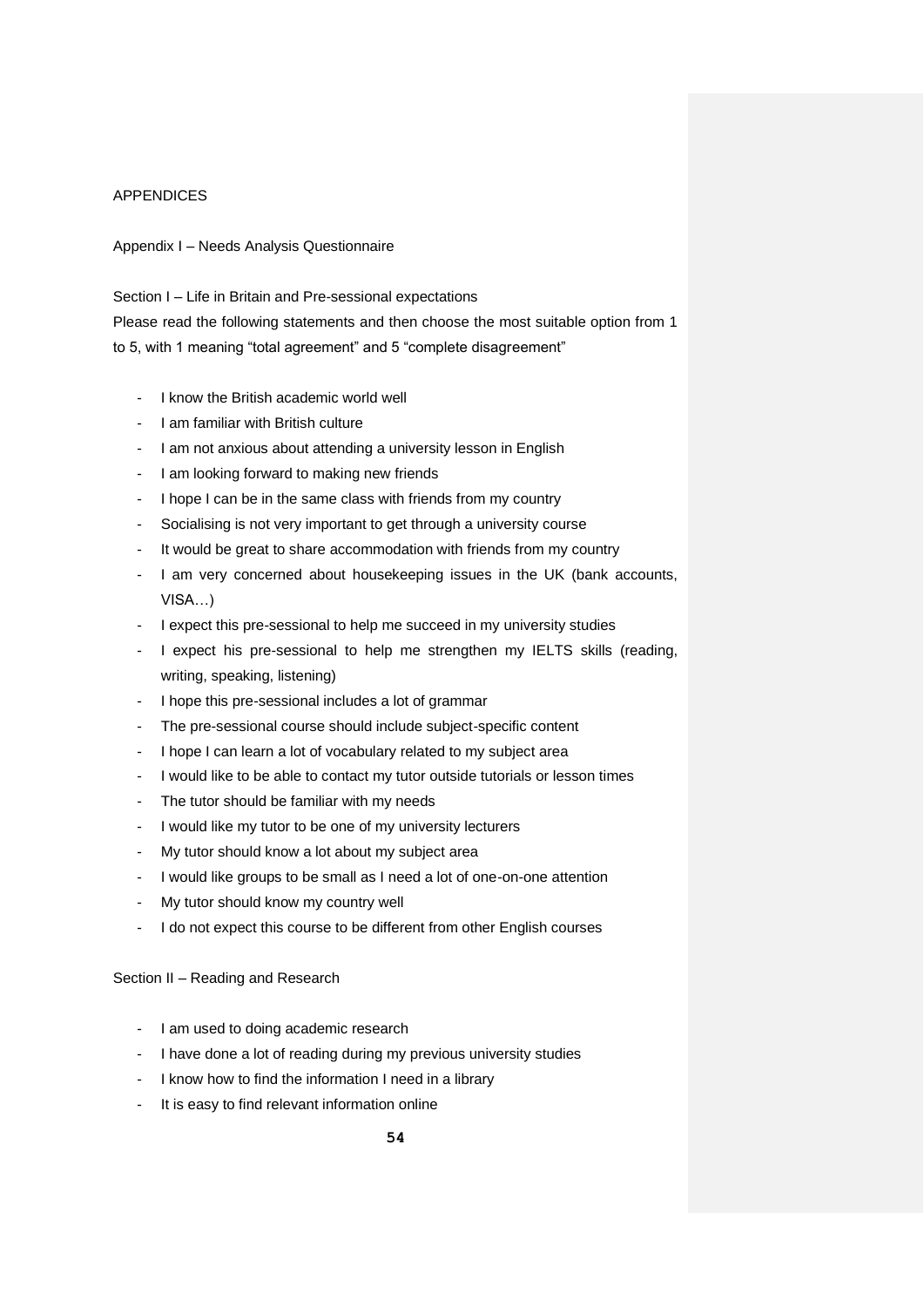- I expect my tutor to tell me what to read and help me find information
- I can tell what the main and secondary ideas in a piece of text are
- I can tell if what I read is opinion or fact or an idea coming from someone else
- I should never disagree with the ideas of an important author
- My academic work should be based on what other authors think
- I find it hard to read academic texts in English
- I use the dictionary a lot when reading in English
- I can be selective when going through extensive literature sources
- Reading is time consuming and I am afraid I will not have time to write anything
- I am familiar with scanning and skimming techniques

## Section III – Writing

- I have written academic texts in English before
- My experience is limited to typical English class assignments
- I am familiar with the types of texts that can be found in the academic context
- I am familiar with academic writing conventions
- I feel my writing is not very fluent and well organised in English
- I have a lot of ideas but I do not know how to put them in writing
- I always play my work well before I start writing
- I am familiar with the structure of an academic essay
- I am familiar with referencing conventions
- I always quote the author when I use someone else's ideas
- If I mix my ideas with somebody else's thoughts or rewrite them, I do not need to quote the authors
- My subject-specific vocabulary is varied
- I feel my grammar is weak
- My English writing is consistent and well connected
- When I write, I think about who is going to read it
- I am able to express my knowledge clearly through writing
- I seek help form others when writing
- I value my mates' opinions to assess the quality of my writing
- I always proofread my texts
- I frequently go back and rewrite certain sections as necessary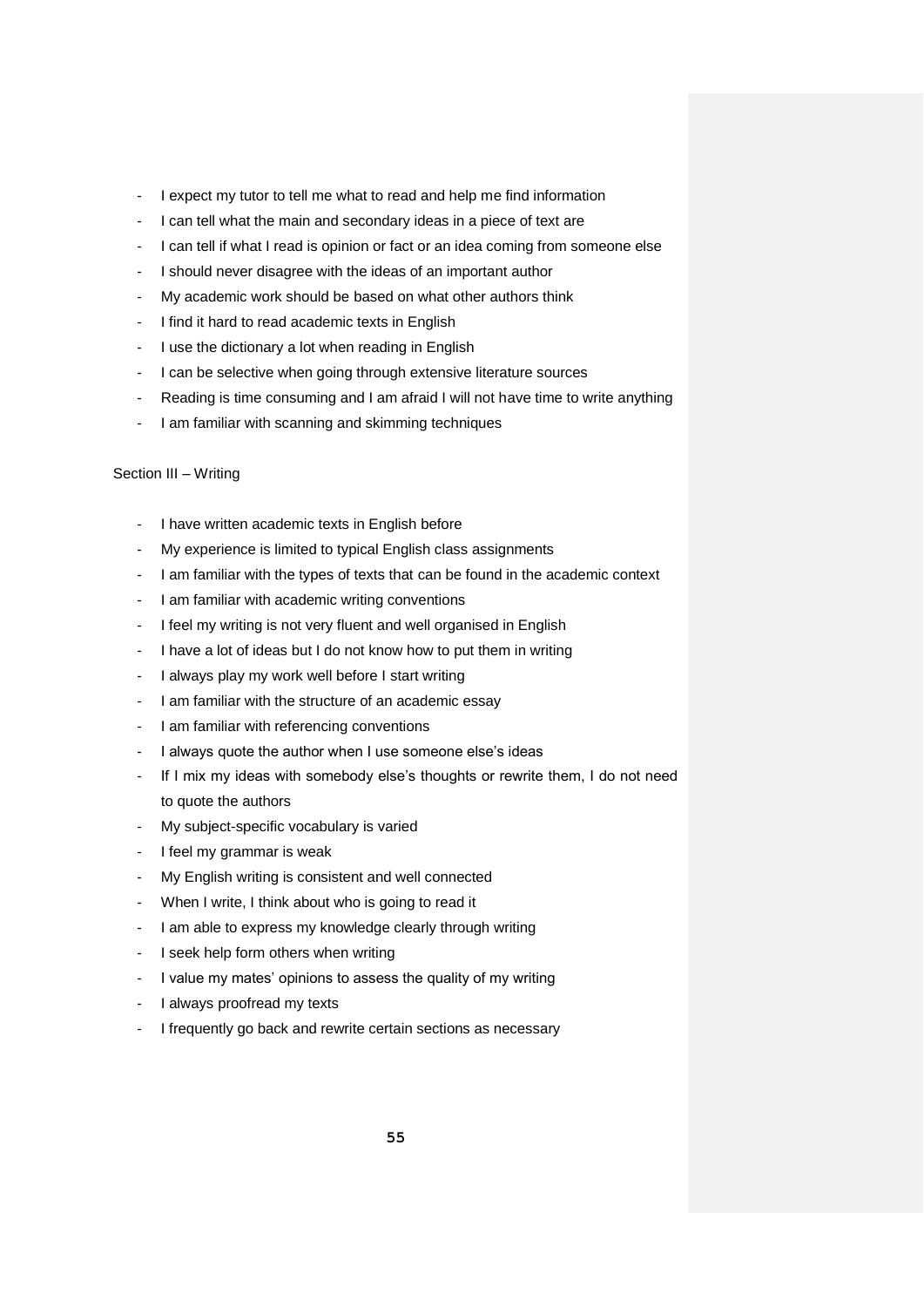Appendix II - Assessment rubric for writing samples

- 1. Clarity of writing purpose (purpose should be stated as an argument or exposition of facts either implicitly or explicitly)
	- a. Text fails to establish a clear purpose
	- b. Purpose is not consistently clear or may vary throughout the text
	- c. Purpose is clearly defined
- 2. Evidence-based reasoning (writing demonstrates critical analysis of literature sources and sound argumentation)
	- a. Proliferation of unsupported generalisations or inclusion of irrelevant citations/references
	- b. Evidence is listed but no clear conclusions are withdrawn
	- c. Evidence-based reasoning is clear and leading to logical conclusions
- 3. Genre-suited structure and writing conventions
	- a. Cohesion and coherence devices are poorly used and text lacks internal organisation
	- b. Text flow is occasionally inconsistent
	- c. Text can be easily read and respects writing conventions
- 4. Audience awareness (specialised terminology, language forms and authoritative style are displayed in accordance with target audience)
	- a. Target audience remains unclear
	- b. Inconsistent acknowledgement of target audience
	- c. Sense of audience clearly expressed through language use and writing conventions
- 5. Effective control of academic language conventions
	- a. Grammar and lexical problems could potentially distract reader from writing purpose. Occasional unintelligibility
	- b. There are occasional grammar and lexical problems but not sufficient to impair understanding
	- c. Impressive language use

Appendix III – Sample interview questions

Sample interview questions

1. In terms of sociocultural and academic integration, in what ways do you feel the pre-sessional course was useful for you?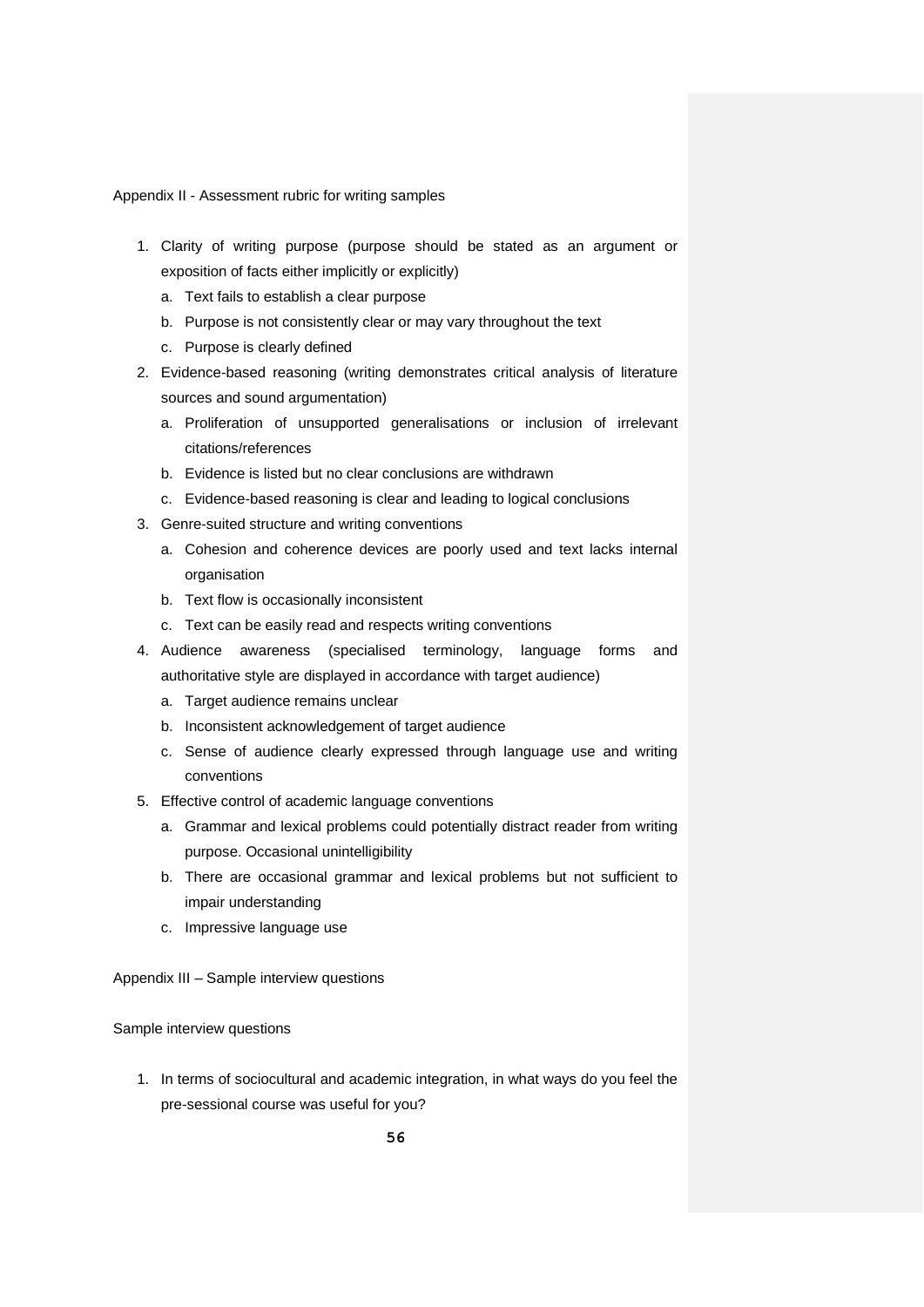- 2. Do you feel your reading was strengthened? In what ways?
- 3. Do you feel your academic writing is better now? In what ways?
- **4.** Looking back on your pre-sessional, what would you improve?

## Appendix IV - Essay-assessment rubric

| <b>Main category</b>                                                      | $0 - 40$                                                                                                                                                                                                                                                                                                                                                   | $40 - 60$                                                                                                                                                                                                                                                                                                                                  | $60 - 80$                                                                                                                                                                                                                                                                                                                                                           | $80 - 100$                                                                                                                                                                                                                                                                                                                                                                                |
|---------------------------------------------------------------------------|------------------------------------------------------------------------------------------------------------------------------------------------------------------------------------------------------------------------------------------------------------------------------------------------------------------------------------------------------------|--------------------------------------------------------------------------------------------------------------------------------------------------------------------------------------------------------------------------------------------------------------------------------------------------------------------------------------------|---------------------------------------------------------------------------------------------------------------------------------------------------------------------------------------------------------------------------------------------------------------------------------------------------------------------------------------------------------------------|-------------------------------------------------------------------------------------------------------------------------------------------------------------------------------------------------------------------------------------------------------------------------------------------------------------------------------------------------------------------------------------------|
| <b>Coherence and</b><br>Cohesion<br>(structural and<br>notional)<br>(15%) | <b>Limited attempts</b><br>to organise or<br>make the text flow<br>naturally. Flawed<br>paragraph<br>progression<br><b>Limited coherence</b><br>and limited or<br>inaccurate use of<br>cohesive devices.<br><b>Basic issues</b><br>identified some<br>drawing of<br>conclusions but<br>these may not be<br>fully logical.<br><b>Unsupported</b><br>claims. | Acceptable<br>attempts to<br>organise the text.<br>Some well-linked<br>ideas but<br>cohesion is often<br>artificial. Correct<br>paragraph<br>progression.<br>Issues identified,<br>some conclusive<br>remarks and<br>occasionally<br>supported claims.                                                                                     | Logically organised<br>with clear and<br>effective<br>progression of ideas<br>with effective<br>linking. Clear use of<br>cohesion and<br>coherence devices<br>and successful<br>paragraphing.<br>Logical<br>identification of<br>issues, very clearly<br>drawn conclusions,<br>well-chosen and<br>explained use of<br>appropriate<br>examples to support<br>claims. | <b>Excellent</b><br>organisation<br>and<br>progression.<br><b>Perfectly</b><br>suitable<br>paragraphing<br>and use of<br>cohesion and<br>coherence<br>devices.<br>Complete<br>identification<br>of main essay<br>issues:<br>coherent and<br>unambiguous<br>conclusions;<br>excellent use<br>οf<br>exemplification<br>and claims<br>supported in<br>an original and<br>rigorous<br>fashion |
| <b>Critical Analysis</b><br>(25%)                                         | <b>Fundamentally</b><br>descriptive work<br>with little to no<br>weighing of<br>evidence<br>provided.                                                                                                                                                                                                                                                      | <b>Essentially</b><br>descriptive work<br>but occasional<br>weighing of<br>evidence<br>included.                                                                                                                                                                                                                                           | Good critical<br>weighing of<br>evidence, with a<br>predominance of<br>analysis over<br>description.                                                                                                                                                                                                                                                                | <b>Excellent</b><br>application of<br>critical<br>analysis and<br>critical<br>weighing of<br>evidence.                                                                                                                                                                                                                                                                                    |
| Knowledge<br><b>Display Task</b><br><b>Achievement</b><br>(25%)           | <b>Writing is</b><br>basically<br>unrelated to the<br>essay topic and/or<br>mainly irrelevant.<br>Little specific<br>knowledge shown.<br><b>Very limited pool</b><br>of sources used.<br>some of which are<br>irrelevant or<br>tangential to the<br>topic.<br>Evidence of<br>plagiarism or<br>excessive use of<br>lifted sections.                         | Most of the<br>writing is related<br>to the topic but<br>occasionally<br>irrelevant or<br>inconclusive.<br><b>Basic</b><br>demonstration of<br>specific<br>knowledge<br><b>Essential</b><br>academic<br>literature on the<br>topic has been<br>consulted and<br>included together<br>with a limited<br>amount of<br>additional<br>sources. | Chiefly relevant and<br>original writing.<br><b>Relevant knowledge</b><br>is demonstration if<br>some sections can<br>appear slightly<br>incomplete or<br>lacking sound<br>literature support.<br>Relevant academic<br>literature is fully<br>covered and efforts<br>have been made to<br>find additional<br>relevant references.<br>Rare lifting of<br>phrases.    | Completely<br>relevant and<br>highly original<br>writina.<br><b>Powerful</b><br>display of<br>relevant and<br>even<br>unexpected<br>knowledge on<br>the topic.<br>Very high<br>standard of<br>literature<br>research and<br>varied use of<br>fully relevant<br>sources                                                                                                                    |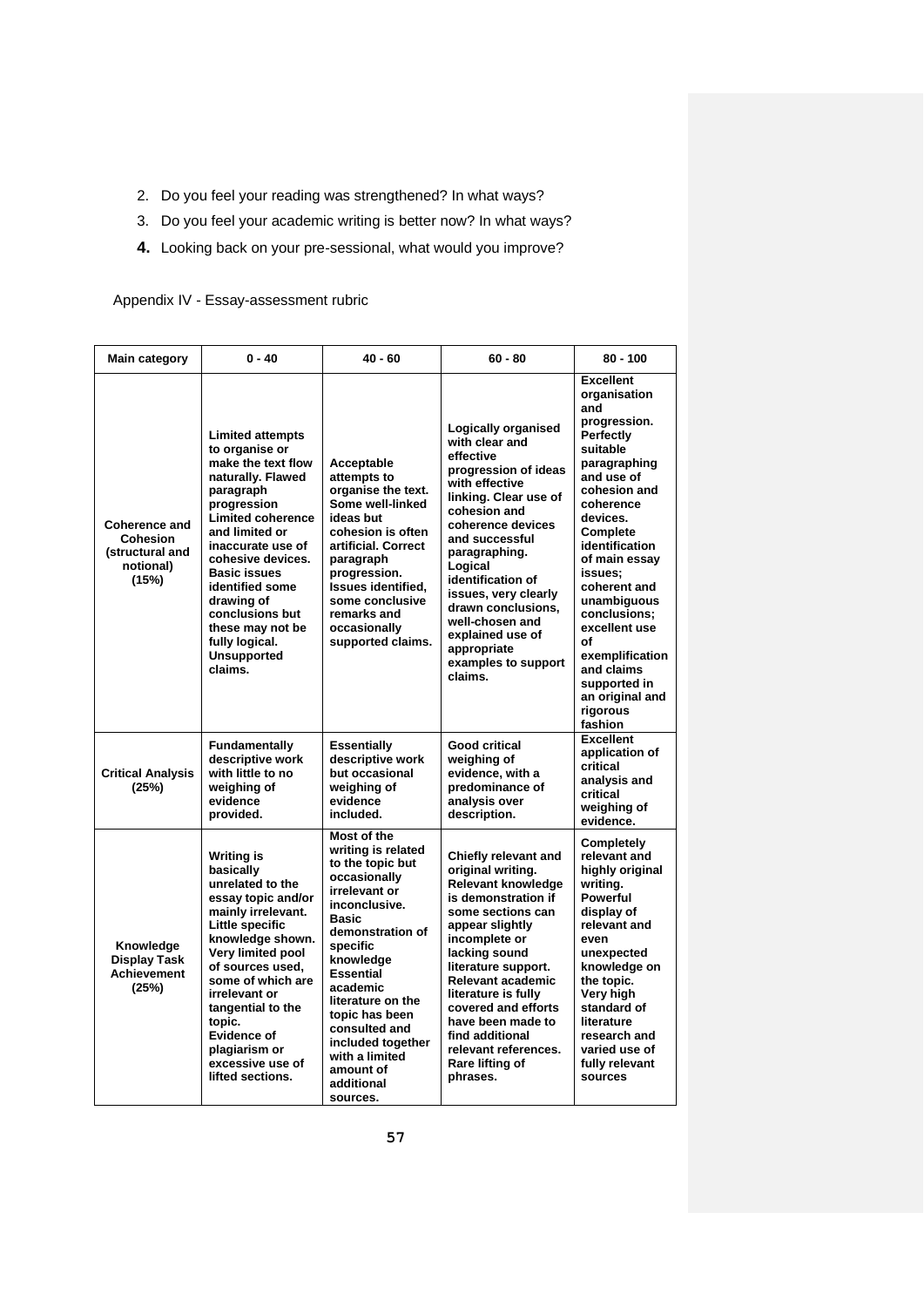|                                                               |                                                                                                                                                                              | Occasional use of<br>lifted phrases.                                                                                                                                                                                                                                                               |                                                                                                |                                                                                                                                                                            |
|---------------------------------------------------------------|------------------------------------------------------------------------------------------------------------------------------------------------------------------------------|----------------------------------------------------------------------------------------------------------------------------------------------------------------------------------------------------------------------------------------------------------------------------------------------------|------------------------------------------------------------------------------------------------|----------------------------------------------------------------------------------------------------------------------------------------------------------------------------|
|                                                               |                                                                                                                                                                              |                                                                                                                                                                                                                                                                                                    |                                                                                                |                                                                                                                                                                            |
| <b>Accuracy and</b><br>appropriateness<br>of writing<br>(25%) | Poor writing<br>standard.<br>Mistakes can even<br>hinder<br>intelligibility and<br>prevent reader<br>from<br>understanding key<br>points. No<br>proofreading<br>skills shown | Acceptable<br>writing standard.<br>Mistakes may be<br>considerable in<br>number, even<br>sometimes an<br>occasional<br>source of<br>confusion and<br>style<br>inconsistency,<br>but ideas are<br>generally<br>understandable.<br><b>Occasional typos</b><br>showing<br>superficial<br>proofreading | Well written with<br>limited errors and<br>adequate academic<br>style. Careful<br>presentation | <b>Excellent</b><br>writing with<br>very limited to<br>no errors.<br><b>Clear respect</b><br>of register and<br>style<br>conventions<br>and<br>unblemished<br>presentation |
| Referencing<br><b>Mechanics</b><br>(10%)                      | Incorrect or<br>inaccurate in-text<br>citations.<br>Incomplete<br>bibliography or<br>unquoted<br>references<br>included.<br>Referencing guide<br>not used                    | Attempt to use<br>correct<br>referencing but<br>mechanical errors<br>remain.<br><b>References</b><br>included in the<br>bibliography but<br>with some errors<br>and omissions.                                                                                                                     | <b>Consistently correct</b><br>in-text referencing.<br>Complete<br>bibliography                | <b>Perfect</b><br>referencing<br>mechanics                                                                                                                                 |

Appendix V – Self-assessment rubric

| SELF-ASSESSMENT RUBRIC - SUBTASK 1 - FINDING SUITABLE<br><b>REFERENCES</b>                                                                                                                                                                                                                                                                                |  |  |  |  |
|-----------------------------------------------------------------------------------------------------------------------------------------------------------------------------------------------------------------------------------------------------------------------------------------------------------------------------------------------------------|--|--|--|--|
| Look back at the work on this module and what you have learnt and tick all<br>the statements you positively think you can do or describe your skills now. If<br>you tick more than 70% of the statements, you are on the right path. If you<br>tick less than 50%, it is time to review your notes and discuss with your tutor<br>how to turn this around |  |  |  |  |
| I am familiar with the most usual referencing guides<br>$\bullet$                                                                                                                                                                                                                                                                                         |  |  |  |  |
| I can apply suitable selection criteria when navigating through<br>references                                                                                                                                                                                                                                                                             |  |  |  |  |
| I can browse through a text quickly and find the information I<br>$\bullet$<br>need                                                                                                                                                                                                                                                                       |  |  |  |  |
| I can contrast and compare references suitably                                                                                                                                                                                                                                                                                                            |  |  |  |  |
| I can corroborate or refute my ideas by researching available                                                                                                                                                                                                                                                                                             |  |  |  |  |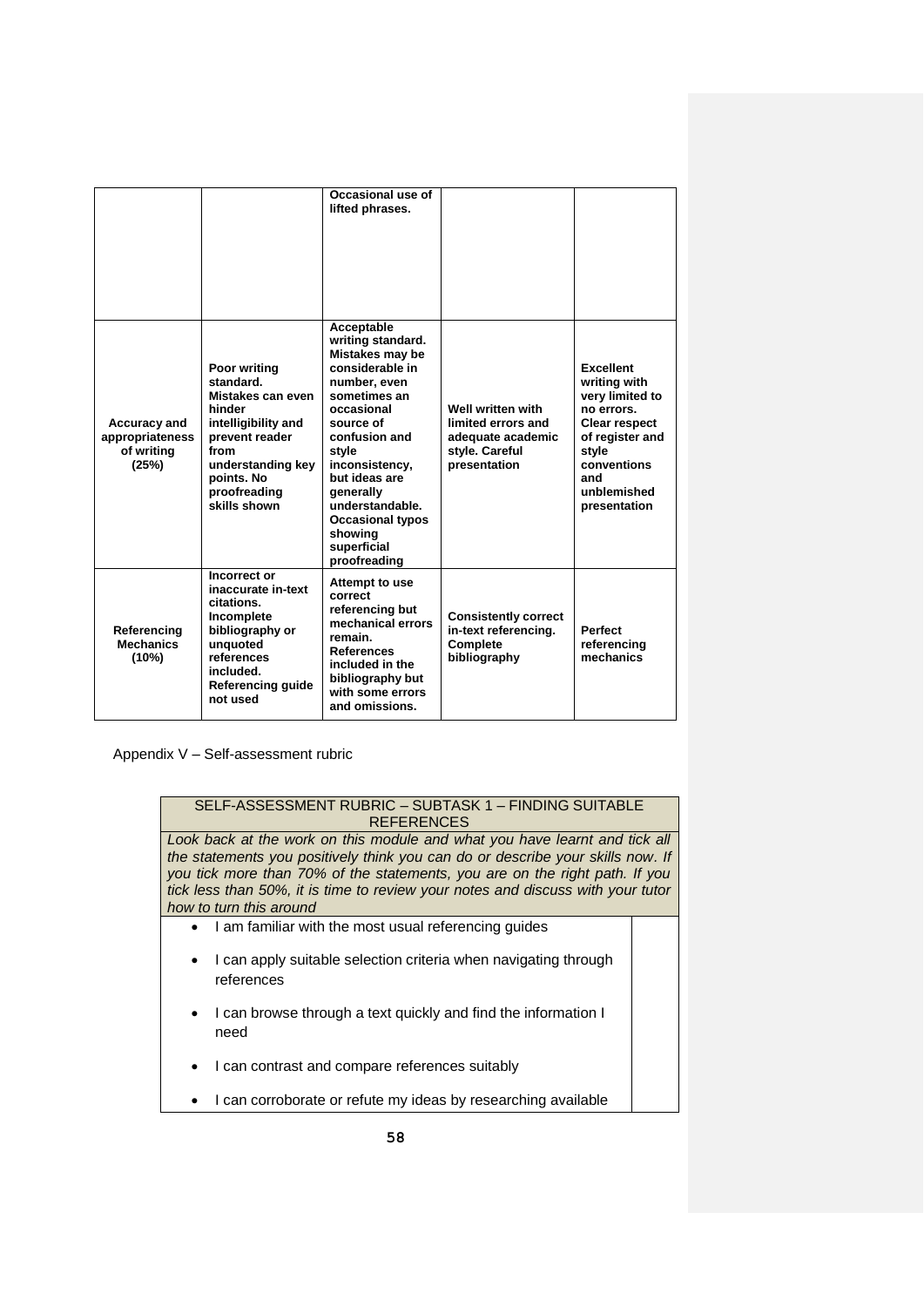#### literature

- I can detect and explore research gaps
- I can differentiate main and secondary ideas
- I can locate references easily in a library
- I can tell factual information from opinion
- I can use in-text referencing correctly
- I can use online literature search engines efficiently
- I can write a complete reference list

#### SELF-ASSESSMENT RUBRIC – SUBTASK 2 – UNDERSTANDING AND CRITICALLY ANALYSING A CASE STUDY

Look back at the work on this module and what you have learnt and tick all *the statements you positively think you can do or describe your skills now. If you tick more than 70% of the statements, you are on the right path. If you tick less than 50%, it is time to review your notes and discuss with your tutor how to turn this around*

- I can adopt specific business roles
- I can apply common business models for analysis purposes
- I can apply key management and business concepts to my analysis of a case study
- I can apply my real-life experience and know-how
- I can apply problem-solving strategies to produce a case report
- I can detect cultural differences that may be crucial in business analysis
- I can express ideas using hedging and academic caution
- I can identify the main parts of a case study
- I can make projections and formulate hypotheses
- I can read and understand a case study well
- I can understand and process statistical and financial information
- I can use language patterns to express suggestions and recommendations
- I can use relevant financial terminology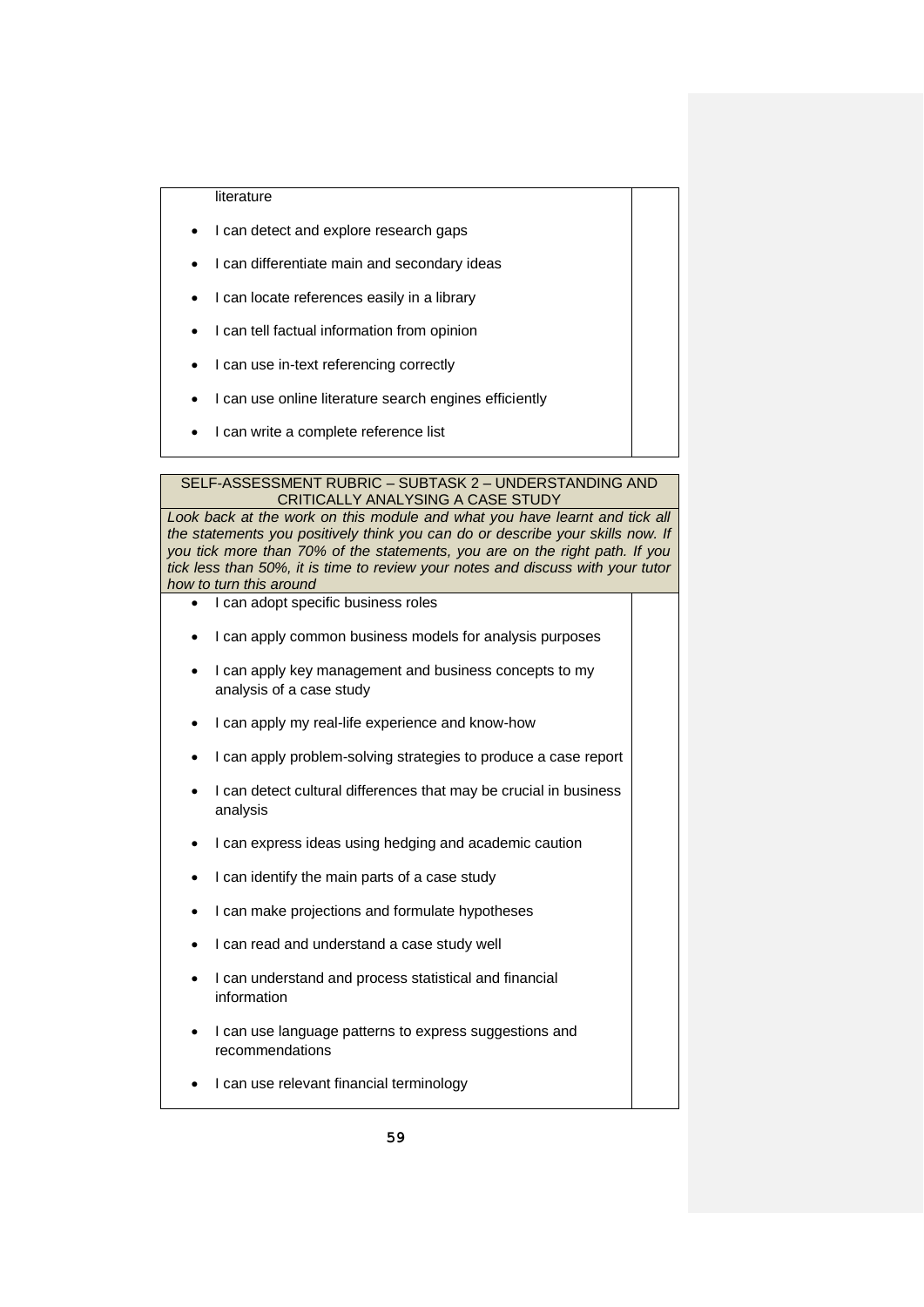#### SELF-ASSESSMENT RUBRIC – SUBTASK 3 – DRAFTING, BRAINSTORMING AND STRUCTURING AN ESSAY

Look back at the work on this module and what you have learnt and tick all *the statements you positively think you can do or describe your skills now. If you tick more than 70% of the statements, you are on the right path. If you tick less than 50%, it is time to review your notes and discuss with your tutor how to turn this around*

- I can apply a critical attitude to assess the quality and suitability of sources
- I can benefit from exchanging ideas and opinions
- I can bridge the gap between literature research and my own opinions and conclusions
- I can determine if a writing project is feasible
- I can determine limitations in my research proposal
- I can determine my potential audience and write accordingly
- I can develop argumentation and counter-argumentation solidly
- I can incorporate criticism and differing opinions into my work
- I can modify or reconsider research directions as I go
- I can plan effectively
- I can structure my writing in accordance with academic conventions
- I can use an impersonal academic style
- I understand the concept of register
- I understand the importance of academic honesty and integrity
- I understand the importance of proofreading and peer review

## SELF-ASSESSMENT RUBRIC – SUBTASK 4 – AVOIDING PLAGIARISM

Look back at the work on this module and what you have learnt and tick all the statements you positively think you can do or describe your skills now. If *you tick more than 70% of the statements, you are on the right path. If you tick less than 50%, it is time to review your notes and discuss with your tutor how to turn this around*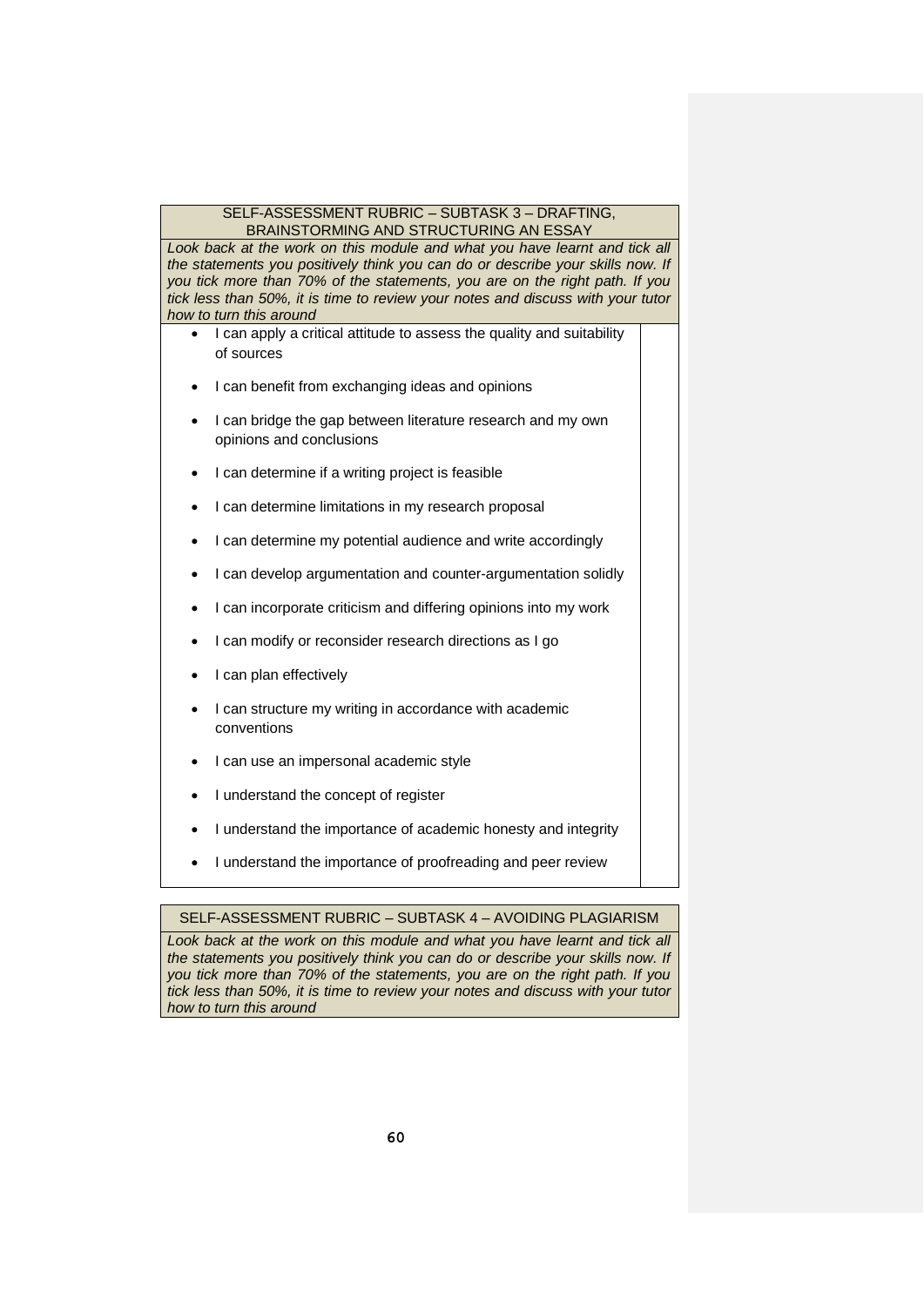- I am confident in my own English writing skills
- I am familiar with the most common forms of plagiarism and their implications
- I can make good use of the most frequent paraphrasing skills
- I can manage writing time well
- I can reformulate ideas in my own words
- I can write original well-referenced material
- I have sufficient understanding of original materials
- I understand cultural differences in writing
- I understand the principles of academic honesty, integrity and originality



#### (See sample draft writing excerpt below)



**To what extent do annual financial reports help stakeholders to understand the health of public companies?**

**"Financial reports provide information about assets, liabilities, income and cash flows, and stockholders'equity of the firm." (Geraid I. White, 2002) So, generally, it includes balance sheet, income statement, statement of comprehensive income, statement of cash flow and statement of stockholder's equity. Financial reports are very important to stakeholders. It commonly reflects financial standing and operating results of a company. Users could** 

**Comentario [A1]:** Reconsider using a quote right at the beginning of your essay

**Comentario [A2]:** Check referencing conventions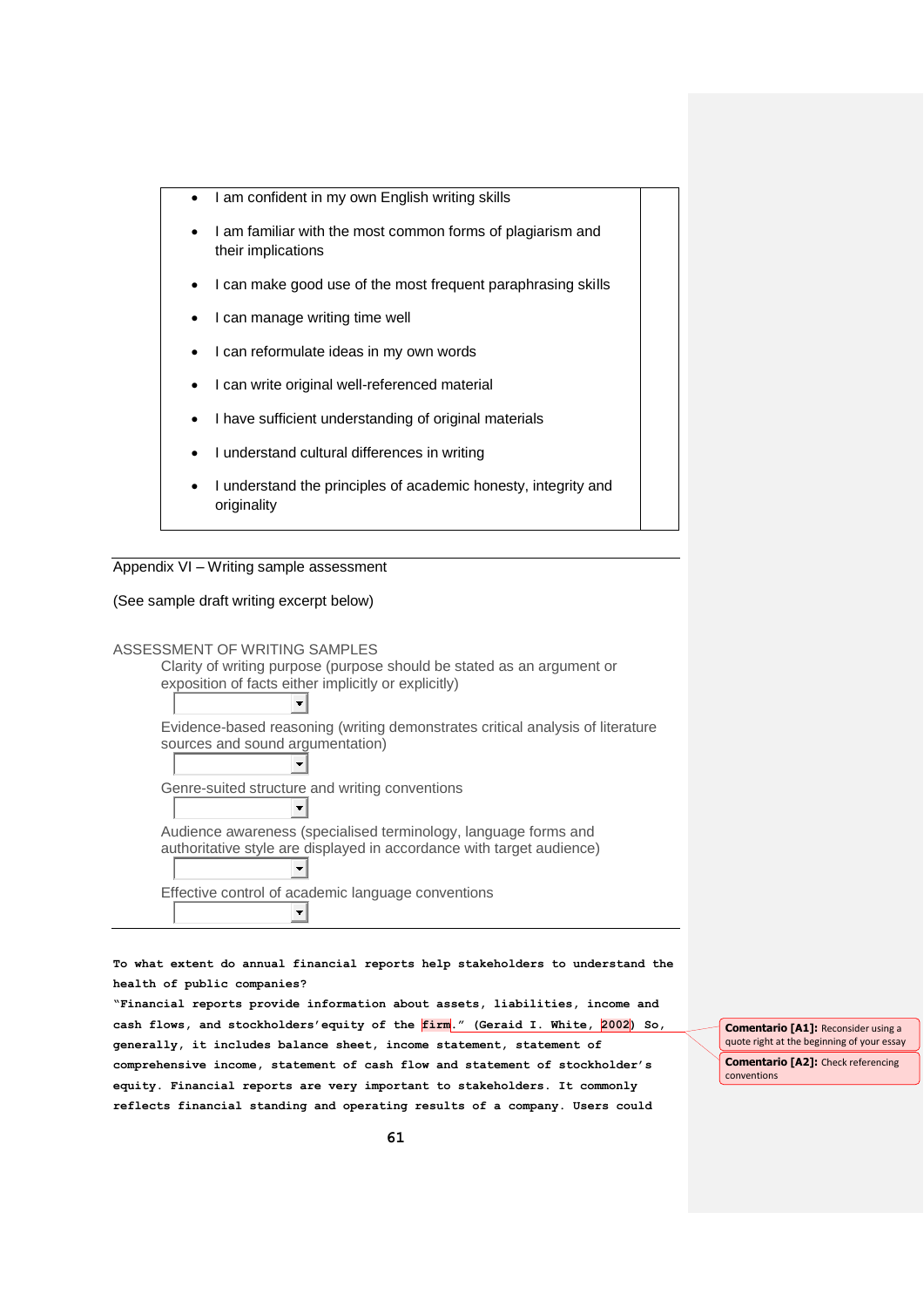**achieve important information and make their financial decision by analyzing financial reports. But, unfortunately, in recent years, many public companies decorate their financial reports and offer illusive accounting information to users deliberately in order to achieve illegal benefits. As a result, the functions of financial reports have lapsed.**

**This essay aim to illustrate who are users of financial reports, how do users understand the financial standing and operating results of company through financial reports, why financial reports become useless to stakeholders and**  put forward some advices to identify and avoid it.

**According to Pauline Weetman users of financial reports include stockholders, creditors, suppliers, managers, customers, employees, government and competitors. Stockholders concern about the profitability of the company and accept risky information of investment and checkup whether the company has adequate cash flow during the process of daily operating. Generally, creditors include short-term and long-term ones. The former usually pay attention to the liquidity of company assets and the latter commonly follow with interests in enterprise long-term ability to pay debt. As to suppliers which are similar to creditors, they usually aim to checkup the debt paying ability of the company. Managers will be aware of the operating and debt paying situation of their company. They need to identify the problems during the process of running, estimate further development directions of enterprise and assure asset of company has been maintained. Customers give attention to the distribution of company resources, so, they usually evaluate the quality of service and products they achieved and make sense of whether the company could sustain and develop their service and products in the long run. Obviously, employees concern more about whether the company can offer them a stable job and safe working conditions as well as if they can get their salaries on time. All of this can be inflected by the operating and debt paying ability of the company. Government usually makes sense of the operating ability of company. As we know, a well-established company will offer more job opportunities to society. Conversely, it will affect the steady of society if many people lost their jobs. In addition, government could be aware of the tax payment situation of the company by their reports. Competitors aim to achieve the information about the economic policies, resources superiority and future developing directions of the company, thus, they could formulate corresponding measures. "The financial reporting system is based on data generated from accounting events and selected economic events." (Ashwinpaul C. Sondhi, 2002) So, what can stakeholders get by analyzing financial reports? And how they get the information? Pauline (2006) claims that there are five aspects achieved from financial reports. The first one is business environment and operating characters of the company. It could be achieved by analyzing the trend of corresponding industry and learning about the company's position in this industry. Users could also evaluate the situation of human resources and identify the distribution methods within company. Subsequently, users can learn about business accounting policies through the changes of accounting** 

**Comentario [A3]:** Use of pronouns in this section, precisely "it", is problematic. It is unclear what you are referring to. Avoid using adverbs as sentence starting elements and link ideas together to draft a more solid opening paragraph

**Comentario [A4]:** This section indicates the aim of your essay but it does not clearly relate to the previous paragraph. Consider rewriting so that reading becomes easier. Check grammar and word order

**Comentario [A5]:** Check referencing conventions

**Comentario [A6]:** Paragraphing could be improved in this section. This is too long and address various and not necessarily related issues. Reorganise to help readers follow your argumentation line. Remember, as stated before, not to use adverbs as sentence starters too frequently

**Comentario [A7]:** Consider adding a subheading so that your essay is organised in clearly different sections. Review to use of linkers in this paragraph.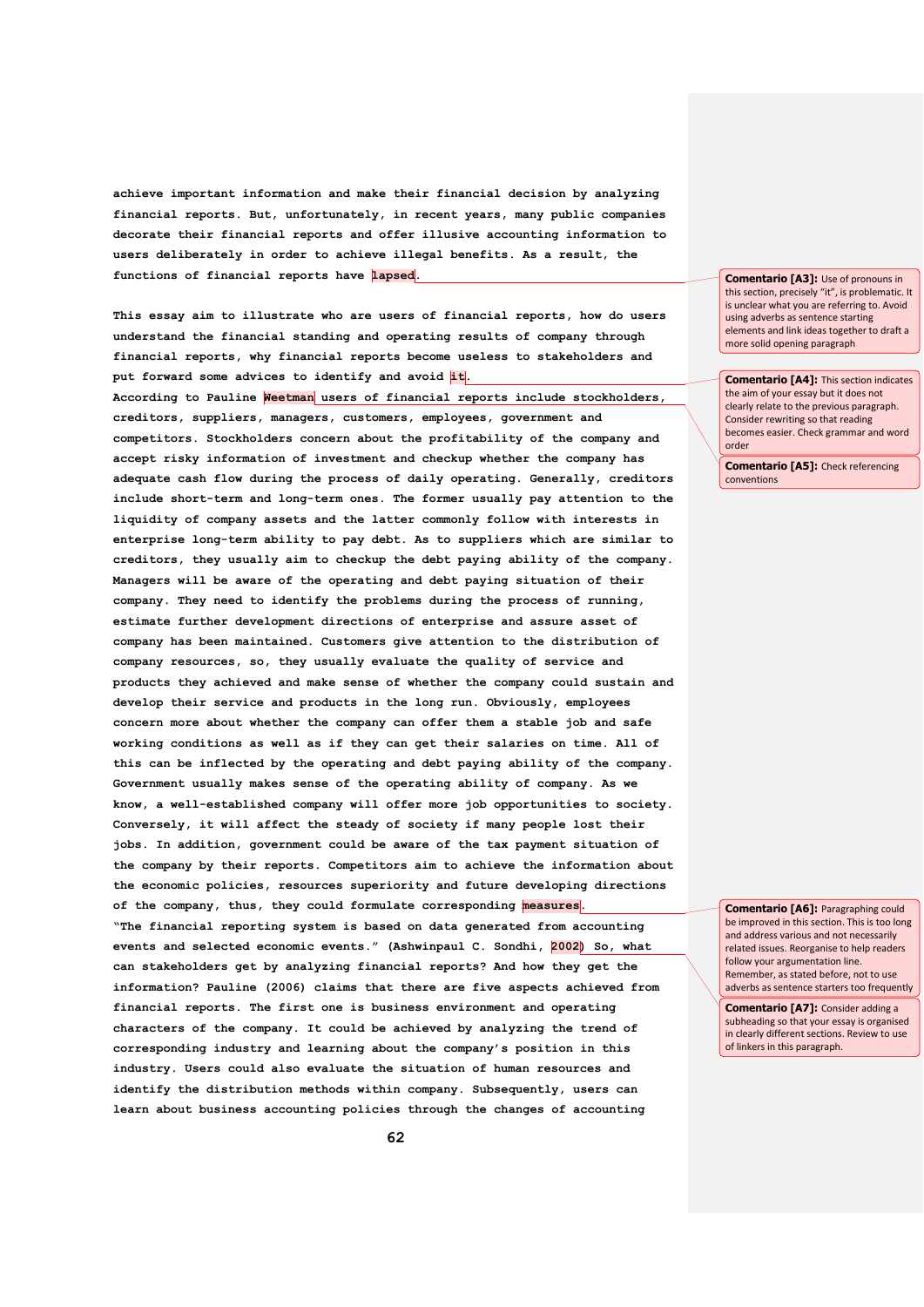**policies and the reasons of adopting different accounting policies. Most importantly, they could make sense of what influences the changes will bring to the items of relative financial statement. Then, the essential one is to achieve important information from financial statements. Of course, the primary financial statements are balance sheet, income statement and cash flow statement. Balance sheet offers users a fixed point time financial situation. Income statement provides users with financial status during a period of time. Lastly, cash flow statement indicates the financial adjustability of the company for a time. What follows is to accept the financial ability of the company. Users could achieve this goal through the analysis of various financial targets. Finally, stakeholders can make comprehensive analysis to the company and make comments about it. When we turn to the question how stakeholders get information from financial reports, generally, there are four methods, comparative analysis, ratio analysis method, trend analysis method and factors analysis method. Comparative method is a way to achieve information by compare. Users can compare the profit in reality to plan, balance present and past benefit and make a comparison to other companies. Ratio analysis method is to analyse the debt paying ability, operating ability, and profitability of the company by dint of sorts of ratio. This is the most popular method used by stakeholders. Then, trend comparison method is on the basis of present financial status and operating results to predict the future situation. Stakeholders can use either absolute value or ratio to learn about it. Finally, stakeholders use factor comparison method to be aware of which factor contributes a lot to economic indicators. For example, nonbusiness income could be a main factor contributing to the increase of profit. To sum up, stakeholders can get what they want from analyzing financial reports.**

**However, for some reasons, the information stakeholders achieved from financial reports of public companies is distorted. Hugh Grove (2008) claimed that there were several factors leading to fraudulent financial reporting of public companies. Initially, company has weak internal self-discipline ability. On one hand, it has all-powerful CEO, as a result, many decisions are made discretionarily. On the other hand, management control system is invalid. In what follows, many public companies may be driven by short-term benefits. They usually glossed over facts when they did not achieve their economic goals. The increased trend of economy will convince the stakeholders and make them have a continuous investment to their company. Sometimes, public companies can not compile fraudulent financial reporting successfully by themselves. As we know, annual reports of public companies will be audited by auditing company on a yearly basis. So, some illegal relationships maybe exist between public company and auditing company. The most famous case is Enron and Anderson. Similarly, investment bankers are probably to become the offer of illusive accounting information, because they have common interests with public company. Of course, lack of ethics within company is the most direct reason. But, it is not easy to improve moral level at short notice.** 

**Comentario [A8]:** Again, please review paragraphing. This is too long and too many ideas are introduced in a not very clear manner. Check some grammar issues such as use of the article and pronoun use. Consider breaking this down into different subsections

**Comentario [A9]:** Why "however"? What is the logical connection with the previous section

**Comentario [A10]:** Explanation or reference required

**Comentario [A11]:** This is an attempt to add some critical analysis and personal perceptions, but this should be developed and more examples provided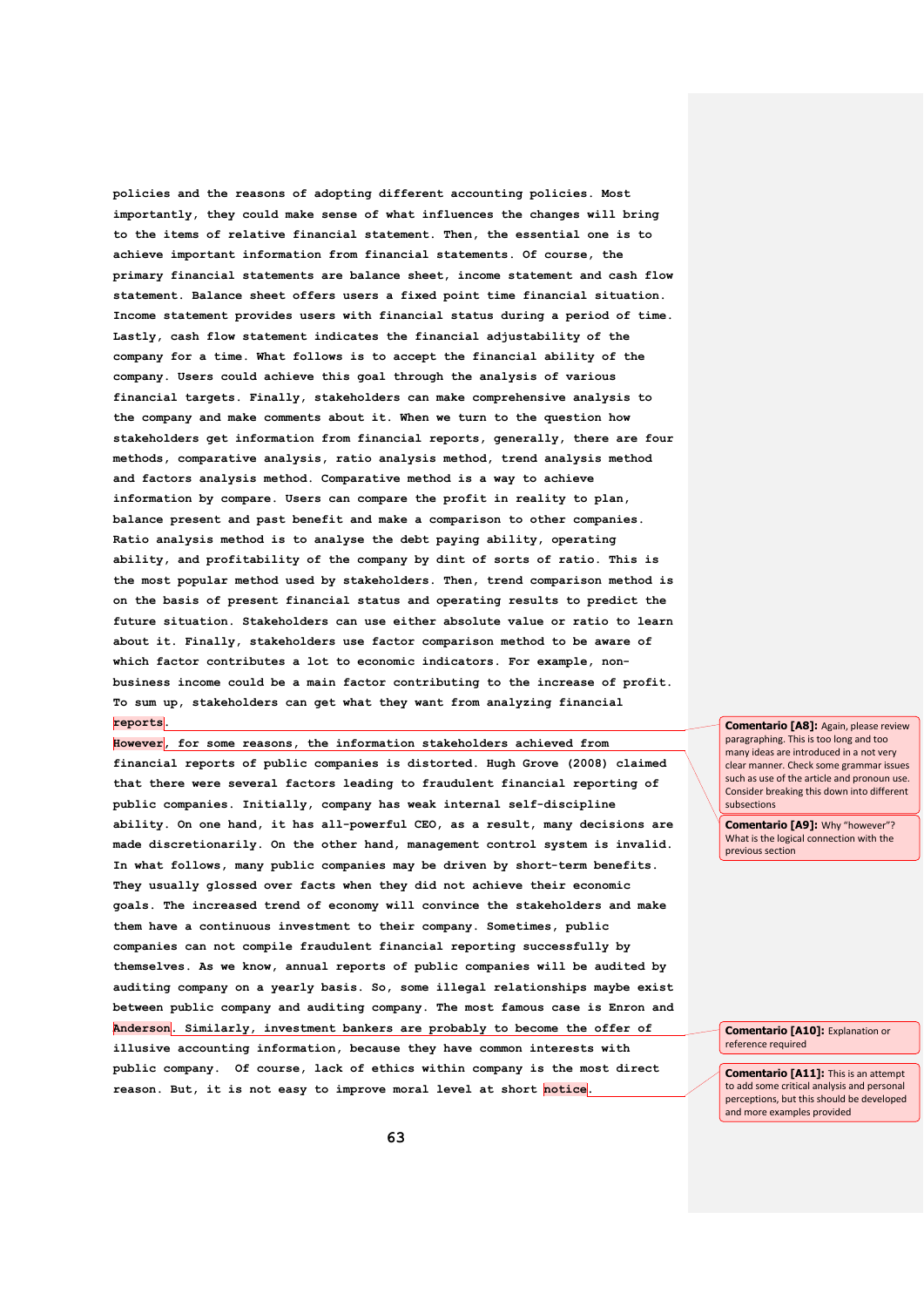**Besides, as many people know that the basic reason of illusive accounting information is the separation of ownership rights and management rights. Managers are responsible for the daily company management activities, so, they are very familiar with internal accounting information of the company. Strong stock holders can achieve detailed financial information by their particular position. Hence, senior managers and strong stock holders control the creation and publish of financial reporting. Whereas, as the stakeholders, some minority stockholders have to depend on published financial reports to learn about the financial status and operating results. Consequently, when there is a situation of conflicting interests between senior mangers, strong stock holder and minority stockholders, former two will occupy the benefits of minority stockholders depending on their priority. As a result, they decorate the annual financial report to achieve their goals.**

**Accordingly, to some extent, financial reports can not meet the demand to make sense of the accounting information of public companies. However, fraudulent financial reporting can be conscious of in advance, and we could take measures to make the financial reports more believable and useful.**

**Bryan (2001) illustrated two performances of public company should be paid attention by stakeholders. First one is "when income is greater than expected and when debt covenants are restrictive, conditioned on income being greater than expected."(Bryan, 2001) It means that we should pay attention to anonymous income and be aware of vanished debt. When both of them happen together, then, we should keep eyes on the ball. This is the common method to increase profits of public company. The second one is "when income is greater than expected and when earnings-based bonus plan is used and debt covenants are restrictive."(Bryan, 2001) In this situation, the public company will overrate their income by maximizing the current value of dividend income. Consequently, stakeholders will be misled as they consider the company will**  have a good development in the *future*.

**Of course, there are a lot of methods used by public company to decorate their financial reports. For example, they could control profit by different valuation methods of inventory. As we know, both overrating the price of final inventory and underrating the price of initial inventory will lead to overstatements of income. Besides, many ST companies frequently use nonbusiness income to control profits. Because there is no corresponding cost for non-business income, they can achieve this income with any expense and nonbusiness income has big influence on final profits. Similarly, other receivables can be also considered as a tool to control profits by public companies. Furthermore, parent company and subsidiary company often inflate their profits by internal connected transaction. Such as if parent company purchases a great number of equity stake of its subsidiary company by a small part of asset, then, there will be a great increase in the final achievement of parent company.**

**Obviously, there are diverse methods for public company to fraud stakeholders. So, we should take measures to prevent the behaviors and make the financial reports more believable. First, the most efficient way is to strengthen** 

**Comentario [A12]:** The rationale behind this paragraph is unclear so this should be improved both in terms of grammar and logical connections

**Comentario [A13]:** This is difficult to understand and it stands as an independent paragraph with difficulty. Please connect with previous sections and improve clarity

**Comentario [A14]:** Be careful word choice and referencing conventions

**Comentario [A15]:** Even if not expressed very clearly in terms of grammar, these ideas are interesting, but could be developed in more detail with personal contributions and some more critical analysis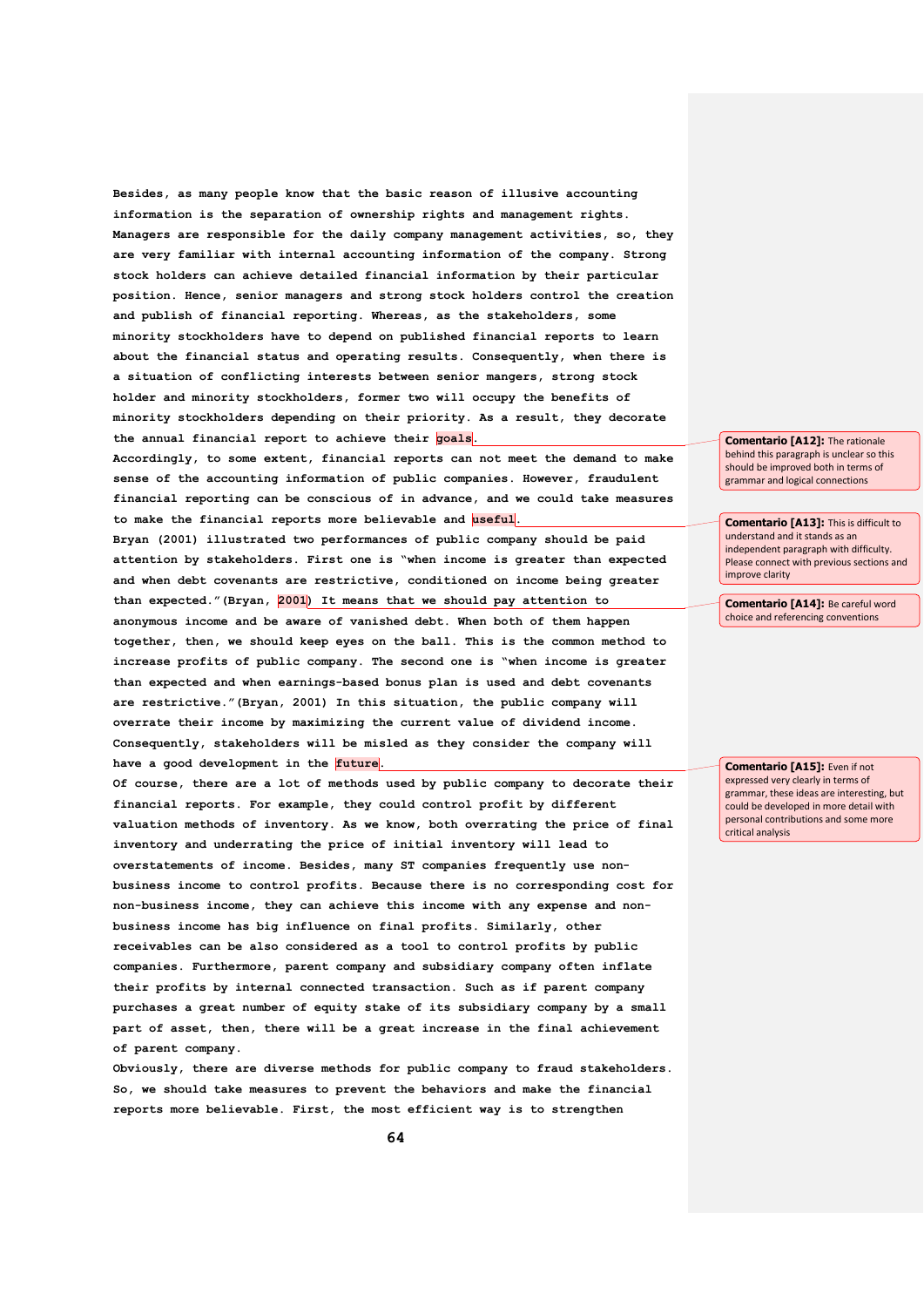**external investigation. We should make the audit procedure much strict and change audit firms for pubic company regularly to avoid collusion. Once an illegal behavior is found, rigorous punishment should be taken to improve the cost of decorating financial reports. In what follows, internal control system should be considered seriously. Company should pay attention to improve the professional morals of accountants and makes them play an important role in internal control system. They should also establish effective internal decision making system to avoid powerful CEO or senior managers. Then, the company may have better to connect the wage of senior managers with the income of company. As we know, the reason why senior managers decorate financial reports is that they are driven by benefits. So, higher salaries could be regarded as incentives to senior managers. They could get adequate dividends when the company gets a fat profit. As a consequence, they will devote themselves into the development of the company and achieve more benefits to themselves. There is no need for them to decorate the financial reports, because they could get what they want by daily management. The last but not the least, lack of ethic contributes a lot to fraudulent financial reporting, so many company should put the stress on the improvement of ethic. Although it is difficult to improve ethic level in a short time, this is the most essential method to avoid illusive accounting information and protect the benefits of stakeholders. Of course, besides the methods mentioned above, more measures can be taken to avoid fraudulent financial report and make it more trustworthy.**

**In conclusion, although there are many reasons to the fraud of public companies as well as there are many means for them to get illegal benefits, stakeholders are not helpless. They can use professional analysis methods to analyse the reports and identify the problems through unwonted performance of company. With the development of technology there will be many measures to be taken to avoid fraudulent financial reporting and in the future, when there is an improvement of ethic level, illusive accounting information could be avoided basically.**

**So, I believe, financial report is extremely significant for stakeholders to learn about a company and at present it may be the most efficient way to help users recognize a company entirely. What is more, fraudulent financial report could test an unhealthy company for them from other side as well. To sum up, financial report is useful for stakeholders. But, they need to identify useful**  information by themselves. **References List:**

- **1**、 **Gerald I. White, Ashwinpaul C. Sondhi, Dov Fried (2003) The analysis and use of financial statements. 3rd.ed. New York: Wiley**
- **2**、 **Pauline Weetman**(**2006**)**Financial accounting: an introduction. 4th.ed. Harlow: Financial Times Prentice Hall**
- **3**、 **Hugh Grove and Elisabetta Basilico (2008) Fraudulent Financial Reporting Detection. Business Source Premier (EBSCO) [online], Fall 2008, pp.10-42 Available at: [http://web.ebscohost.com](http://web.ebscohost.com/)**

**Comentario [A16]:** This section is interesting but it is not clearly connected with the aim you stated in your introduction. Is your intention to find ways to avoid fraud or is it to explain how to analyse and interpret financial statements correctly?

**Comentario [A17]:** Conclusion is not strong enough. You should look back at your essay, reorganise sections and state a clear objective in your introduction.

**Comentario [A18]:** Check referencing conventions both in this list and throughout the text